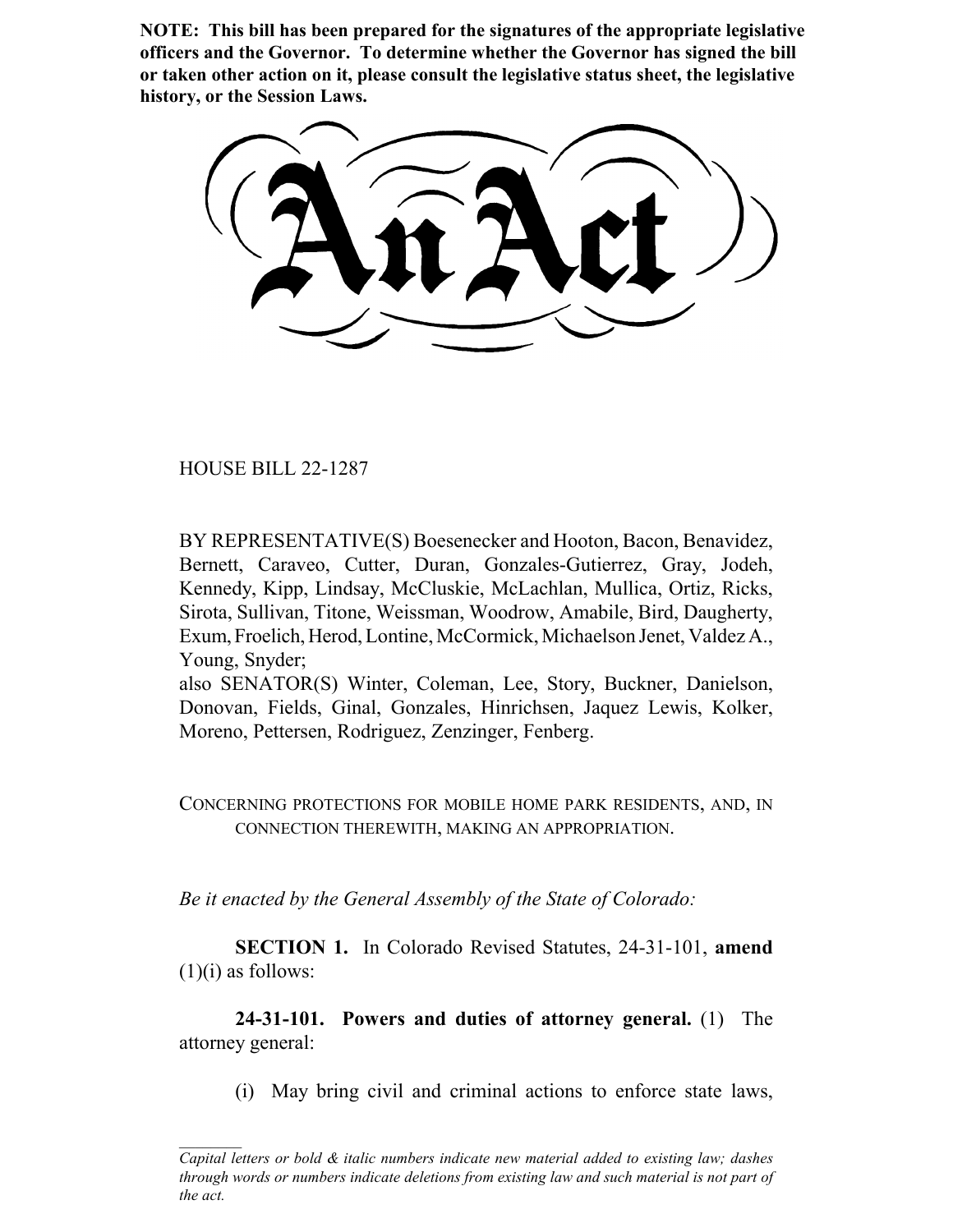including actions brought pursuant to the "Colorado Antitrust Act of 1992" in article 4 of title 6, the "Colorado Consumer Protection Act" in article 1 of title 6, THE "MOBILE HOME PARK ACT" IN PART 2 OF ARTICLE 12 OF TITLE 38, THE "MOBILE HOME PARK ACT DISPUTE RESOLUTION AND ENFORCEMENT PROGRAM" IN PART 11 OF ARTICLE 12 OF TITLE 38, the "Unfair Practices Act" in article 2 of title 6, article 12 of title 6, and sections 6-1-110, 11-51-603.5, 24-34-505.5, and 25.5-4-306;

**SECTION 2.** In Colorado Revised Statutes, **amend** 38-12-200.2 as follows:

**38-12-200.2. Legislative declaration.** The general assembly hereby declares that the purpose of this part 2 is to establish the relationship between the owner of a mobile home park, and the owner of a mobile home situated in such park, AND RESIDENTS IN THE PARK.

**SECTION 3.** In Colorado Revised Statutes, 38-12-201.5, **amend** (1)(e), (1)(f), and (6); and **add** (1)(g) and (6.5) as follows:

**38-12-201.5. Definitions.** As used in this part 2 and in part 11 of this article 12, unless the context otherwise requires:

(1) "Entry fee" means any fee paid to or received from an owner of a mobile home park or an agent thereof except for:

(e) Incidental reasonable charges for services actually performed by the mobile home park owner or the mobile home park owner's agent and agreed to in writing by the home owner; and

(f) Late fees; AND

(g) MEMBERSHIP FEES PAID TO JOIN A RESIDENT OR HOME OWNER COOPERATIVE THAT OWNS THE MOBILE HOME PARK OR OTHER PARKS QUALIFYING AS COMMON INTEREST COMMUNITIES PURSUANT TO THE "COLORADO COMMON INTEREST OWNERSHIP ACT", ARTICLE 33.3 OF THIS TITLE 38.

(6) "Mobile home park" or "park" means a parcel of land used for the continuous accommodation of five or more occupied mobile homes and operated for the pecuniary benefit of the owner of the parcel of land or the

# PAGE 2-HOUSE BILL 22-1287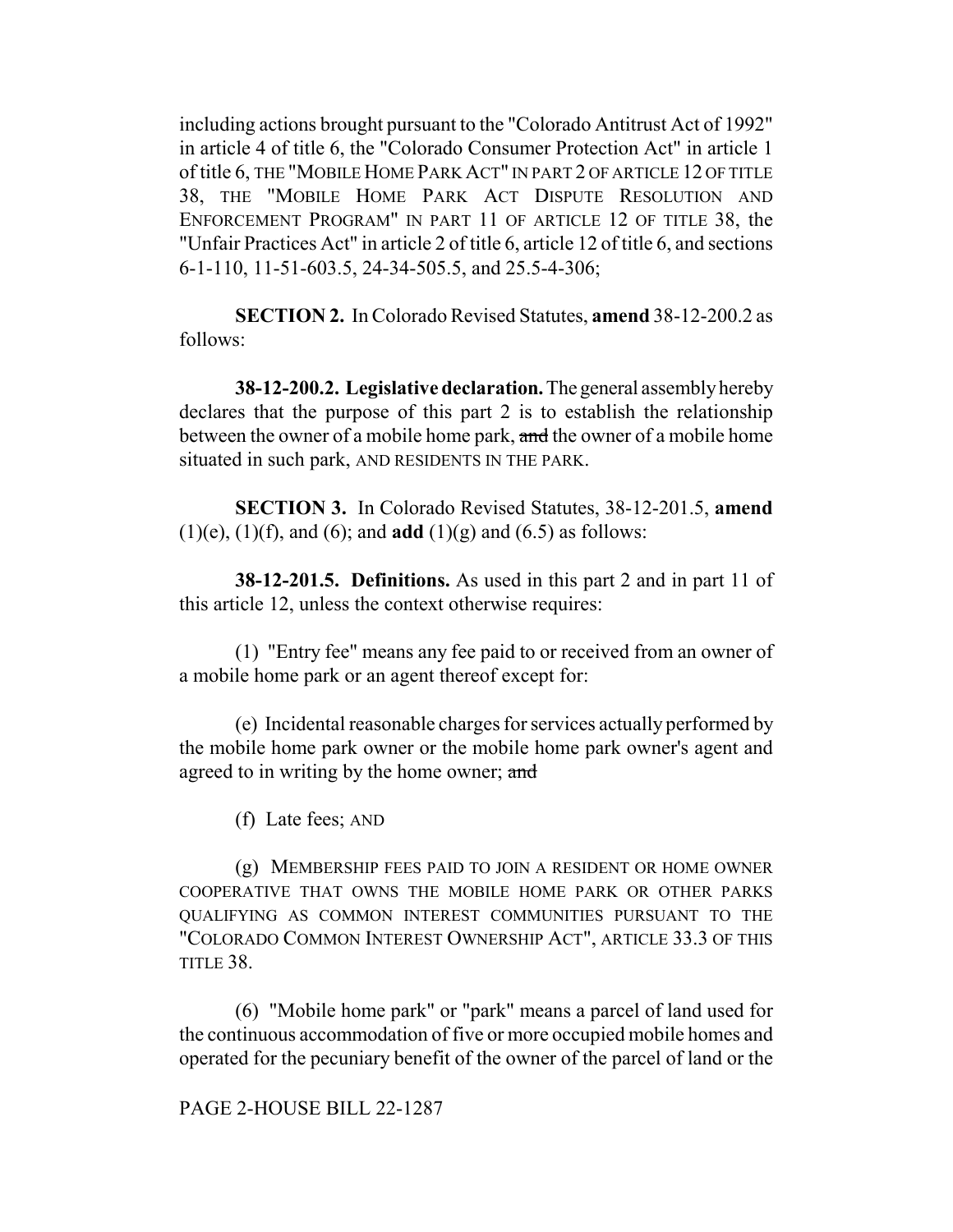owner's agents, lessees, or assignees. "Mobile home park" does not include mobile home subdivisions or property zoned for manufactured home subdivisions. FOR PURPOSES OF THIS DEFINITION, THE PARCEL OF LAND COMPRISING THE MOBILE HOME PARK DOES NOT NEED TO BE CONTIGUOUS, BUT MUST BE IN THE SAME NEIGHBORHOOD AS DETERMINED BY THE DIVISION.

(6.5) "MOBILE HOME SUBDIVISION" OR "MANUFACTURED HOME SUBDIVISION" MEANS ANY PARCEL OF LAND THAT IS DIVIDED INTO TWO OR MORE PARCELS, SEPARATE INTERESTS, OR INTERESTS IN COMMON, WHERE EACH PARCEL OR INTEREST IS OWNED BY AN INDIVIDUAL OR ENTITY WHO OWNS BOTH A MOBILE HOME AND THE LAND UNDERNEATH THE MOBILE HOME; EXCEPT THAT A PARCEL IS NOT A "MOBILE HOME SUBDIVISION" OR "MANUFACTURED HOME SUBDIVISION" WHEN THE SAME OWNER OWNS A PARCEL OR SUBDIVIDED PARCELS OR INTERESTS THAT ARE COLLECTIVELY USED FOR THE CONTINUOUS ACCOMMODATION OF FIVE OR MORE OCCUPIED MOBILE HOMES AND OPERATED FOR THE PECUNIARY BENEFIT OF THE LANDOWNER OR THEIR AGENTS, LESSEES, OR ASSIGNEES.

**SECTION 4.** In Colorado Revised Statutes, 38-12-202, **amend**  $(1)(a)$  introductory portion and  $(1)(c)(I)$  as follows:

**38-12-202. Tenancy - notice to quit.** (1) (a) No tenancy or other lease or rental occupancy of space in a mobile home park shall commence without a written lease or rental agreement, and no tenancy in a mobile home park shall be terminated until a notice to quit OR NOTICE OF NONPAYMENT OF RENT has been served. Said A notice to quit shall be in writing and in the form specified in section 13-40-107 (2).  $C.R.S.$  The property description required in section  $13-40-107$  (2)  $C.R.S.,$  shall be deemed IS legally sufficient if it states:

(c) (I) Except as otherwise provided in SECTION 38-12-204 (1) OR subsections  $(1)(c)(II)$  and  $(3)$  of this section, the management shall give a home owner at least ninety days after the date the notice is served or posted to sell the mobile home or remove it from the premises.

**SECTION 5.** In Colorado Revised Statutes, 38-12-203, **amend**  $(1)(d)(II)$ ; and **add**  $(3)$  as follows:

**38-12-203. Reasons for termination.** (1) The management of a

PAGE 3-HOUSE BILL 22-1287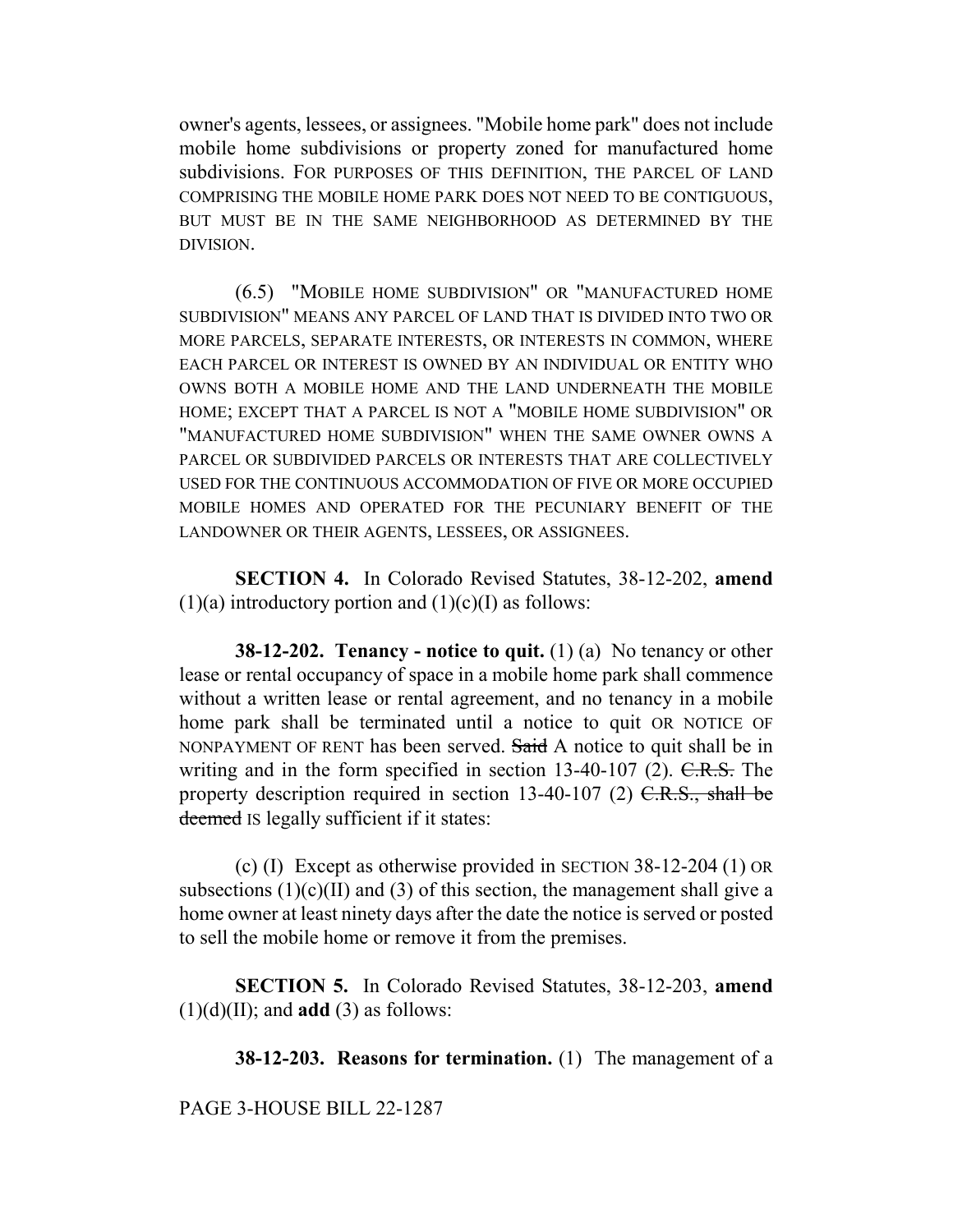mobile home park may terminate a tenancy only for one or more of the following reasons:

(d) (II) If a landlord wants to change the use of a mobile home park, and the change of use has been approved by the local or state authority or does not require approval, and the change of use would result in the eviction of inhabited mobile homes, the landlord shall give the owner of each mobile home that is subject to the eviction a written notice of the landlord's intent to evict not less than twelve months before the change of use of the land, which notice must be mailed to each home owner. THE NOTICE MUST ADVISE THE HOME OWNER OF THE HOME OWNER'S RIGHT TO COMPENSATION PURSUANT TO SUBSECTION (3) OF THIS SECTION.

(3) A LANDLORD SHALL NOT MAKE ANY ORAL OR WRITTEN STATEMENT THREATENING EVICTION FOR A VIOLATION OR ACTION THAT IS NOT GROUNDS FOR TERMINATING A TENANCY UNDER SUBSECTION (1) OF THIS SECTION. A HOME OWNER MAY FILE A COMPLAINT PURSUANT TO SECTION 38-12-1105 OR A CIVIL ACTION PURSUANT TO SECTION 38-12-220 FOR A VIOLATION OF THIS SUBSECTION (3). IF THE COURT DETERMINES THAT THE LANDLORD VIOLATED THIS SUBSECTION (3), THE COURT SHALL AWARD A STATUTORY PENALTY OF UP TO TWENTY THOUSAND DOLLARS TO THE PLAINTIFF IN ADDITION TO ANY OTHER REMEDIES AUTHORIZED BY SECTION 38-12-220.

**SECTION 6.** In Colorado Revised Statutes, **add** 38-12-203.5 as follows:

**38-12-203.5. Change in use of the park - remedies for home owners - definitions.** (1) AS USED IN THIS SECTION, UNLESS THE CONTEXT OTHERWISE REQUIRES:

(a) "IN-PLACE FAIR MARKET VALUE" MEANS THE FAIR MARKET VALUE OF THE MOBILE HOME AND ANY ATTACHED APPURTENANCES AND STRUCTURES ON THE LOT OWNED BY THE HOME OWNER SUCH AS PORCHES, DECKS, SKIRTING, AWNINGS, AND SHEDS, TAKING INTO ACCOUNT THE ACTUAL COST OF ALL IMPROVEMENTS MADE TO THE MOBILE HOME BY THE HOME OWNER. FAIR MARKET VALUE IS DETERMINED BASED ON THE VALUE OF THE MOBILE HOME IN ITS CURRENT LOCATION PRIOR TO THE DECISION TO CHANGE THE USE OF THE PARK.

# PAGE 4-HOUSE BILL 22-1287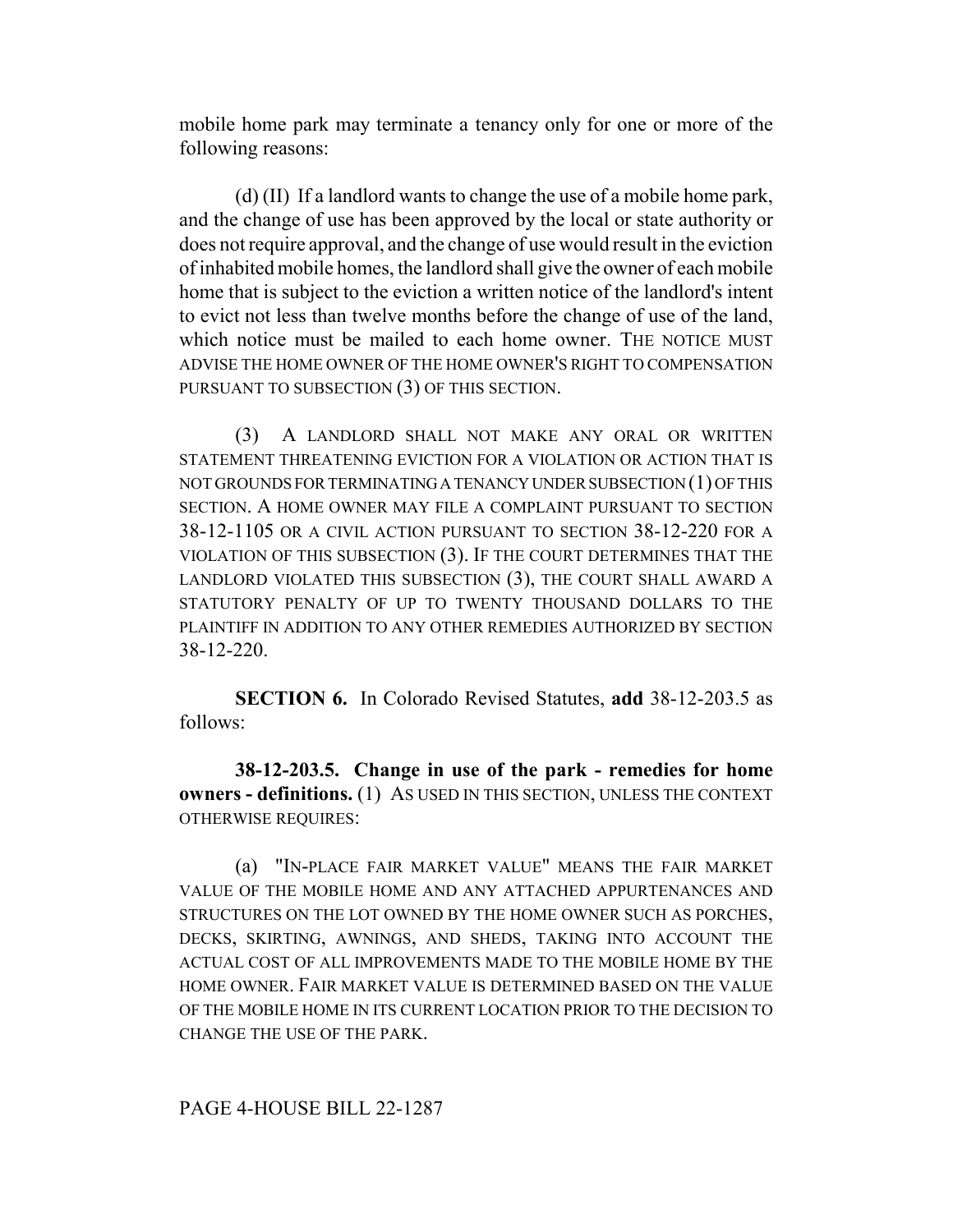(b) "RELOCATION COSTS" INCLUDES:

(I) ANY REASONABLE COSTS INCURRED TO MOVE THE MOBILE HOME, FURNITURE, AND PERSONAL BELONGINGS THEREIN TO A REPLACEMENT SITE;

(II) THE REASONABLE COST OF DISASSEMBLING, MOVING, AND REASSEMBLING ANY ATTACHED APPURTENANCES AND STRUCTURES ON THE LOT OWNED BY THE HOME OWNER SUCH AS PORCHES, DECKS, SKIRTING, AWNINGS, AND SHEDS, WHICH WERE NOT ACQUIRED BY THE LANDLORD;

(III) THE COSTS OF ANCHORING THE UNIT;

(IV) THE COSTS OF CONNECTING OR DISCONNECTING THE MOBILE HOME TO UTILITIES;

(V) INSURANCE COVERAGE DURING TRANSPORT; AND

(VI) THE COST TO DISASSEMBLE AND REINSTALL ANY ACCESSIBILITY IMPROVEMENTS SUCH AS WHEELCHAIR RAMPS, LIFTS, AND GRAB BARS.

(2) IF A LANDLORD INTENDS TO CHANGE THE USE OF THE LAND COMPRISING A MOBILE HOME PARK OR PART OF A MOBILE HOME PARK AND THE CHANGE IN USE WOULD RESULT IN THE DISPLACEMENT OF ONE OR MORE MOBILE HOMES IN THE PARK, FOR EACH DISPLACED MOBILE HOME, THE LANDLORD SHALL PROVIDE THE HOME OWNER OR HOME OWNERS ONE OF THE FOLLOWING AT THE HOME OWNER'S OR HOME OWNERS' CHOOSING WITHIN THIRTY DAYS OF RECEIVING A WRITTEN DEMAND BY THE HOME OWNER OR HOME OWNERS:

(a) PAYMENT OF RELOCATION COSTS TO RELOCATE THE MOBILE HOME TO A LOCATION OF THE HOME OWNER'S CHOOSING WITHIN ONE HUNDRED MILES BY ROAD OF THE PARK. RELOCATION COSTS ARE DETERMINED BASED ON THE LOWEST ESTIMATE OBTAINED BY THE HOME OWNER FROM A MOBILE HOME MOVER. THE LANDLORD MAY REQUEST A COPY OF THE ESTIMATE TO SUPPORT THE REQUEST FOR PAYMENT OF RELOCATION COSTS.IF THE HOME OWNER EXERCISES THIS OPTION, THE HOME OWNER MUST ACTUALLY RELOCATE THE MOBILE HOME AND ALL PERSONAL BELONGINGS IN ACCORDANCE WITH THE ESTIMATE USED TO DETERMINE RELOCATION COSTS PRIOR TO THE DATE OF THE CHANGE IN USE SET FORTH IN THE NOTICE REQUIRED BY SECTION  $38-12-203$  (1)(d)(II). THE HOME

PAGE 5-HOUSE BILL 22-1287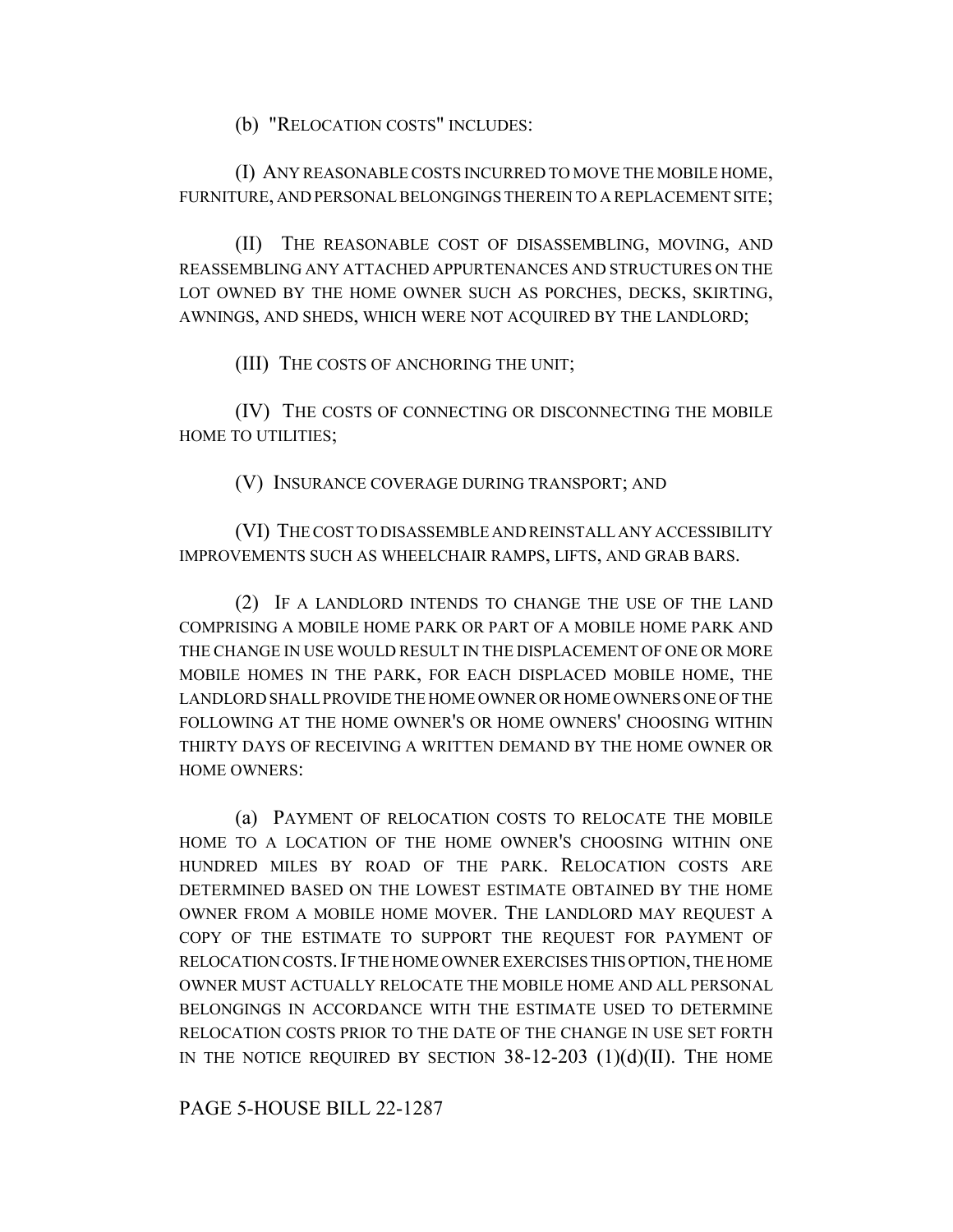OWNER IS RESPONSIBLE FOR ADDITIONAL MILEAGE COSTS TO MOVE THE MOBILE HOME TO A LOCATION MORE THAN ONE HUNDRED MILES FROM THE PARK.

(b) SUBMIT A BINDING OFFER TO PURCHASE THE MOBILE HOME FOR THE GREATER OF:

(I) SEVEN THOUSAND FIVE HUNDRED DOLLARS FOR A SINGLE-SECTION MOBILE HOME OR TEN THOUSAND DOLLARS FOR A MULTI-SECTION MOBILE HOME; OR

(II) ONE HUNDRED PERCENT OF THE IN-PLACE FAIR MARKET VALUE AS DETERMINED THROUGH THE APPRAISAL PROCESS SET FORTH IN THIS SUBSECTION  $(2)(b)(II)$ . WITHIN THIRTY DAYS OF SUBMITTING THE OFFER, THE LANDLORD SHALL HIRE A LICENSED, CERTIFIED RESIDENTIAL, OR CERTIFIED GENERAL APPRAISER FROM THE ACTIVE APPRAISERS LIST PUBLISHED BY THE DIVISION OF REAL ESTATE IN THE DEPARTMENT OF REGULATORY AGENCIES TO CONDUCT THE APPRAISAL. IF THE HOME OWNER DISPUTES THE APPRAISED VALUE OF THE MOBILE HOME, THE HOME OWNER MAY HIRE A LICENSED, CERTIFIED RESIDENTIAL, OR CERTIFIED GENERAL APPRAISER FROM THE ACTIVE APPRAISERS LIST TO OBTAIN A SECOND APPRAISAL AT THE HOME OWNER'S EXPENSE.TO BE CONSIDERED, THE HOME OWNER MUST OBTAIN THE APPRAISAL WITHIN SIXTY DAYS OF RECEIPT OF THE LANDLORD'S APPRAISAL. THE RESULTS OF ALL APPRAISALS SHALL BE PROVIDED IN WRITING BY THE APPRAISER TO BOTH LANDLORD AND HOME OWNER. IF A SECOND APPRAISAL IS OBTAINED, THE HOME OWNER IS ENTITLED TO THE AVERAGE OF THE APPRAISALS OBTAINED BY THE LANDLORD AND THE HOME OWNER. IF THE HOME OWNER IS NOT SATISFIED WITH THE APPRAISAL OR APPRAISALS RECEIVED, THE HOME OWNER MAY SUBMIT A REQUEST FOR PAYMENT OF RELOCATION COSTS AS SET FORTH IN SUBSECTION  $(2)(a)$  OF THIS SECTION. IF THE HOME OWNER EXERCISES THE OPTION FOR PURCHASE UNDER THIS SUBSECTION  $(2)(b)(II)$ , THE SALE CLOSING MUST OCCUR PRIOR TO THE DATE OF THE CHANGE IN USE SET FORTH IN THE NOTICE PROVIDED PURSUANT TO SECTION  $38-12-203$  (1)(d)(II).

(3) IF AN APPRAISER CONDUCTING AN APPRAISAL PURSUANT TO SUBSECTION  $(2)(b)(II)$  OF THIS SECTION IDENTIFIES LACK OF MAINTENANCE, DEFERRED MAINTENANCE, OR DETERIORATION OF THE MOBILE HOME PARK BEYOND NORMAL WEAR AND TEAR THAT NEGATIVELY AFFECTS THE VALUE OF A MOBILE HOME, THE APPRAISER SHALL DETERMINE THE VALUE OF THE

#### PAGE 6-HOUSE BILL 22-1287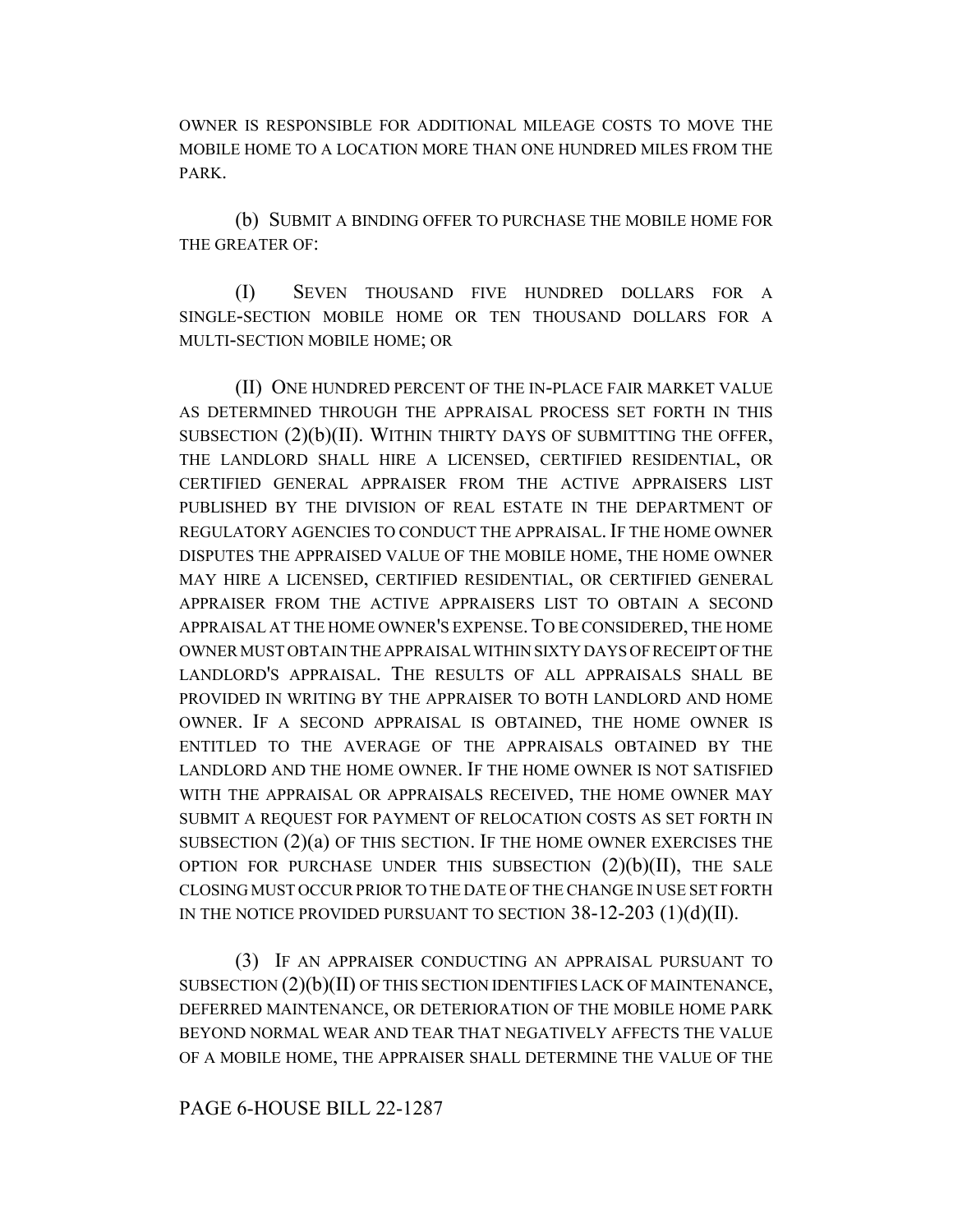HOME WITH AN UPWARD ADJUSTMENT IN VALUE IF NECESSARY TO ELIMINATE THE NEGATIVE EFFECT IN VALUE CAUSED BY THE LACK OF MAINTENANCE, DEFERRED MAINTENANCE, OR DETERIORATION OF THE PARK BEYOND NORMAL WEAR AND TEAR.

(4) ON JULY 1, 2024, AND ON JULY 1 OF EACH YEAR THEREAFTER, THE DEPARTMENT SHALL ADJUST THE AMOUNT SPECIFIED IN SUBSECTION  $(2)(b)(I)$  OF THIS SECTION IN ACCORDANCE WITH THE PERCENTAGE CHANGE FOR THE PREVIOUS TWELVE MONTHS AT THE TIME OF THE CALCULATION IN THE UNITED STATES DEPARTMENT OF LABOR, BUREAU OF LABOR STATISTICS, CONSUMER PRICE INDEX FOR DENVER-AURORA-LAKEWOOD FOR ALL ITEMS AND ALL URBAN CONSUMERS, OR ITS SUCCESSOR INDEX. THE DEPARTMENT SHALL PUBLISH THE ADJUSTED AMOUNT ON THE DEPARTMENT'S WEBSITE.

(5) A HOME OWNER IS ENTITLED TO THE REMEDIES PROVIDED UNDER THIS SECTION ONLY IF THE HOME OWNER HAS NOT GIVEN NOTICE TO TERMINATE THE HOME OWNER'S LEASE OR RENTAL AGREEMENT AS OF THE DATE OF THE NOTICE OF THE CHANGE IN USE.

(6) ANY AGREEMENT MADE WITH A HOME OWNER TO WAIVE ANY RIGHTS UNDER THIS SECTION IS INVALID AND INEFFECTIVE FOR ANY PURPOSE.

**SECTION 7.** In Colorado Revised Statutes, 38-12-204, **add** (4) and (5) as follows:

**38-12-204. Nonpayment of rent - notice required for rent increase - limitation on rent increases - repeal.** (4) A LANDLORD SHALL NOT INCREASE RENT ON A MOBILE HOME PARK LOT IF THE PARK:

(a) DOES NOT HAVE A CURRENT, ACTIVE REGISTRATION FILED WITH THE DIVISION OF HOUSING IN ACCORDANCE WITH SECTION 38-12-1106;

(b) HAS ANY UNPAID PENALTIES OWED TO THE DIVISION OF HOUSING; OR

(c) HAS NOT FULLY COMPLIED WITH ANY FINAL AGENCY ORDER ISSUED BY THE DIVISION OF HOUSING.

(5) A NOTICE OF A RENT INCREASE ISSUED IN VIOLATION OF THIS SECTION IS INVALID AND HAS NO FORCE AND EFFECT.

PAGE 7-HOUSE BILL 22-1287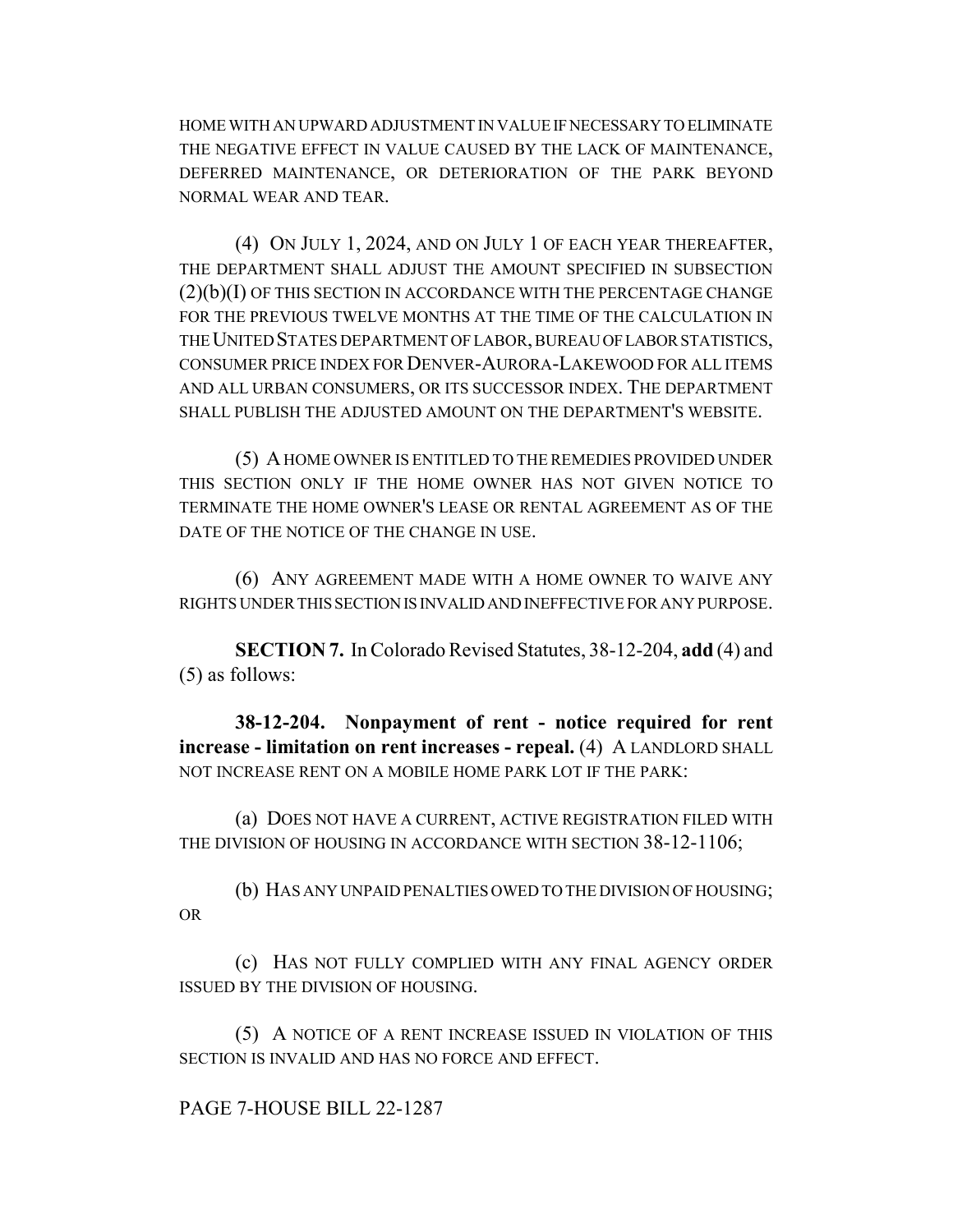**SECTION 8.** In Colorado Revised Statutes, **amend** 38-12-206 as follows:

**38-12-206. Home owner meetings - assembly in common areas - meeting hosted by landlord.** (1) Home owners shall have the right to meet and establish a homeowners' association. Meetings of home owners or the homeowners' association relating to mobile home living and affairs in their park common area, community hall, or recreation hall, if such a facility or similar facility exists, shall not be subject to prohibition by the park management if the common area or hall is reserved according to the park rules and such meetings are held at reasonable hours and when the facility is not otherwise in use; except that no such meetings shall be held in the streets or thoroughfares of the mobile home park.

(2) THE MANAGEMENT SHALL NOT CHARGE HOME OWNERS OR RESIDENTS A FEE TO MEET IN COMMON BUILDINGS OR SPACES IN THE PARK, INCLUDING ANY COMMON AREA, COMMUNITY HALL, OR RECREATION HALL; EXCEPT THAT THE MANAGEMENT MAY CHARGE FOR THE REASONABLE COSTS OF CLEANING OR REPAIRING ACTUAL DAMAGES INCURRED. THE MANAGEMENT MAY RECUPERATE THE COST OF REPAIRS FOR ACTUAL DAMAGES BEYOND NORMAL WEAR AND TEAR THAT WERE CAUSED BY A HOME OWNER BY RETAINING A PORTION OF A HOME OWNER'S SECURITY DEPOSIT.

(3) IF REQUESTED BY A HOME OWNER OR RESIDENT, THE LANDLORD OF A MOBILE HOME PARK SHALL, WITHIN THIRTY DAYS OF RECEIVING THE REQUEST, HOST AND ATTEND A FREE, PUBLIC, ACCESSIBLE MEETING FOR RESIDENTS OF THE PARK; EXCEPT THAT A LANDLORD IS NOT REQUIRED TO HOST AND ATTEND MORE THAN TWO MEETINGS IN A CALENDAR YEAR. NOTICE OF THE DATE, TIME, AND LOCATION OF THE MEETING MUST BE POSTED IN BOTH ENGLISH AND SPANISH IN A CLEARLY VISIBLE LOCATION IN COMMON AREAS OF THE MOBILE HOME PARK, INCLUDING ANY COMMUNITY HALL OR RECREATION HALL, FOR A PERIOD OF SEVEN DAYS BEFORE THE MEETING AND MUST BE PROVIDED BY MAIL AT LEAST FOURTEEN DAYS BEFORE THE MEETING TO EACH HOME OWNERS' ASSOCIATION, RESIDENTS' ASSOCIATION, OR SIMILAR BODY THAT REPRESENTS THE RESIDENTS OF THE PARK. IN ADDITION TO MAILING THE NOTICE AS REQUIRED BY THIS SECTION, THE LANDLORD SHALL PROVIDE NOTICE OF THE MEETING BY E-MAIL TO EACH HOME OWNER AND RESIDENT WHO HAS AN E-MAIL ADDRESS ON FILE WITH THE LANDLORD.

PAGE 8-HOUSE BILL 22-1287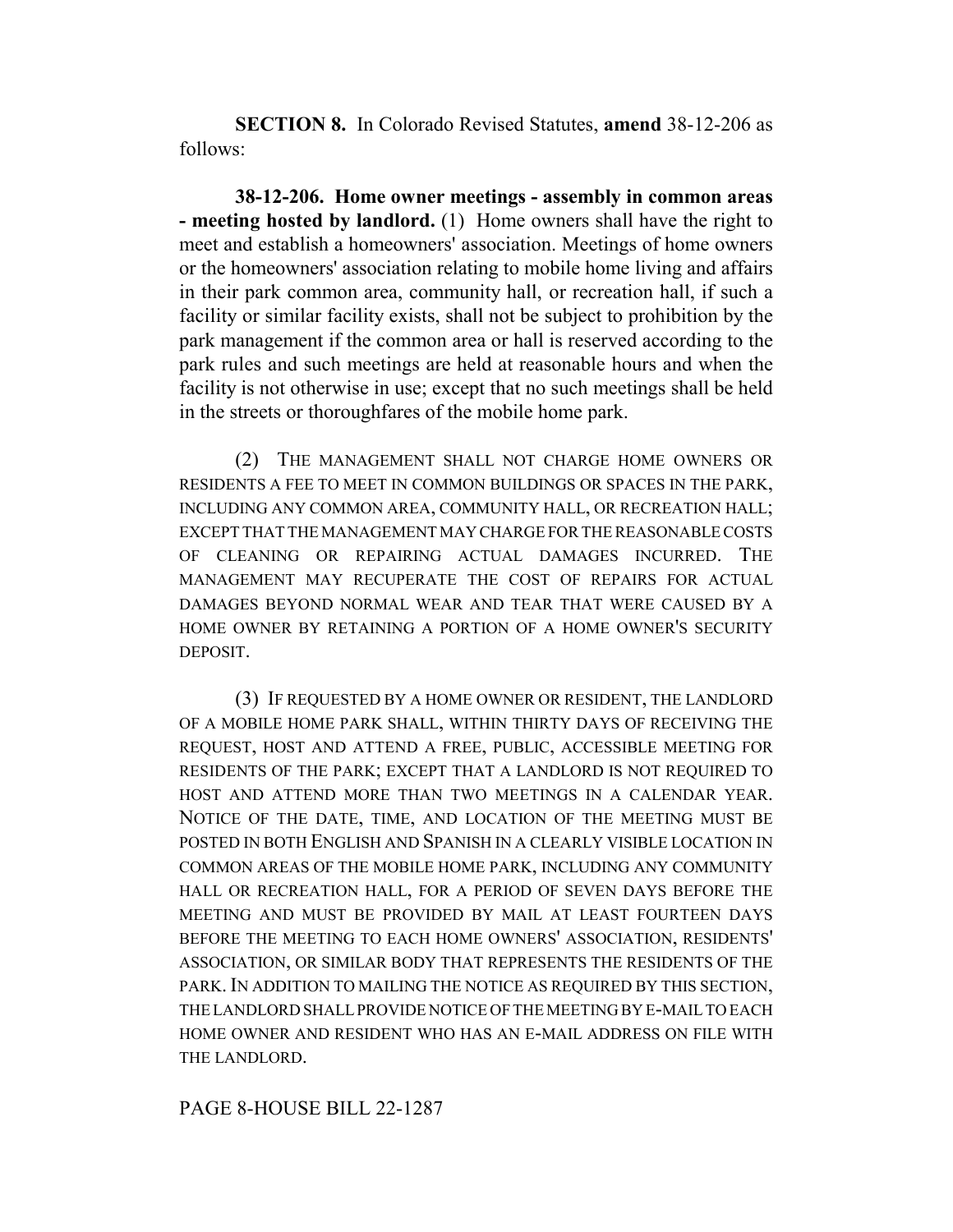**SECTION 9.** In Colorado Revised Statutes, 38-12-209, **repeal** (3) and (4) as follows:

**38-12-209. Entry fees prohibited - security deposit.** (3) The trial judge may award court costs and attorney fees in any court action brought pursuant to any provision of this part 2 to the prevailing party upon finding that the prevailing party undertook the court action and legal representation for a legally sufficient reason and not for a dilatory or unfounded cause.

(4) The management or a resident may bring a civil action for violation of the rental agreement or any provision of this part 2 in the appropriate court of the county in which the park is located. Either party may recover actual damages or the court may in its discretion award such equitable relief as it deems necessary, including the enjoining of either party from further violations.

**SECTION 10.** In Colorado Revised Statutes, 38-12-211, **amend** (1) as follows:

**38-12-211. Selling and transfer fees prohibited - "for sale" signs permitted.** (1) Neither the owner of a mobile home park nor the owner's agent may A LANDLORD SHALL NOT require payment of any type of selling fee or transfer fee by either a home owner in the park wishing to sell the home owner's mobile home to another party, A HOME OWNER WISHING TO REMOVE THE HOME OWNER'S MOBILE HOME FROM THE PARK, or by any party wishing to buy a mobile home from a home owner in the park as a condition of tenancy in a park for the prospective buyer. THIS SUBSECTION (1) DOES NOT PROHIBIT THE LANDLORD FROM CHARGING A RENTAL APPLICATION FEE THAT COMPLIES WITH SECTION 38-12-903 IF THE PROSPECTIVE BUYER IS BUYING THE MOBILE HOME IN PLACE AND IS APPLYING FOR TENANCY IN THE PARK.

**SECTION 11.** In Colorado Revised Statutes, 38-12-212.3, **amend** (1)(b) introductory portion, (1)(b)(II), (3), (4)(b), (5), (6) introductory portion,  $(6)(c)$ , and  $(6)(d)$  as follows:

**38-12-212.3. Responsibilities of landlord - acts prohibited.** (1) (b) If a landlord fails to maintain or repair the items described in subsection  $(1)(a)(II)$  OR  $(2)(b)$  of this section: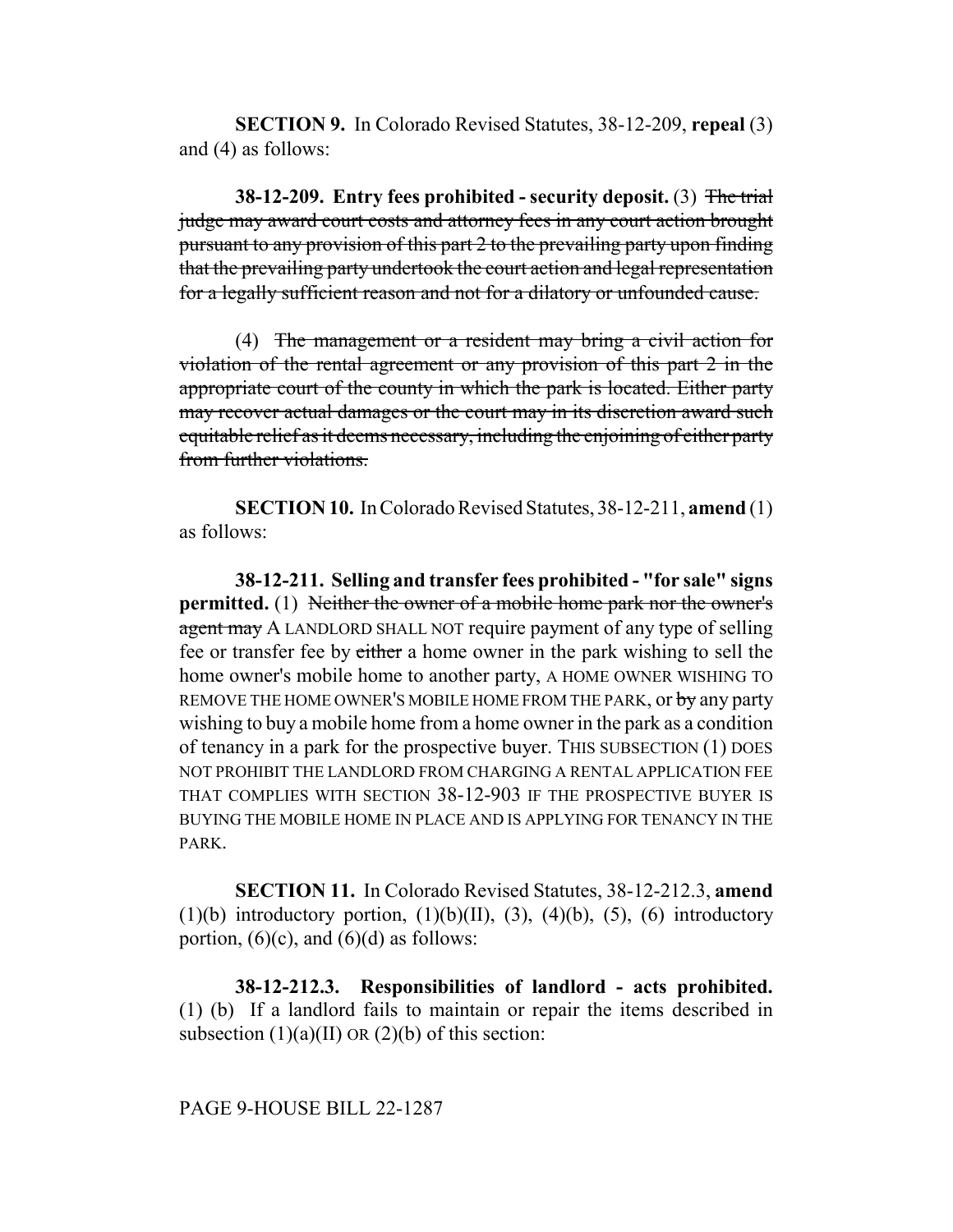(II) The landlord is responsible for and shall pay the cost of providing alternative sources of potable water and maintaining portable toilets, which portable toilets are located reasonably near affected mobile homes in a manner that renders them accessible to people with disabilities, no later than twenty-four TWELVE hours after the service disruption begins, unless conditions beyond the landlord's control prevent compliance with this subsection  $(1)(b)(II)$ ; and

(3) A landlord shall not require a resident to assume any of the responsibilities described in subsection (1) or (2) of this section as a condition of any home owner's tenancy in the park.

(4) Nothing in this section may be construed as:

(b) Restricting a landlord from requiring a home owner OR RESIDENT to comply with rules and regulations of the park that are enforceable pursuant to section 38-12-214 or with terms of the rental agreement and any covenants binding upon the landlord or home owner OR RESIDENT, including covenants running with the land that pertain to the cleanliness of the home owner's OR RESIDENT'S lot and routine lawn and yard maintenance, and excluding major landscaping projects.

(5) A landlord shall establish and maintain an emergency contact number, post the number in common areas of the park, and communicate the number to home owners AND RESIDENTS in each rental agreement and each revision of the park rules and regulations. A home owner OR RESIDENT who uses the emergency contact number in a timely manner to report a problem with a condition described in subsection (1) or (2) of this section is deemed to have provided notice to the landlord of the problem.

(6) If a landlord fails to comply with the requirements of this section, a home owner of the park may file a complaint with the division of housing pursuant to the "Mobile Home Park Act Dispute Resolution and Enforcement Program" created in section 38-12-1104. ON AND AFTER JULY 1, 2024, OR EARLIER IF ALLOWED BY THE DIVISION, A RESIDENT WHO DOES NOT OWN A MOBILE HOME IN THE PARK, A LOCAL GOVERNMENT, OR A NONPROFIT MAY FILE SUCH A COMPLAINT. If the division finds by a written determination that the landlord has violated this section, the division may:

(c) Require the landlord to reduce the rent owed by a home owner

# PAGE 10-HOUSE BILL 22-1287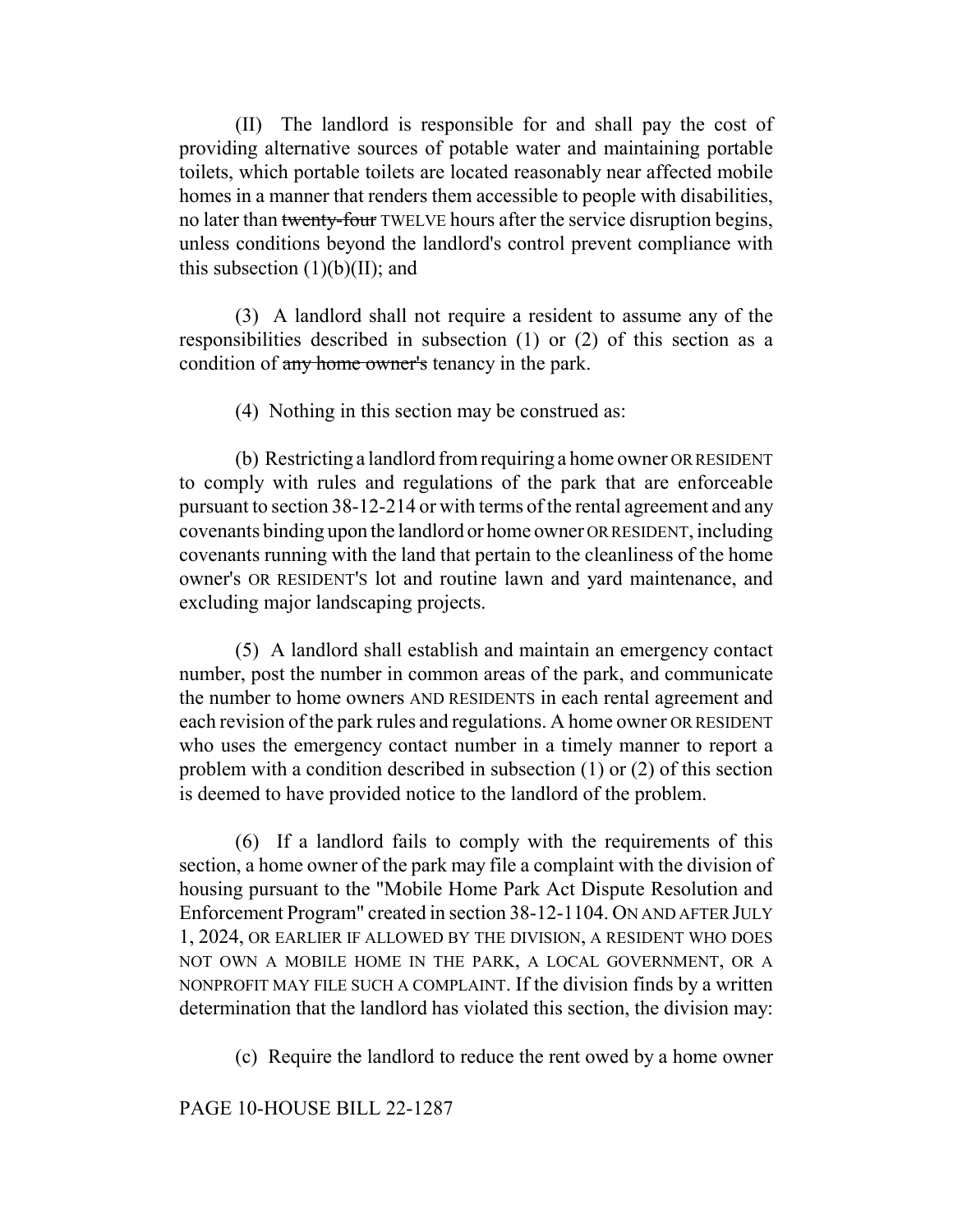OR RESIDENT on a prorated basis to reflect the home owner's OR RESIDENT'S loss of use of the mobile home space; or

(d) Require the landlord to compensate a home owner OR RESIDENT for housing expenses on a per diem basis if the home owner OR RESIDENT is displaced from the home owner's mobile home as a result of the landlord's violation.

**SECTION 12.** In Colorado Revised Statutes, 38-12-212.4, **amend** (1) introductory portion,  $(1)(a)$ ,  $(1)(b)$ ,  $(2)$ ,  $(3)$ ,  $(4)$ ,  $(5)$ , and  $(6)$  as follows:

**38-12-212.4. Required disclosure and notice of water usage and billing - responsibility for leaks.** (1) If the management charges home owners OR RESIDENTS individually for water usage in the park, then, on or before January 31 of each year, the management shall provide to each home owner AND RESIDENT and post IN BOTH ENGLISH AND SPANISH in a clearly visible location in at least one common area of the mobile home park the following information:

(a) The methodology by which the management calculates the amount charged to each home owner OR RESIDENT for water usage on the home owner's OR RESIDENT'S lot;

(b) The methodology by which the management calculates the amount charged to each home owner OR RESIDENT for water usage in common areas of the mobile home park; and

(2) If the management charges home owners OR RESIDENTS for water usage in the park, whether individually or in an aggregate amount, the management shall provide to each home owner OR RESIDENT a monthly water bill that indicates the amount owed by the home owner OR RESIDENT, the total amount owed by all the residents in the mobile home park, and, if the management purchases the water from a provider, the total amount paid by the management to the provider.

(3) The management shall not charge a home owner OR RESIDENT for any costs in addition to the actual cost of water billed to the management.

(4) The management shall use a methodology that is reasonable,

PAGE 11-HOUSE BILL 22-1287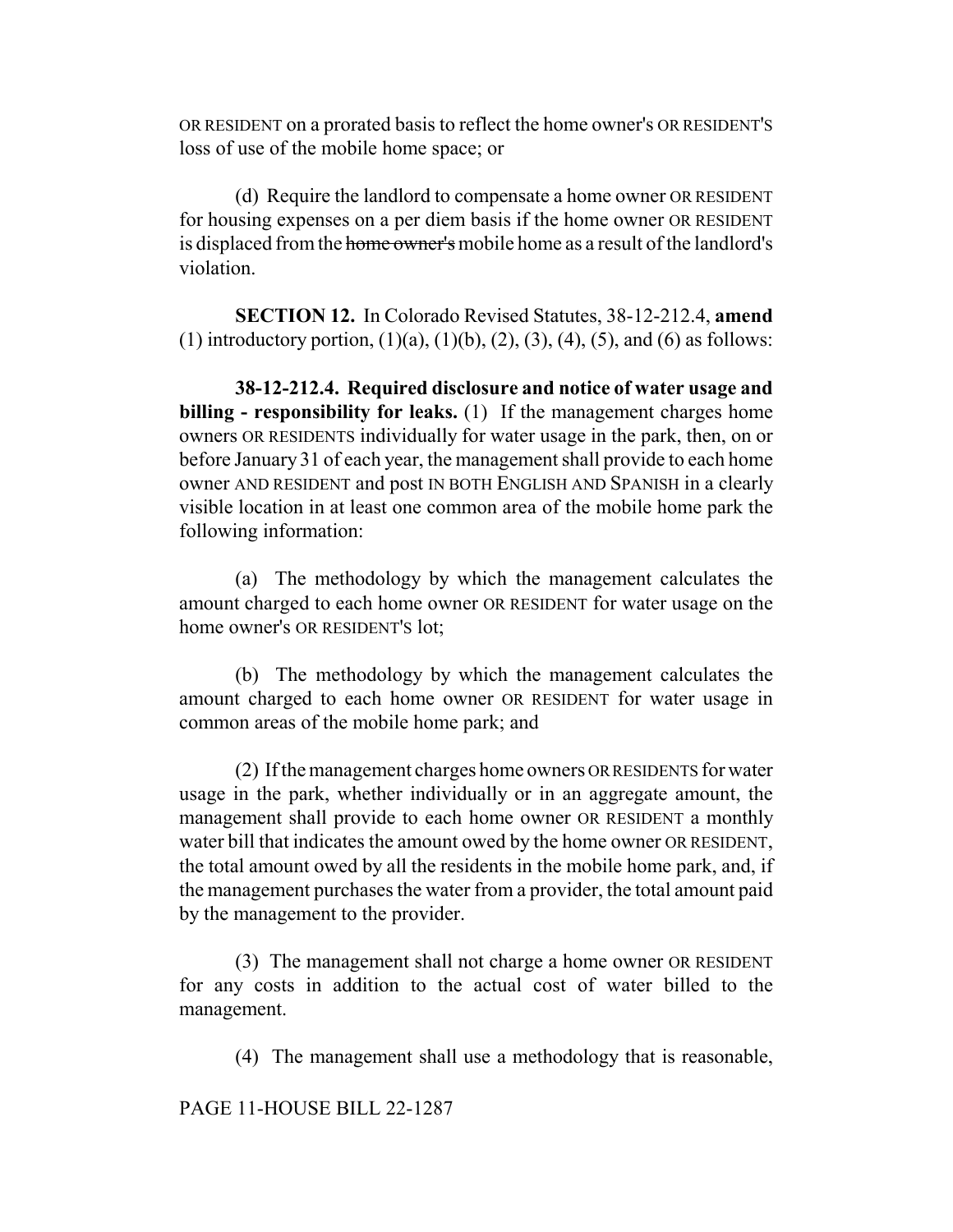equitable, and consistent for billing home owners OR RESIDENTS for any type of water usage.

(5) If the management learns of a leak in a water line inside the park, the management shall notify each home owner AND RESIDENT of the leak within twenty-four hours.

(6) The management shall not bill a home owner OR RESIDENT for any water usage that is caused by a leak in a water line inside the park.

**SECTION 13.** In Colorado Revised Statutes, 38-12-212.5, **amend**  $(1)$ ,  $(2)$  introductory portion,  $(3)(a)$ , and  $(5)$ ; and **add**  $(2)(e)$  and  $(4.5)$  as follows:

**38-12-212.5. Prohibition on retaliation and harassment.** (1) The management shall not take retaliatory action against a home owner OR RESIDENT who exercises any right conferred upon the home owner OR RESIDENT by this part 2, part 11 of this article 12, or any other provision of law.

(2) Except as described in subsection (3) of this section, in an action or administrative proceeding by or against a home owner OR RESIDENT, the management's action is presumed to be retaliatory if, within the one hundred twenty days preceding the management's action, the home owner OR RESIDENT:

(e) PARTICIPATED IN A VOTE OR DECISION MAKING PROCESS CONCERNING THE OPPORTUNITY TO PURCHASE THE MOBILE HOME PARK PURSUANT TO SECTION 38-12-217.

(3) The presumption of retaliatory action described in subsection (2) of this section does not apply to an action or administrative hearing where the management:

(a) Addresses nonpayment of rent by a home owner OR RESIDENT, as described in section 38-12-204; or

(4.5) THE MANAGEMENT SHALL NOT:

(a) HARASS, INTIMIDATE, OR THREATEN, OR ATTEMPT TO HARASS,

#### PAGE 12-HOUSE BILL 22-1287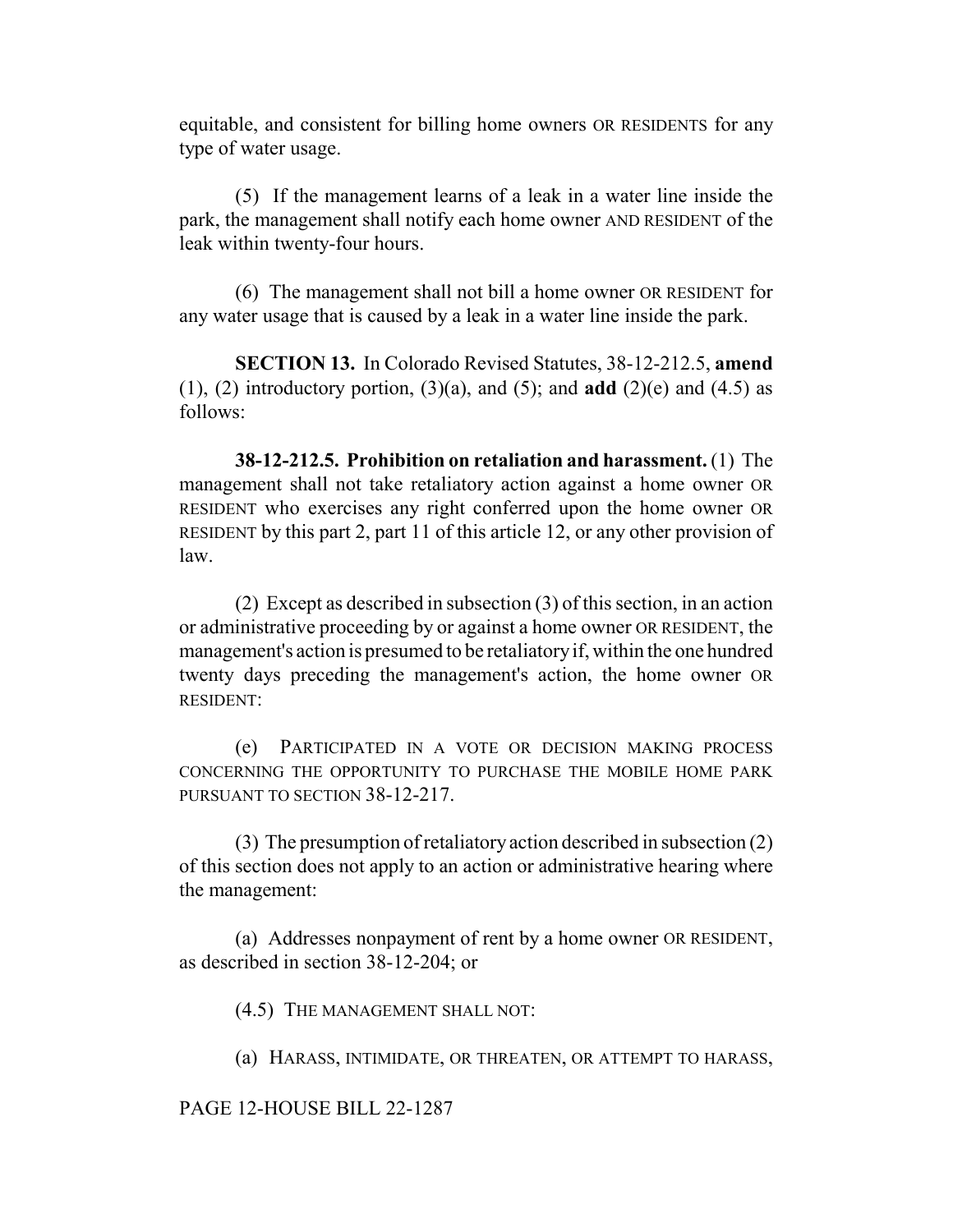INTIMIDATE, OR THREATEN, ANY PERSON FOR FILING OR ATTEMPTING TO FILE A COMPLAINT, JOINING OR ATTEMPTING TO JOIN AN ASSOCIATION OF RESIDENTS OR HOME OWNERS, ENGAGING IN ACTIVITIES TO PROMOTE THE ORGANIZING AND EDUCATION OF RESIDENTS AND HOME OWNERS, OR VOTING OR ATTEMPTING TO VOTE ON A MATTER BEFORE THE ASSOCIATION OF RESIDENTS OR HOME OWNERS; OR

(b) COERCE OR REQUIRE A PERSON TO SIGN AN AGREEMENT.

(5) The rights and remedies provided by this section are available to home owners AND RESIDENTS in addition to the anti-retaliation protection provided in section 38-12-1105 (13).

**SECTION 14.** In Colorado Revised Statutes, 38-12-213, **amend** (5) introductory portion; and **add** (5)(b.5) and (7) as follows:

**38-12-213. Rental agreement - disclosure of terms in writing prohibited provisions.** (5) A rental agreement may SHALL not include any provision:

(b.5) THAT REQUIRES A HOME OWNER TO WAIVE THE OPPORTUNITY TO PURCHASE THE PARK ALLOWED UNDER SECTION 38-12-217.

(7) IT IS A VIOLATION OF THIS PART 2 FOR THE MANAGEMENT TO REQUIRE A HOME OWNER TO SIGN A NEW LEASE OR AGREEMENT IN VIOLATION OF THIS SECTION OR TO MISLEAD A HOME OWNER ABOUT THE HOME OWNER'S OBLIGATION TO SIGN A NEW LEASE OR AGREEMENT.

**SECTION 15.** In Colorado Revised Statutes, 38-12-214, **amend** (1) introductory portion,  $(1)(e)$ ,  $(2)$ , and  $(3)(a)$ ; and **add**  $(2.5)$  and  $(2.7)$  as follows:

**38-12-214. Rules and regulations - amendments - notice complaints.** (1) The management shall adopt written rules and regulations concerning RESIDENTS' OR home owners' use and occupancy of the premises. Except as otherwise provided in this section, such rules and regulations are enforceable against a RESIDENT OR home owner only if:

(e) They are established in the rental agreement at the inception of the tenancy, amended subsequently with the WRITTEN consent of the home

PAGE 13-HOUSE BILL 22-1287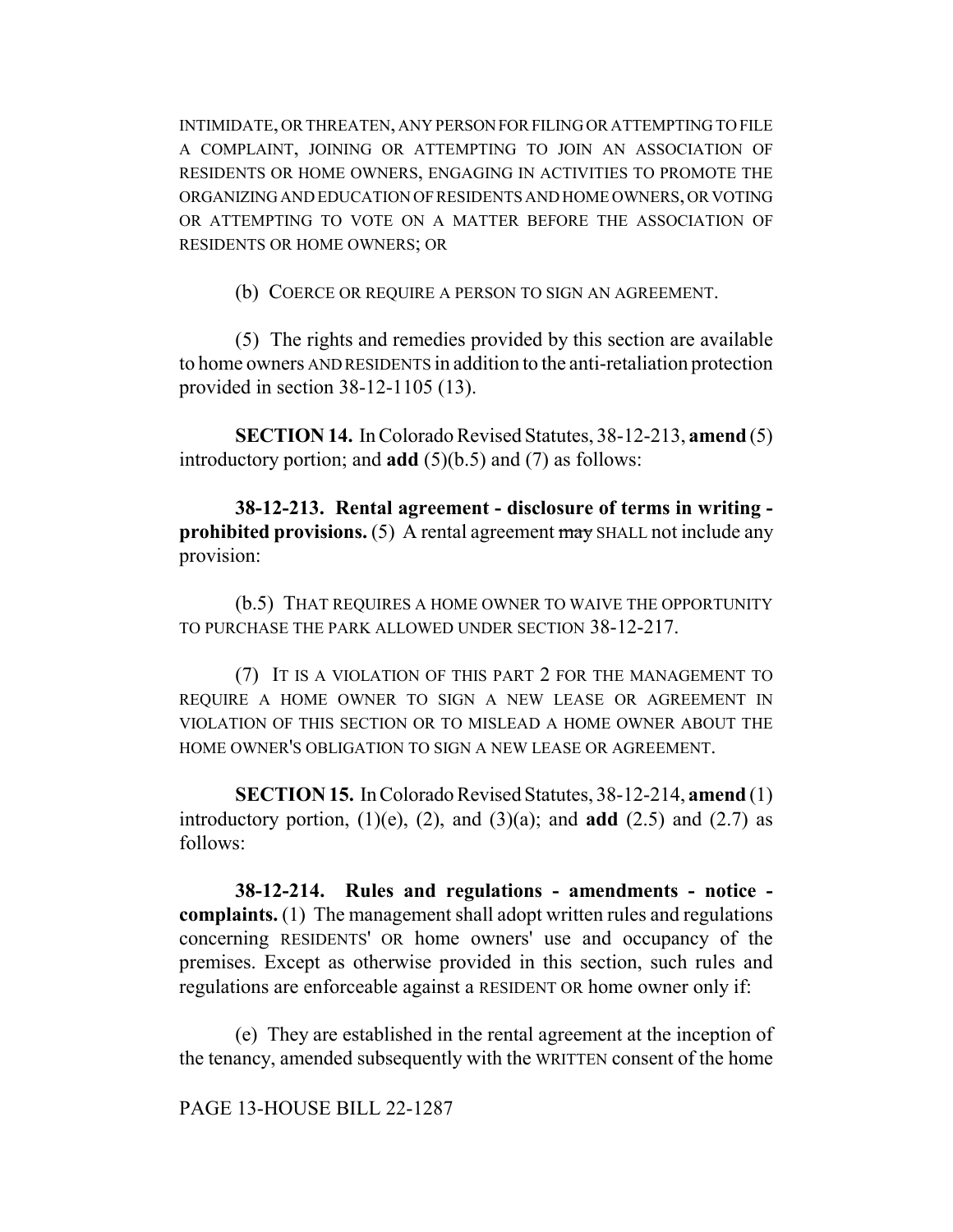owner, or, except as described in subsection (2) of this section, amended subsequently without the WRITTEN consent of the home owner after the management has provided written notice of the amendments to the home owner at least sixty days before the amendments become effective, and, if applicable, enforced in compliance with subsection (3) of this section.

(2) When a mobile home OR ANY ACCESSORY BUILDING OR STRUCTURE is owned by a person other than the owner of the mobile home park in which the mobile home is located, the mobile home is AND ACCESSORY BUILDING OR STRUCTURE ARE EACH a separate unit of ownership. and rules and regulations that impose THE ACCESSORY BUILDING OR STRUCTURE ARE EACH PRESUMED TO BE OWNED BY THE OWNER OF THE MOBILE HOME UNLESS THERE IS A WRITTEN AGREEMENT ESTABLISHING OWNERSHIP BY ANOTHER PERSON. IF A RULE OR REGULATION REQUIRES A HOME OWNER TO INCUR A COST OR IMPOSES restrictions or requirements on that separate unit that are adopted after the home owner signs the rental agreement and without the consent of the home owner are THE HOME OWNER'S RIGHT TO CONTROL WHAT HAPPENS IN OR TO THEIR MOBILE HOME AND ANY ACCESSORY BUILDING OR STRUCTURE AS A SEPARATE UNIT OF OWNERSHIP, INCLUDING WITHOUT LIMITATION, TO CONTROL THE STRUCTURE AND APPEARANCE OF THE MOBILE HOME, BUILDING, OR STRUCTURE; WHO VISITS THE MOBILE HOME, BUILDING, OR STRUCTURE OR WHO RESIDES IN THE MOBILE HOME, BUILDING, OR STRUCTURE, PROVIDED THE PERSON WHO RESIDES IN THE MOBILE HOME, BUILDING, OR STRUCTURE WAS PREVIOUSLY APPROVED AS A RESIDENT OF THE PARK; AND LAWFUL ACTIVITIES TAKING PLACE IN THE MOBILE HOME, BUILDING, OR STRUCTURE THE RULE OR REGULATION IS presumed unreasonable Nothing in this subsection  $(2)$ prohibits the management from requiring compliance with park rules and regulations at the time of sale or transfer to a new owner; except that, as used in this subsection (2), "transfer" does not include a transfer of ownership pursuant to death or divorce or a transfer of ownership to a new  $\overline{\text{co}}$ -owner pursuant to marriage PURSUANT TO SUBSECTION (1)(c) OF THIS SECTION UNLESS MANAGEMENT DEMONSTRATES THAT THE RULE OR REGULATION:

(a) IS STRICTLY NECESSARY TO PROTECT THE HEALTH AND SAFETY OF PARK RESIDENTS AND THE RULE OR REGULATION PROVIDES THE PROTECTION AT THE LOWEST EXPENSE TO HOME OWNERS AS IS REASONABLY POSSIBLE;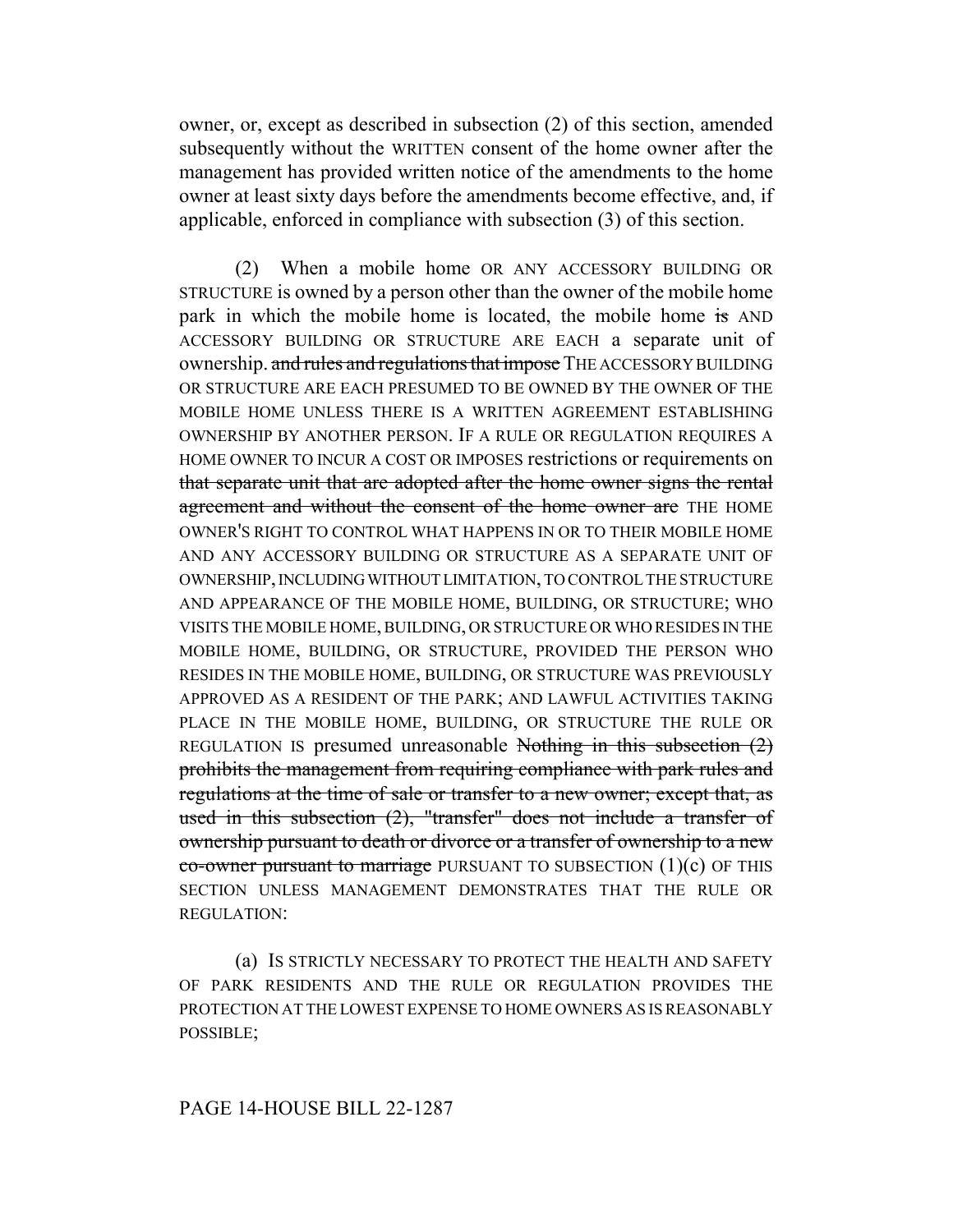(b) IS STRICTLY NECESSARY TO COMPLY WITH OR ENFORCE A FEDERAL, STATE, OR LOCAL GOVERNMENT REQUIREMENT, INCLUDING LOCAL NUISANCE LAWS ENFORCED FOR THE WELFARE OF OTHER RESIDENTS;

(c) IS VOLUNTARILY AGREED TO BY THE HOME OWNER, WITHOUT COERCION OR MISREPRESENTATION BY MANAGEMENT, IN WHICH CASE THE RULE OR REGULATION IS ONLY BINDING UPON HOME OWNERS WHO HAVE COMMUNICATED THEIR WRITTEN CONSENT TO THE RULE OR REGULATION; OR

(d) IN A MOBILE HOME PARK MANAGED BY HOME OWNERS, WAS ESTABLISHED BY THE MANAGING HOME OWNER ORGANIZATION IN ACCORDANCE WITH THE ORGANIZATION'S BYLAWS AND MORE THAN FIFTY PERCENT OF THE HOME OWNERS ARE MEMBERS OF THE ORGANIZATION.

(2.5) (a) SUBSECTION (2) OF THIS SECTION DOES NOT PROHIBIT THE MANAGEMENT FROM REQUIRING COMPLIANCE BY A NEW HOME OWNER WITH PARK RULES AND REGULATIONS THAT WERE NOT ENFORCEABLE AGAINST THE PREVIOUS HOME OWNER AFTER THE SALE OR TRANSFER OF A MOBILE HOME OR ACCESSORY BUILDING OR STRUCTURE AS DESCRIBED IN SUBSECTION (2.5)(b) OF THIS SECTION PROVIDED THAT THE RULES OR REGULATIONS COMPLY WITH THIS SECTION AND HAVE BEEN DULY NOTICED TO ALL HOME OWNERS AND RESIDENTS, INCLUDING THE SELLER, PURSUANT TO SUBSECTION  $(1)(e)$  OF THIS SECTION; EXCEPT THAT, AS USED IN THIS SUBSECTION  $(2.5)$ , "TRANSFER" DOES NOT INCLUDE A TRANSFER OF OWNERSHIP PURSUANT TO DEATH OR DIVORCE OR A TRANSFER OF OWNERSHIP TO A NEW CO-OWNER WHO IS AN IMMEDIATE FAMILY MEMBER, SPOUSE, OR DOMESTIC PARTNER OF THE HOME OWNER.

(b) THE MANAGEMENT SHALL NOT REQUIRE A HOME OWNER SELLING A MOBILE HOME OR ACCESSORY BUILDING OR STRUCTURE TO ENSURE THAT THE MOBILE HOME OR ACCESSORY BUILDING OR STRUCTURE COMPLIES WITH ANY RULES OR REGULATIONS BY THE CLOSING DATE OF THE SALE OR TO BEAR THE COSTS OF COMPLIANCE WITH ANY SUCH RULES OR REGULATIONS. IF THE MANAGEMENT REQUIRES ALL PROSPECTIVE BUYERS TO COMPLY WITH SUCH RULES AND REGULATIONS AS A CONDITION OF GAINING TENANCY IN THE PARK, THE MANAGEMENT SHALL PROMPTLY PROVIDE A WRITTEN LIST OF ITEMS FOR WHICH THE MANAGEMENT REQUIRES ACTION TO THE SELLER UPON RECEIVING NOTICE THAT THE MOBILE HOME IS FOR SALE. THE SELLER SHALL PROVIDE THE LIST TO ALL PROSPECTIVE BUYERS AND THE MANAGEMENT SHALL PROVIDE THE LIST TO THE BUYER UPON RECEIVING AN APPLICATION

PAGE 15-HOUSE BILL 22-1287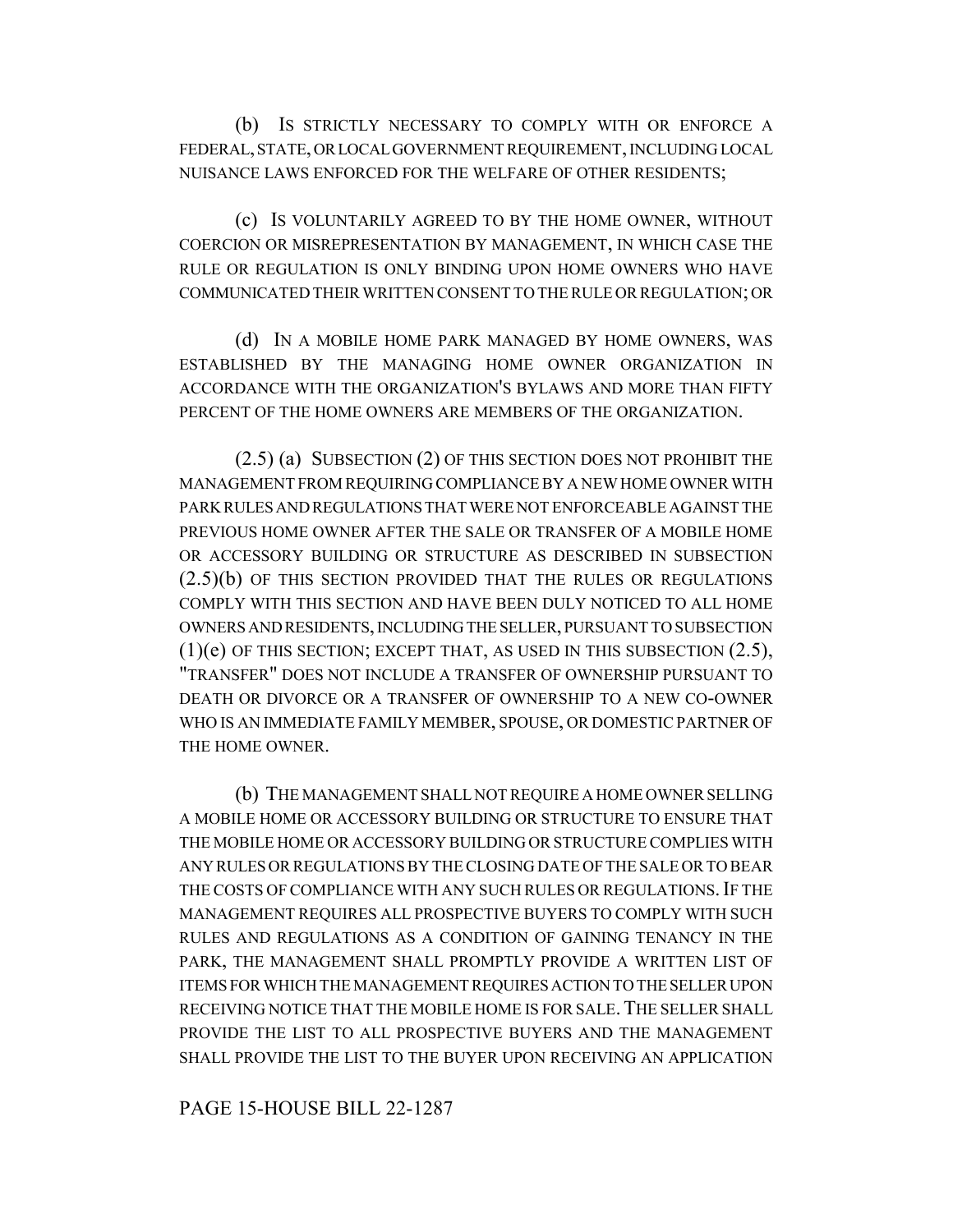FOR TENANCY. THE MANAGEMENT SHALL ALLOW A REASONABLE AMOUNT OF TIME AFTER CLOSING FOR THE BUYER TO BRING THE MOBILE HOME OR ACCESSORY BUILDING OR STRUCTURE INTO COMPLIANCE, WHICH MUST BE AT LEAST THIRTY DAYS FROM THE CLOSING DATE.

(2.7) (a) NOTWITHSTANDING ANY RENTAL AGREEMENT, THE MANAGEMENT SHALL NOT INTERFERE WITH A HOME OWNER'S RIGHT TO SELL A MOBILE HOME OR ACCESSORY BUILDING OR STRUCTURE, IN PLACE OR OTHERWISE, TO A BUYER OF THE HOME OWNER'S CHOOSING REGARDLESS OF THE AGE OF THE HOME EXCEPT AS NECESSARY FOR THE MANAGEMENT TO ENSURE:

(I) COMPLIANCE WITH PARK-WIDE AFFORDABILITY RESTRICTIONS, INCLUDING REQUIREMENTS FOR OWNER OCCUPANCY;

(II) THE FINANCIAL ABILITY OF THE HOME BUYER TO COMPLY WITH THE BUYER'S OBLIGATIONS AS A NEW TENANT;

(III) COMPLIANCE WITH APPLICABLE LOCAL, STATE, OR FEDERAL LAW; AND

(IV) THE ABSENCE OF A HOME BUYER'S RELEVANT CRIMINAL HISTORY THAT WOULD INDICATE A REASONABLE CHANCE OF RISK TO OTHER RESIDENTS IN ACCORDANCE WITH SECTION 38-12-904 (1)(b).

(b) A PROVISION IN A RENTAL AGREEMENT THAT LIMITS OR RESTRICTS A HOME OWNER'S RIGHT TO SELL A MOBILE HOME OR ACCESSORY BUILDING OR STRUCTURE TO A BUYER OF THE HOME OWNER'S CHOOSING OTHER THAN AS ALLOWED BY THIS SUBSECTION (2.7) IS UNENFORCEABLE.

(3) (a) If the management provides each home owner written notice of the management's intent to add or amend any written rule or regulation as described in subsection  $(1)(e)$  of this section, a home owner may file a complaint challenging the rule, regulation, or amendment pursuant to section 38-12-1105 within sixty days after receiving the notice. If a home owner files such a complaint, and the new or amended rule or regulation will increase a cost to the home owner in an amount that equals or exceeds ten percent of the home owner's monthly rent obligation under the rental agreement, the management shall not enforce the rule, regulation, or amendment unless and until the parties reach an agreement concerning the

PAGE 16-HOUSE BILL 22-1287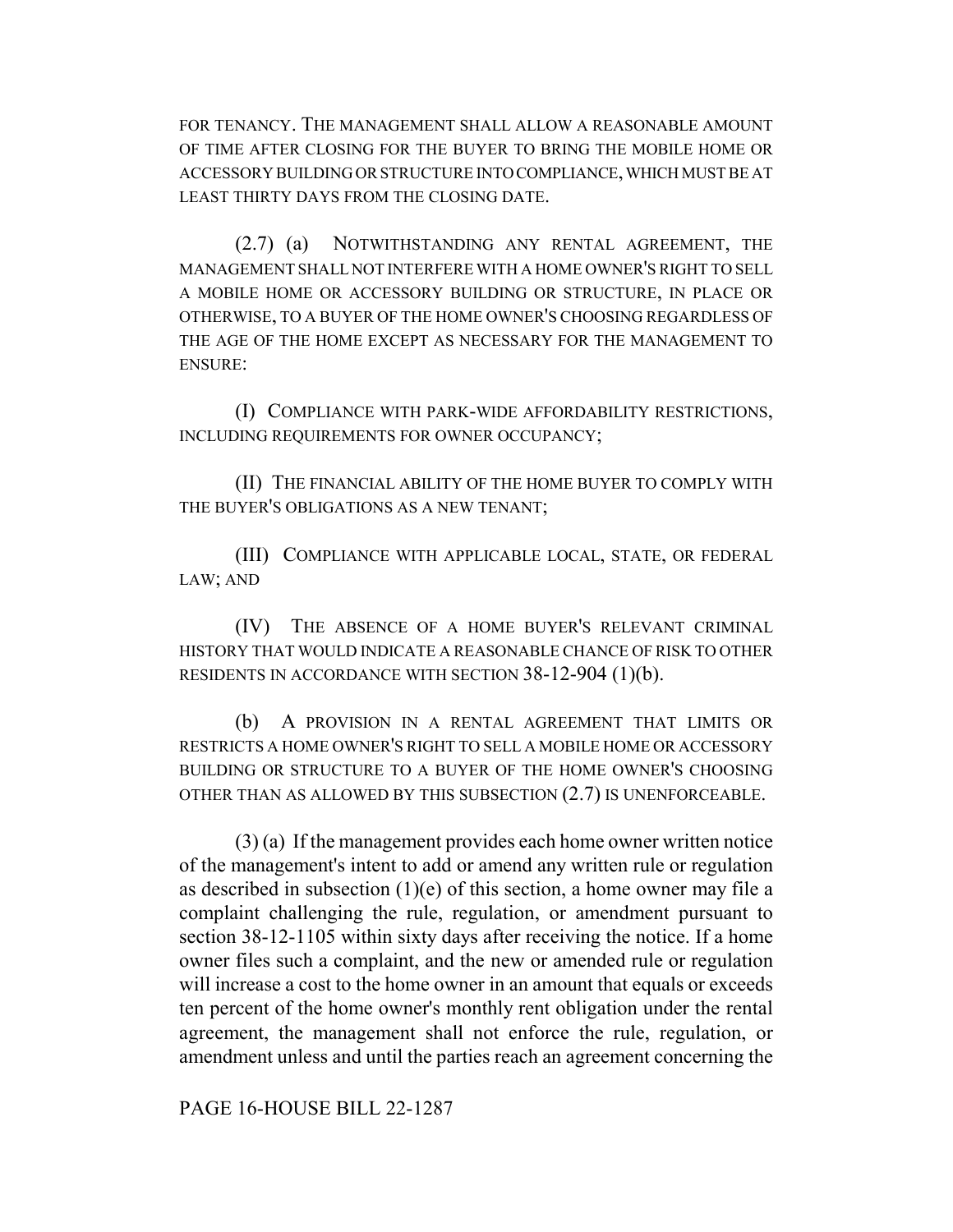rule, regulation, or amendment or the dispute resolution process concludes and the division of housing within the department of local affairs issues a written determination, pursuant to section 38-12-1105 (4), that the rule, regulation, or amendment does not constitute a violation of this part 2 and may be enforced. Notwithstanding any provision of part 11 of this article 12 to the contrary, as part of the complaint process described in section 38-12-1105, the management has the burden of establishing that the rule, regulation, or amendment satisfies the requirements described in subsection  $(1)$  SUBSECTIONS (1) AND (2) of this section.

**SECTION 16.** In Colorado Revised Statutes, 38-12-217, **amend**  $(1), (2), (3), (4)(a), (4)(b), (5)$  introductory portion,  $(5)(a), (5)(b), (6), (7),$ (8), (9), (10)(a), and (14)(a); and **repeal and reenact, with amendments,** (15) as follows:

**38-12-217. Notice of change of use - notice of sale or closure of park - opportunity for home owners to purchase - procedures exemptions - enforcement - private right of action - definition.** (1) Except as specified in subsection (12) of this section:

 $(a)(I)$  A mobile home park owner LANDLORD shall notify the owners of all mobile homes in the park and the municipality in which the park is situated or, if none, the county in which the park is situated PROVIDE NOTICE of the park owner's LANDLORD'S intent to change the use of the land comprising the park or to sell the park WITHIN FOURTEEN DAYS OF A TRIGGERING EVENT DEMONSTRATING THE LANDLORD'S INTENT TO SELL.THE NOTICE MUST BE GIVEN IN ACCORDANCE WITH THE REQUIREMENTS OF SUBSECTION (2) OF THIS SECTION.

(II) A TRIGGERING EVENT REQUIRING NOTICE UNDER THIS SUBSECTION  $(1)(a)$  INCLUDES ANY TIME THE LANDLORD:

(A) SIGNS A CONTRACT WITH A REAL ESTATE BROKER OR BROKERAGE FIRM TO LIST THE PARK FOR SALE OR TO SELL OR TRANSFER THE PARK;

(B) SIGNS A LETTER OF INTENT, OPTION TO SELL OR BUY, OR OTHER CONDITIONAL WRITTEN AGREEMENT WITH A POTENTIAL BUYER FOR THE SALE OR TRANSFER OF THE PARK, WHICH INCLUDES THE ESTIMATED PRICE, TERMS, AND CONDITIONS OF THE PROPOSED SALE OR TRANSFER, EVEN IF SUCH PRICE,

PAGE 17-HOUSE BILL 22-1287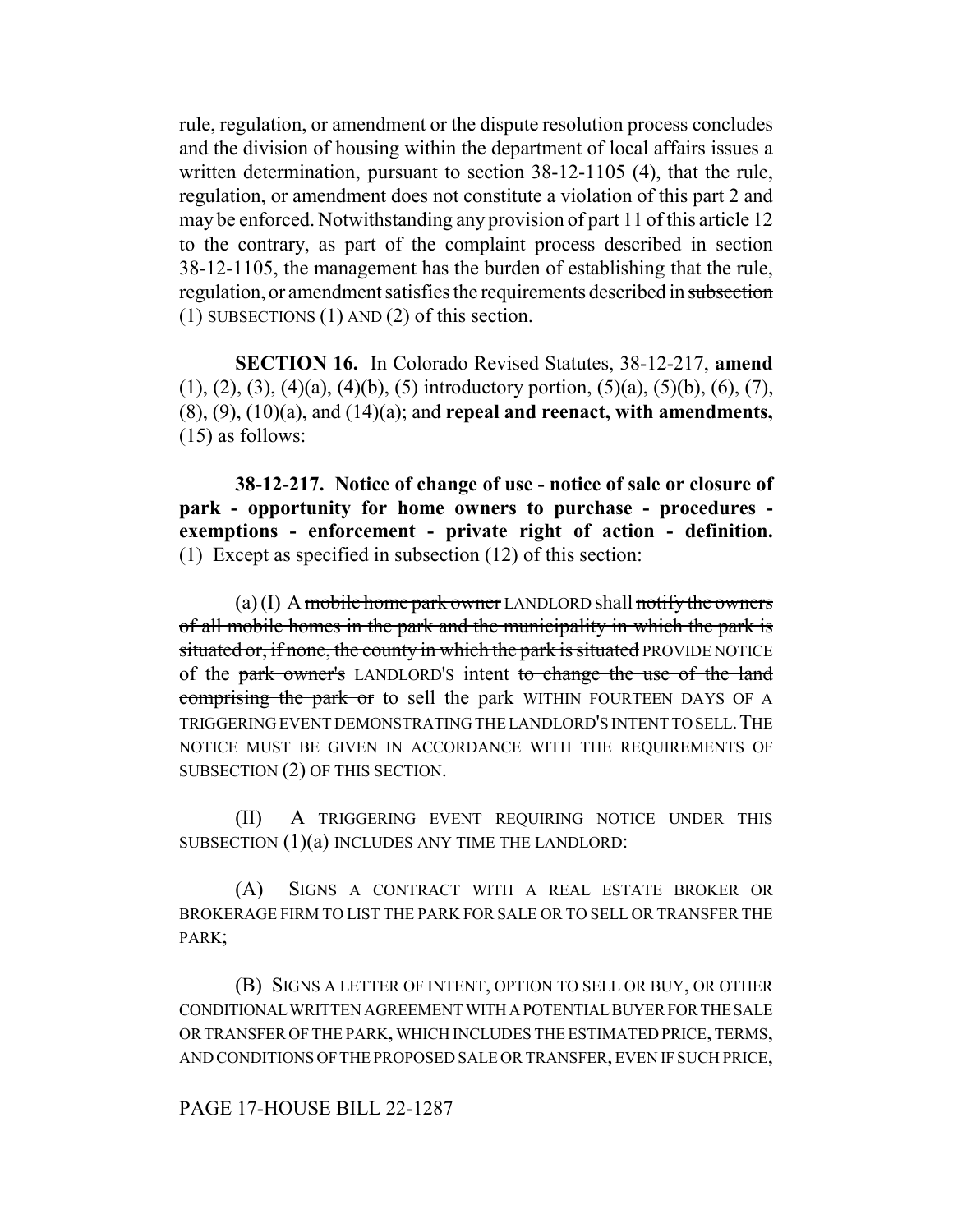TERMS, OR CONDITIONS ARE SUBJECT TO CHANGE;

(C) SIGNS A CONTRACT WITH A POTENTIAL BUYER'S REAL ESTATE BROKER OR BROKERAGE FIRM RELATED TO THE POTENTIAL SALE OR TRANSFER OF THE PARK;

(D) ACCEPTS AN EARNEST MONEY PROMISSORY NOTE OR DEPOSIT FROM A POTENTIAL BUYER FOR THE SALE OR TRANSFER OF THE PARK;

(E) RESPONDS TO A POTENTIAL BUYER'S DUE DILIGENCE REQUEST FOR THE PARK;

(F) PROVIDES A SIGNED PROPERTY DISCLOSURE FORM FOR THE PARK TO A POTENTIAL BUYER;

(G) LISTS THE PARK FOR SALE;

(H) MAKES A CONDITIONAL ACCEPTANCE OF AN OFFER FOR THE SALE OR TRANSFER OF THE PARK;

(I) TAKES ANY OTHER ACTION DEMONSTRATING AN INTENT TO SELL THE PARK; OR

(J) RECEIVES A NOTICE OF ELECTION AND DEMAND OR LIS PENDENS RELATED TO FORECLOSURE OF THE PARK PURSUANT TO PART 1 OF ARTICLE 38 OF THIS TITLE 38 OR A NOTICE THAT A CERTIFICATE OF LEVY HAS BEEN FILED RELATED TO THE PARK PURSUANT TO SECTION 13-56-101;

(b) If a mobile home park owner intends A LANDLORD SHALL PROVIDE NOTICE OF THE LANDLORD'S INTENT to change the use of the land comprising the mobile home park the mobile home park owner shall give written notice to each home owner IN ACCORDANCE WITH THE REQUIREMENTS OF SUBSECTION (2) OF THIS SECTION at least twelve months before the change in use will occur. The mobile home park owner shall mail the written notice to each home owner at the home owner's most recent address and shall post a copy of the notice in a conspicuous place on the mobile home or at the main point of entry to the lot.

(c) No earlier than thirty NINETY days after giving the notice required by this subsection  $(1)$ , or subsection  $(2)$  SUBSECTION  $(1)(a)$  of this

PAGE 18-HOUSE BILL 22-1287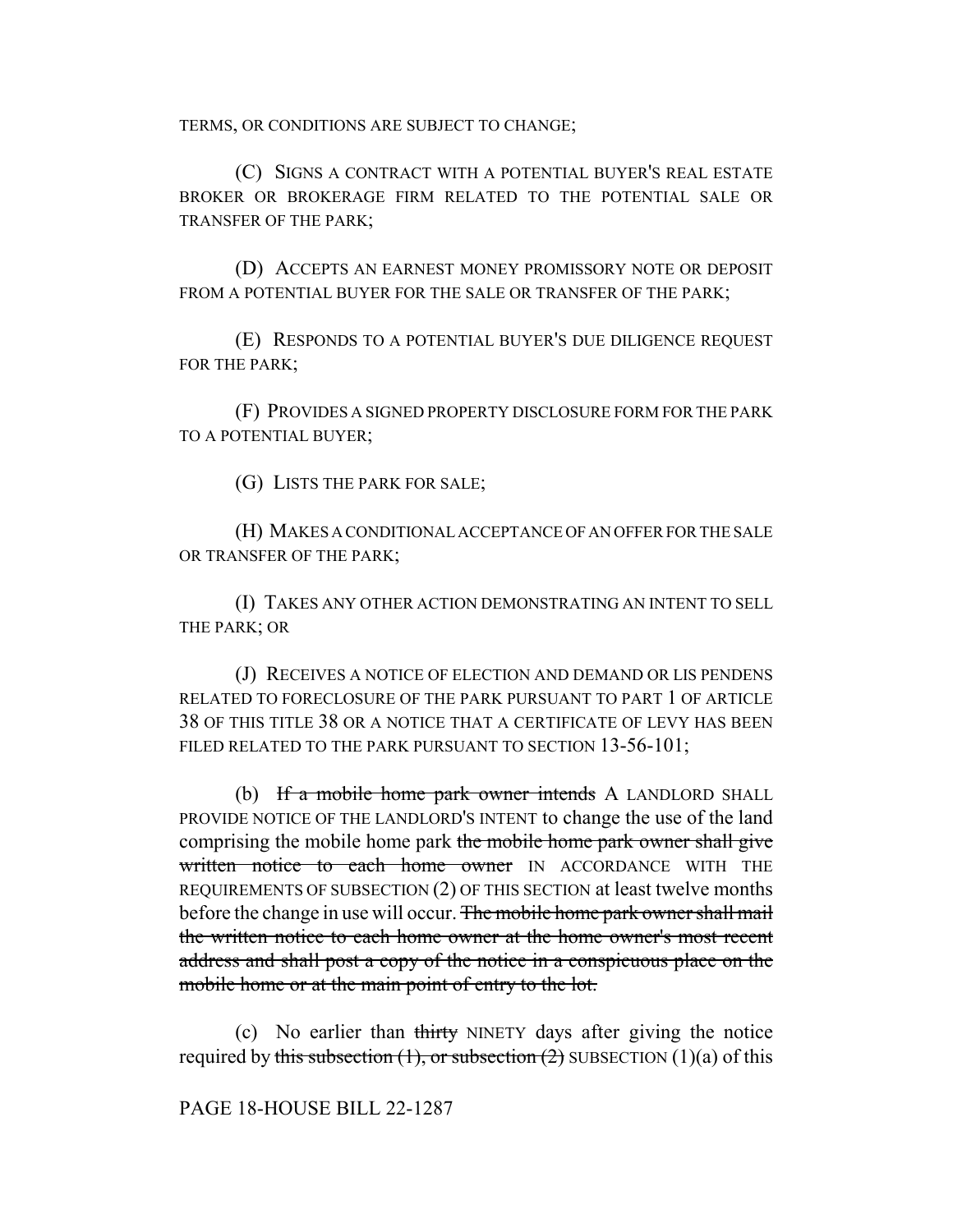section, a mobile home park owner LANDLORD may post information in a public space in the mobile home park describing the method for providing a signed writing to the mobile home park owner related to the opportunity to purchase. The posting may MUST include standard forms CREATED BY THE DEPARTMENT OF LOCAL AFFAIRS related to the opportunity to purchase AND THE RIGHTS OF MOBILE HOME PARK OWNERS RELATED TO THE OPPORTUNITY TO PURCHASE, including a STANDARDIZED form DEVELOPED BY THE DEPARTMENT OF LOCAL AFFAIRS for providing notice that a THE LANDLORD TO USE TO REQUEST THE SIGNATURES OF home owner does not wish OWNERS WHO DECLINE to participate in efforts to purchase a community. If, no earlier than thirty NINETY days after a mobile home park owner LANDLORD provides the notice required by this subsection (1), or subsection  $(2)$  SUBSECTION  $(1)(a)$  of this section, at least fifty percent of the home owners who reside in the park provide signed writings to the mobile home park owner expressing no interest LANDLORD DECLINING TO PARTICIPATE in purchasing the park, then the opportunity to purchase provided by subsection (4) of this section shall terminate TERMINATES even if the ninety-day ONE-HUNDRED-TWENTY-DAY period provided for in subsection (4)(a) of this section has not yet elapsed.

(d) A mobile home park owner LANDLORD shall not solicit or request a home owner's intention or a signed writing related to the opportunity to purchase during the initial thirty NINETY days after giving notice pursuant to this subsection  $(1)$ . or subsection  $(2)$  SUBSECTION  $(1)(a)$ of this section. At no time During the time period for considering an opportunity to purchase, A LANDLORD shall a mobile home park owner NOT attempt to coerce, THREATEN, OR INTIMIDATE A HOME OWNER or provide any financial or in-kind incentives to a home owner to influence the homeowner's HOME OWNER'S VOTE OR decision AND SHALL NOT TAKE RETALIATORY ACTION AGAINST A HOME OWNER AFTER THE HOME OWNER'S VOTE OR DECISION. Any complaints alleging violation of this subsection (1) may be resolved under part 11 of this article 12 AND SUBSECTION (15) OF THIS SECTION.

(2) **Notice - requirements.** In addition to the notice specified in subsection  $(1)$  of this section, and except as specified in subsection  $(12)$  of this section:

(a) A landlord shall give notice to each home owner in the mobile home park upon any of the following triggering events:

PAGE 19-HOUSE BILL 22-1287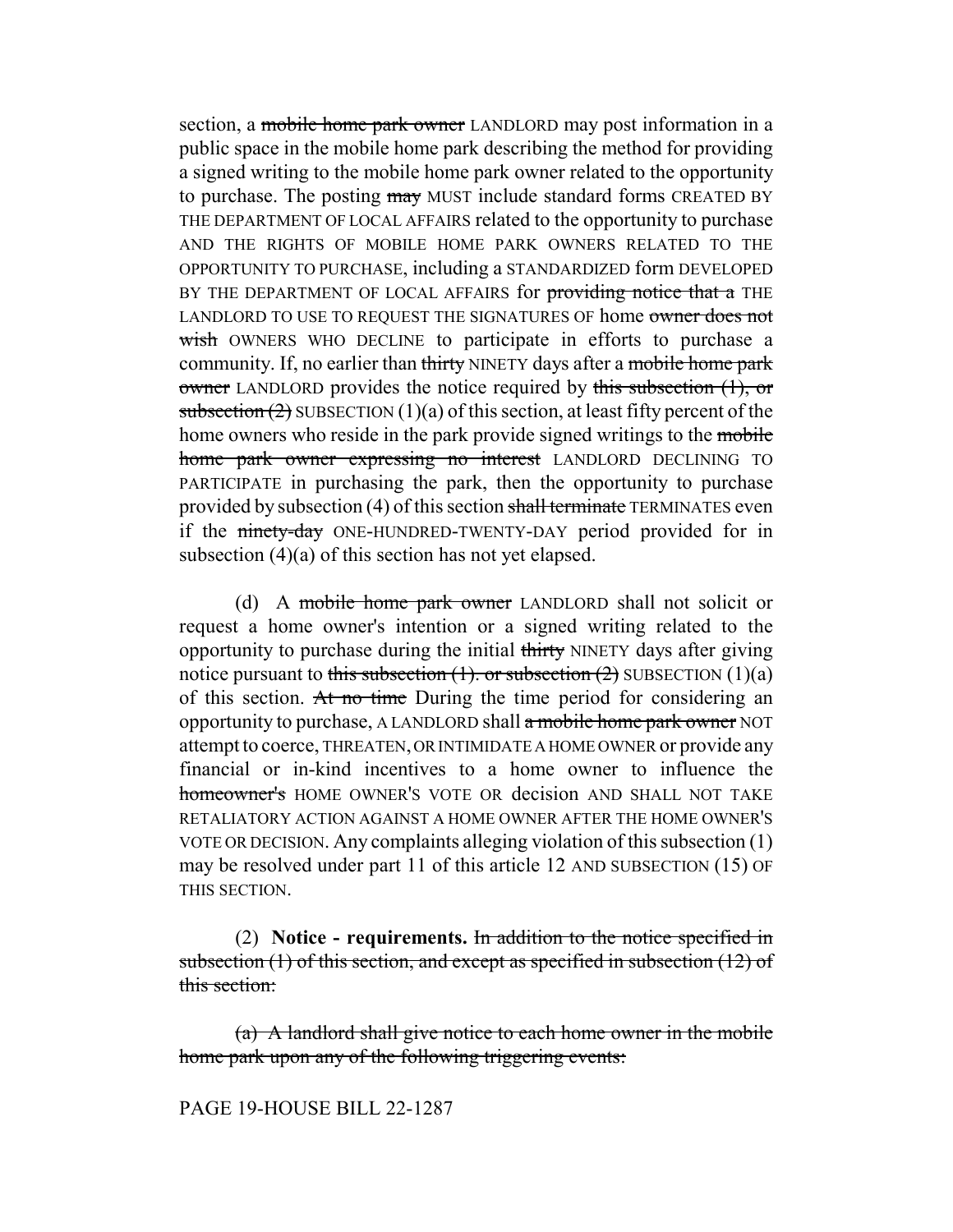(I) The landlord lists the park for sale;

(II) The landlord intends to make a final, unconditional acceptance of an offer for the sale or transfer of the park; or

(III) The landlord receives:

(A) A notice of election and demand or lis pendens related to foreclosure of the park pursuant to part 1 of article 38 of this title 38; or

(B) Notice that a certificate of levy has been filed related to the park pursuant to section 13-56-101.

(b) Within fourteen days after the date on which any of the events described in subsection  $(2)(a)$  of this section occur,

(a) TO PROVIDE NOTICE AS REQUIRED BY SUBSECTION  $(1)(a)$  OR  $(1)(b)$  OF THIS SECTION, the landlord shall mail the notice required by this section IN BOTH ENGLISH AND SPANISH by certified mail to:

(I) Each home owner, using the most recent address of the home owner, and shall post a copy of the notice in a conspicuous place on the mobile home or at the main point of entry to the lot;

(II) The municipality or, if the park is in an unincorporated area, the county within which the park is located;

(III) The division of housing in the department of local affairs; and

(IV) Each home owners' association, residents' association, or similar body that represents the residents of the park.

(b) IN ADDITION TO MAILING THE NOTICE, THE LANDLORD SHALL:

(I) PROVIDE THE NOTICE IN BOTH ENGLISH AND SPANISH BY E-MAIL TO EACH RESIDENT WHO HAS AN E-MAIL ADDRESS ON FILE WITH THE LANDLORD; AND

(II) (A) POST THE NOTICE IN BOTH ENGLISH AND SPANISH IN A CLEARLY VISIBLE LOCATION IN COMMON AREAS OF THE MOBILE HOME PARK,

### PAGE 20-HOUSE BILL 22-1287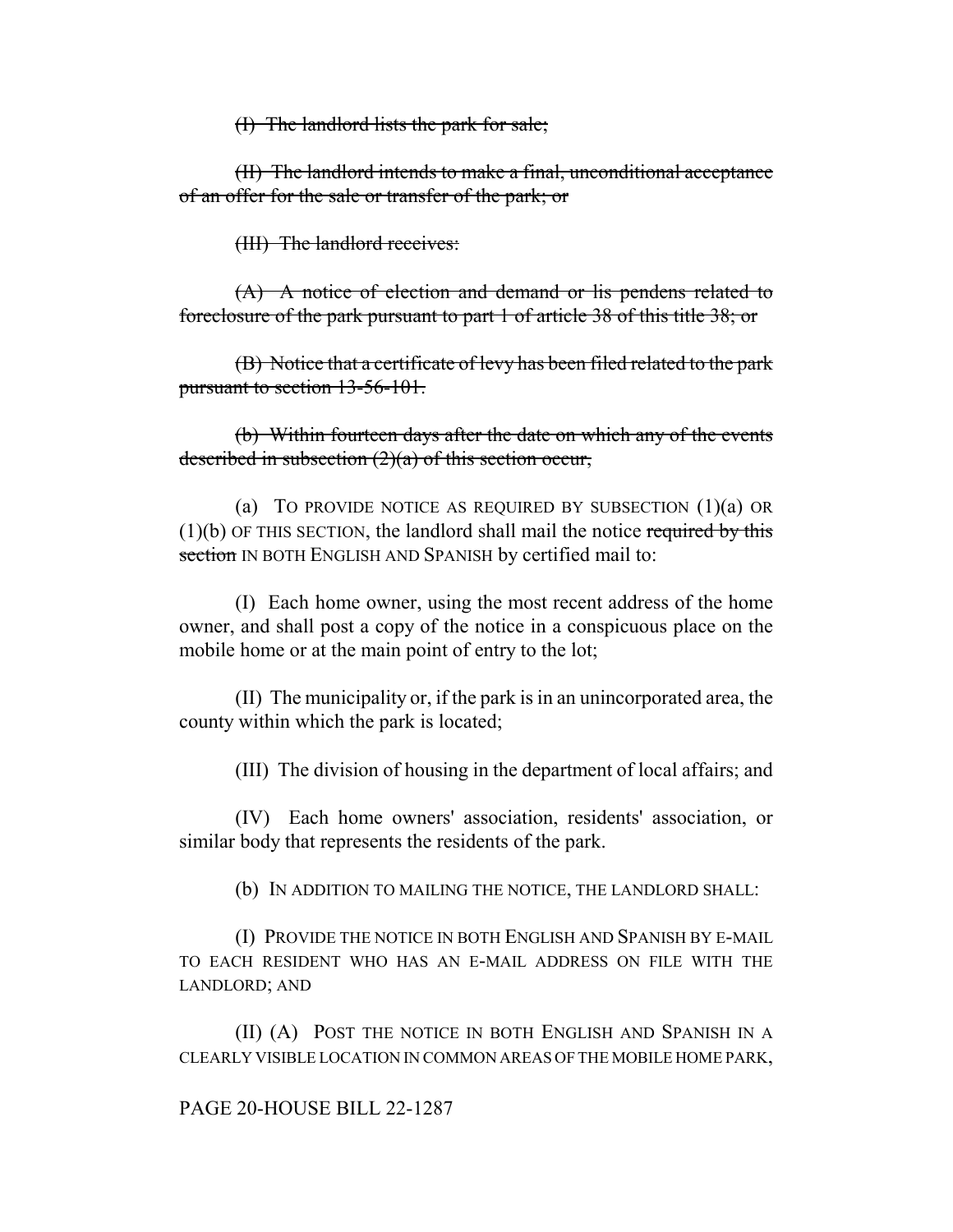INCLUDING ANY COMMUNITY HALL OR RECREATION HALL.THE NOTICE MUST REMAIN PUBLICLY POSTED FOR A PERIOD OF AT LEAST ONE HUNDRED TWENTY DAYS FROM THE DATE IT IS POSTED OR UNTIL THE OPPORTUNITY TO PURCHASE HAS EXPIRED.

(B) THE LANDLORD SHALL MAKE A GOOD FAITH EFFORT TO COMPLY WITH THE NOTICE REQUIREMENT IN SUBSECTION  $(2)(b)(II)(A)$  OF THIS SECTION. A GOOD FAITH EFFORT BY THE LANDLORD TO COMPLY WITH THE NOTICE REQUIREMENT IN SUBSECTION  $(2)(b)(II)(A)$  OF THIS SECTION WILL NOT RENDER A SALE OF A PARK TO BE OUT OF COMPLIANCE WITH THIS SECTION.

(3) **Contents of notice.** The notice given pursuant to subsection (1)  $\sigma$  (2) SUBSECTION (1)(a) of this section must include notice of home owners' rights AND REMEDIES under subsections  $(4)$  to  $(9)$  of this section. If the triggering event involves a POTENTIAL sale, the notice must also include a description of the property to be purchased, and the price, terms, and conditions of an acceptable offer the landlord has received to sell the mobile home park or the price or terms and conditions for which the landlord intends to sell the park, AND ANY OTHER TERMS OR CONDITIONS WHICH, IF NOT MET, WOULD BE SUFFICIENT GROUNDS, IN THE LANDLORD'S DISCRETION, TO REJECT AN OFFER FROM A GROUP OF HOME OWNERS OR THEIR ASSIGNEES. THE PRICE, TERMS, AND CONDITIONS STATED IN THE NOTICE MUST BE UNIVERSAL AND APPLICABLE TO ALL POTENTIAL BUYERS, AND MUST NOT BE SPECIFIC TO AND PROHIBITIVE OF A GROUP OR ASSOCIATION OF HOME OWNERS OR THEIR ASSIGNEES MAKING A SUCCESSFUL OFFER TO PURCHASE THE PARK. The information regarding the proposed sale and the price, terms, and conditions of an acceptable offer may be shared for the purposes of evaluating or obtaining financing for the prospective transaction, but all persons who receive the information shall otherwise keep it confidential if the park owner LANDLORD or the park owner's LANDLORD's agent so requests.

(4) **Offer to purchase - who may submit - time limits.** (a) A group or association of home owners or their assignees have ninety ONE HUNDRED TWENTY days after the date that the landlord mails a notice under subsection  $(1)$  or  $(2)$  REQUIRED BY SUBSECTION  $(1)(a)$  of this section to:

(I) Submit to the landlord a proposed purchase and sale agreement and

PAGE 21-HOUSE BILL 22-1287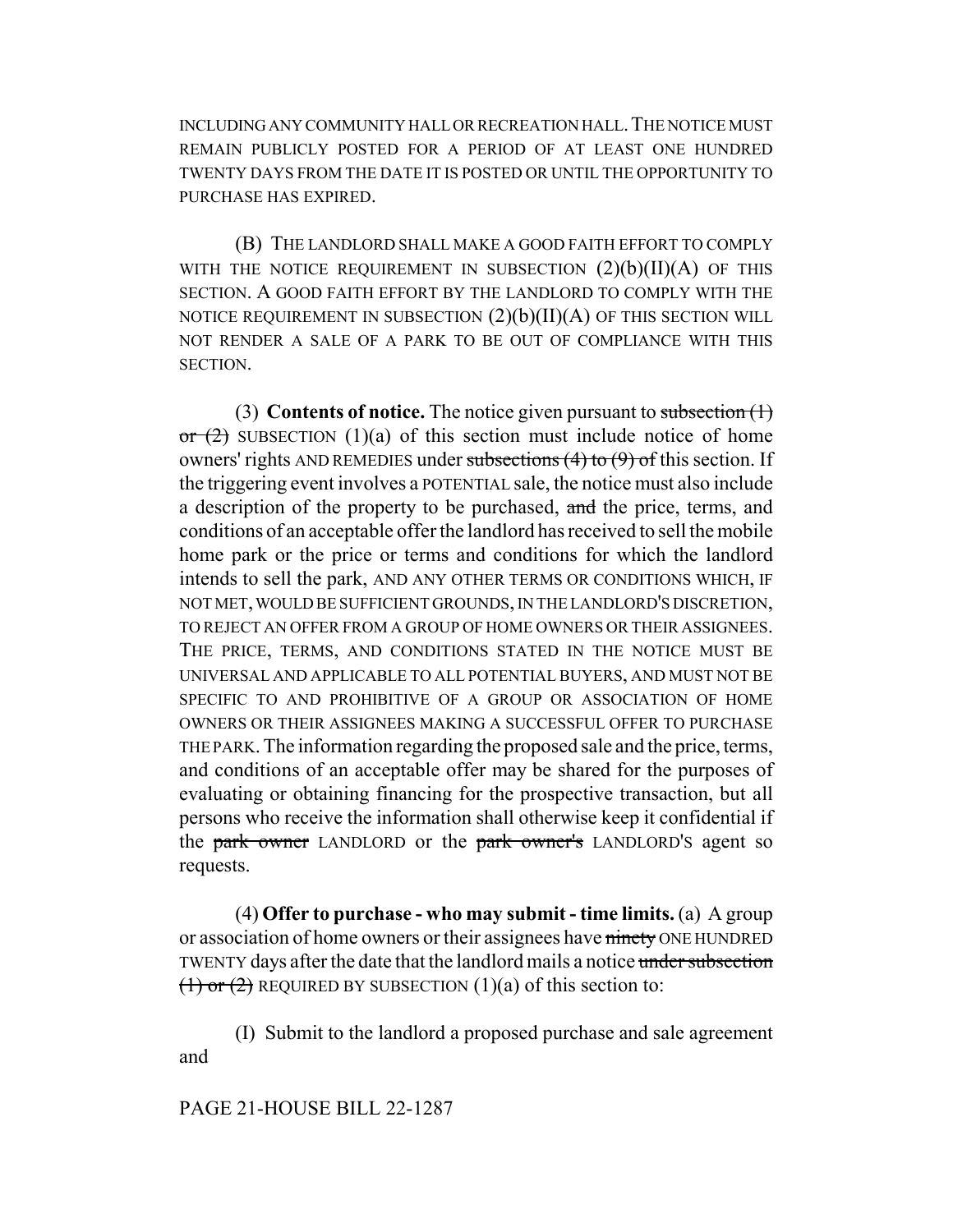$(H)$  obtain a binding commitment AN OFFER for any necessary financing or guarantees; OR

(II) SUBMIT TO THE LANDLORD AN ASSIGNMENT AGREEMENT PURSUANT TO SUBSECTION (8) OF THIS SECTION.

(b) Notwithstanding subsection (4)(a) of this section, if a foreclosure sale of the park is scheduled for less than ninety ONE HUNDRED TWENTY days after the landlord mails a notice under subsection  $(1)$  or  $(2)$  REQUIRED BY SUBSECTION  $(1)(a)$  of this section, the opportunity granted by subsection (4)(a) of this section terminates on the date of the foreclosure sale.

(5) **Landlord's duty to consider offer.** A landlord that receives an offer pursuant to HAS GIVEN NOTICE AS REQUIRED BY SUBSECTION  $(1)(a)$  OF this section shall: not unreasonably refuse to:

(a) Provide documents, data, and other information in response to reasonable requests for information from a group or association of home owners or their assignees participating in the opportunity to purchase that would enable them to prepare an offer. The documents, data, and other information provided may be shared for the purposes of evaluating or obtaining financing for the prospective transaction, but all persons who receive the information shall otherwise keep it confidential if the park owner LANDLORD or the park owner's LANDLORD'S agent so requests.

(b) (I) Negotiate in good faith with a group or association of home owners or their assignees. or

(II) FOR PURPOSES OF THIS SUBSECTION  $(5)(b)$ , NEGOTIATING IN GOOD FAITH INCLUDES, BUT IS NOT LIMITED TO, EVALUATING AN OFFER TO PURCHASE FROM A GROUP OF HOME OWNERS OR THEIR ASSIGNEES WITHOUT CONSIDERATION OF THE TIME PERIOD FOR CLOSING, THE TYPE OF FINANCING OR PAYMENT METHOD, WHETHER OR NOT THE OFFER IS CONTINGENT ON FINANCING OR PAYMENT METHOD, OR WHETHER OR NOT THE OFFER IS CONTINGENT ON FINANCING, AN APPRAISAL, OR TITLE WORK, AND PROVIDING A WRITTEN RESPONSE WITHIN SEVEN CALENDAR DAYS OF RECEIVING AN OFFER FROM A GROUP OF HOME OWNERS OR THEIR ASSIGNEES.THE WRITTEN RESPONSE MUST ACCEPT OR REJECT THE OFFER, AND IF THE OFFER IS REJECTED, MUST STATE:

### PAGE 22-HOUSE BILL 22-1287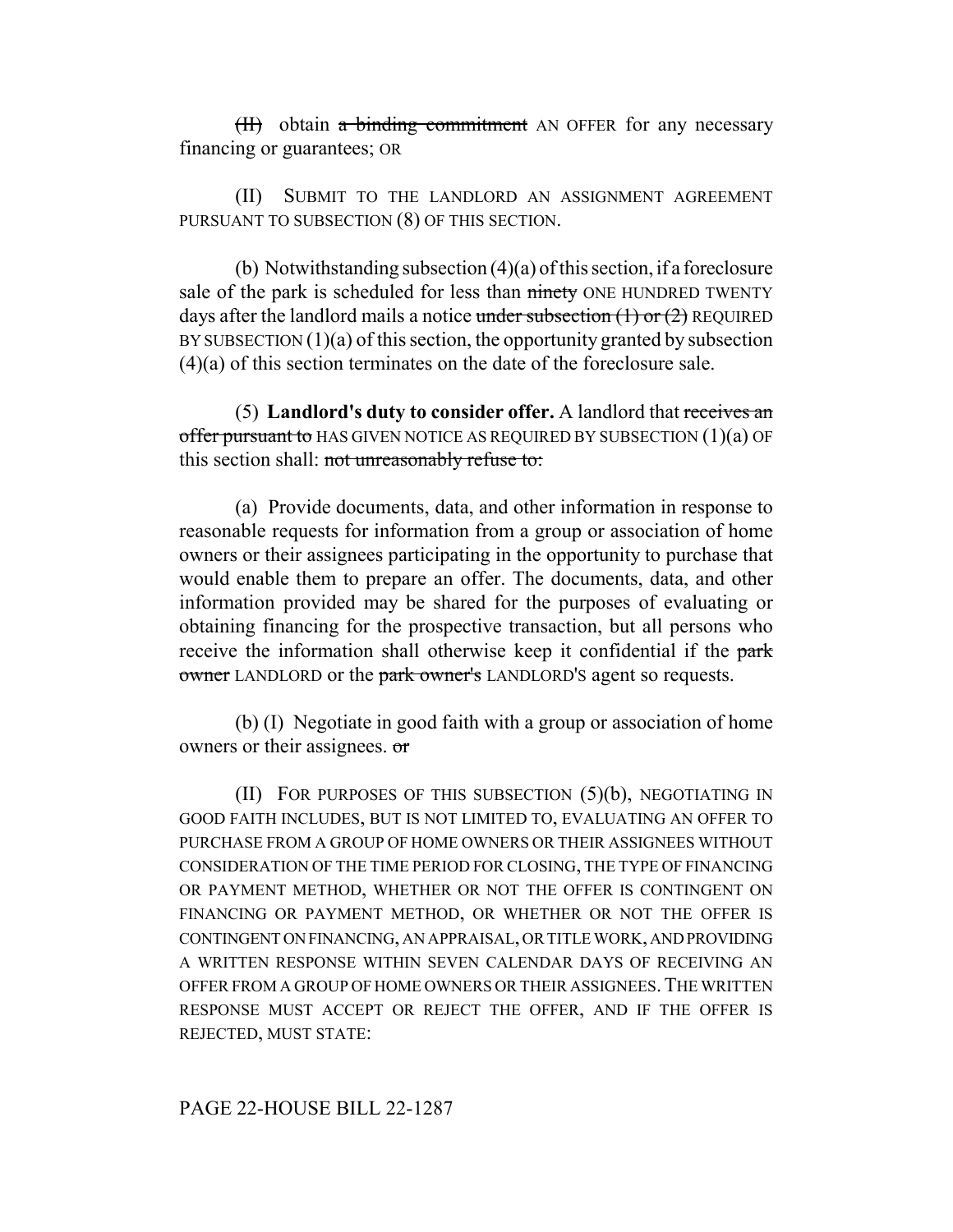(A) THE CURRENT PRICE, TERMS, OR CONDITIONS OF AN ACCEPTABLE OFFER THAT THE LANDLORD HAS RECEIVED TO SELL THE MOBILE HOME PARK, IF THE PRICE, TERMS, OR CONDITIONS HAVE CHANGED SINCE THE LANDLORD GAVE NOTICE TO THE HOME OWNERS PURSUANT TO SUBSECTION (3) OF THIS SECTION; AND

(B) A WRITTEN EXPLANATION OF WHY THE LANDLORD IS REJECTING THE OFFER FROM A GROUP OF HOME OWNERS AND WHAT TERMS AND CONDITIONS MUST BE INCLUDED IN A SUBSEQUENT OFFER FOR THE LANDLORD TO POTENTIALLY ACCEPT IT.

(III) THE PRICE, TERMS, AND CONDITIONS OF AN ACCEPTABLE OFFER STATED IN THE RESPONSE MUST BE UNIVERSAL AND APPLICABLE TO ALL POTENTIAL BUYERS, AND MUST NOT BE SPECIFIC TO AND PROHIBITIVE OF A GROUP OR ASSOCIATION OF HOME OWNERS OR THEIR ASSIGNEES MAKING A SUCCESSFUL OFFER TO PURCHASE THE PARK.

(6) **Expiration of opportunity to purchase.** (a) If the ninety-day ONE-HUNDRED-TWENTY-DAY period provided for in subsection (4)(a) of this section elapses and a group or association of home owners or their assignees have not submitted a proposed purchase and sale agreement or obtained a binding financial commitment, the group's or association's opportunities provided by this section terminate.

(b) A landlord shall give a group or association of home owners or their assignees an additional ninety ONE HUNDRED TWENTY days after the ninety-day ONE-HUNDRED-TWENTY-DAY period provided by subsection (4)(a) of this section to close on the purchase of the mobile home park.

(7) **Extension or tolling of time.** (a) The ninety-day ONE-HUNDRED-TWENTY-DAY periods described in subsections (4)(a) and (6)(b) of this section may be extended by written agreement between the landlord and the group or association of home owners or their assignees.

(b) (I) THE GROUP OR ASSOCIATION OF HOME OWNERS OR THEIR ASSIGNEES ARE ENTITLED TO TOLLING OF THE TIME PERIODS DESCRIBED IN SUBSECTION  $(4)(a)$  AND  $(6)(b)$  OF THIS SECTION IN ANY OF THE FOLLOWING CIRCUMSTANCES:

(A) IF THERE IS A REASONABLE DELAY IN OBTAINING FINANCING OR

### PAGE 23-HOUSE BILL 22-1287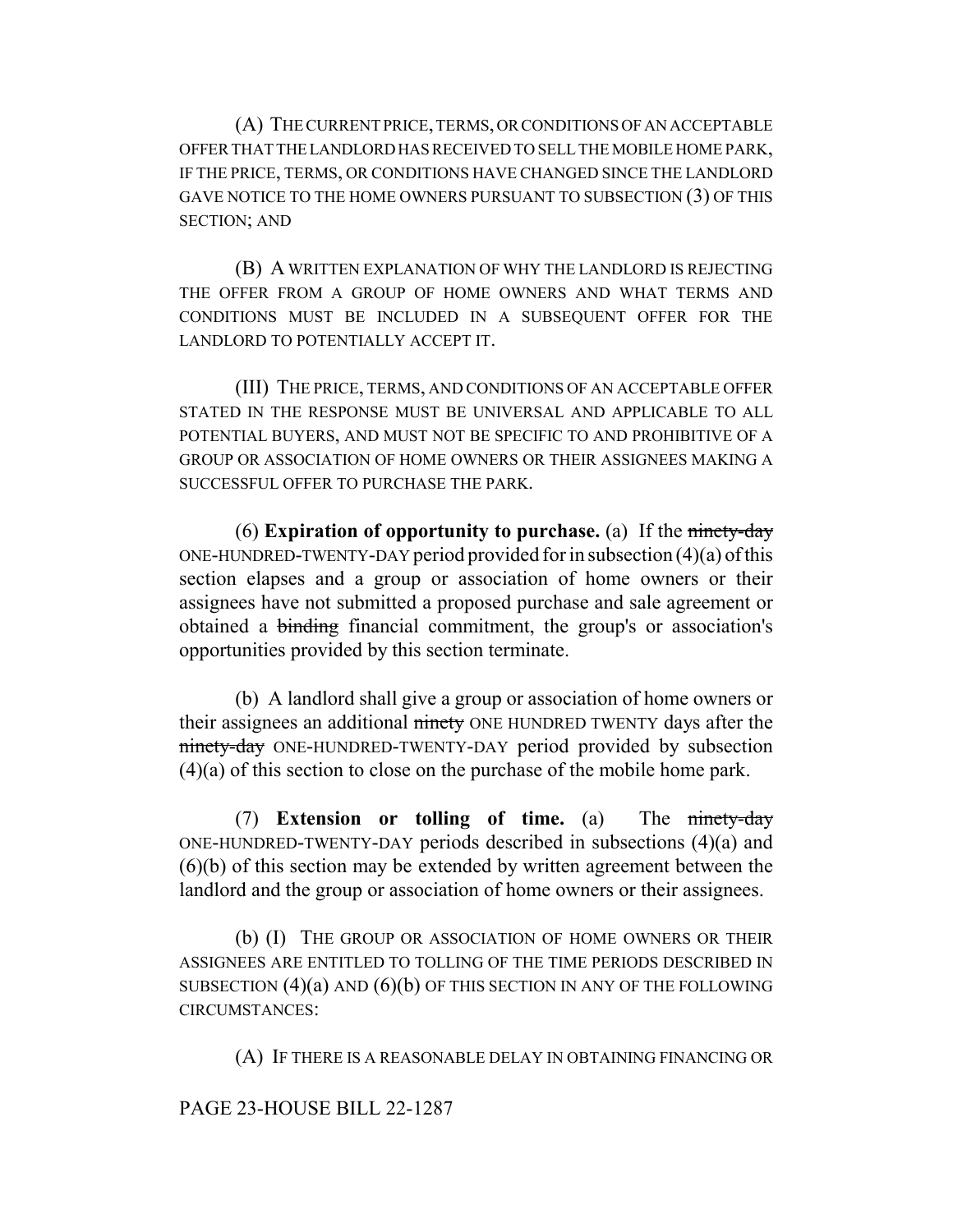A REQUIRED INSPECTION OR SURVEY OF THE LAND THAT IS OUTSIDE THE CONTROL OF THE GROUP OR ASSOCIATION OF HOME OWNERS OR THEIR ASSIGNEES, THE TIME PERIOD IS TOLLED FOR THE DURATION OF THE DELAY;

(B) IF THE GROUP OR ASSOCIATION OF HOME OWNERS OR THEIR ASSIGNEE FILES A NONFRIVOLOUS COMPLAINT WITH THE DEPARTMENT OF LOCAL AFFAIRS ALLEGING A VIOLATION OF THIS SECTION, THE TIME PERIOD IS TOLLED UNTIL THE DEPARTMENT OF LOCAL AFFAIRS ISSUES A WRITTEN NOTICE OF VIOLATION OR NOTICE OF NONVIOLATION THAT HAS BECOME A FINAL AGENCY ORDER DETERMINING WHETHER A VIOLATION HAS OCCURRED OR THE PARTIES REACH A RESOLUTION BY SIGNING A SETTLEMENT AGREEMENT APPROVED BY THE DEPARTMENT OF LOCAL AFFAIRS; AND

(C) IF THE GROUP OR ASSOCIATION OF HOME OWNERS HAS ATTEMPTED TO ASSIGN THEIR RIGHTS PURSUANT TO SUBSECTION (8) OF THIS SECTION, THE TIME PERIOD IS TOLLED FROM THE TIME THE GROUP OR ASSOCIATION MAKES THE OFFER OF ASSIGNMENT UNTIL THE POTENTIAL ASSIGNEE EITHER CONFIRMS IN WRITING THAT THE OFFER IS REJECTED OR A WRITTEN ASSIGNMENT CONTRACT IS EXECUTED; EXCEPT THAT THE TIME PERIOD SHALL NOT BE TOLLED FOR MORE THAN NINETY DAYS PURSUANT TO THIS SUBSECTION  $(7)(b)(I)(C)$ .

(8) **Assignment of right to purchase.** (a) A group or association of home owners or their assignees that have the opportunity to purchase under subsection (4) of this section may assign their purchase right to a local  $\sigma$ state government, tribal government, housing authority, or nonprofit with expertise related to housing, or to THE STATE OR an agency of the state, for the purpose of continuing the use of the park.

(b) (I) IF A GROUP OR ASSOCIATION OF HOME OWNERS OR THEIR ASSIGNEES COMPRISING MORE THAN FIFTY PERCENT OF HOME OWNERS IN A PARK CHOOSE TO ASSIGN THEIR RIGHTS TO A PUBLIC ENTITY UNDER THIS SUBSECTION (8), THE HOME OWNERS OR THEIR ASSIGNEES SHALL ENTER INTO A WRITTEN ASSIGNMENT CONTRACT WITH THE PUBLIC ENTITY. THE ASSIGNMENT CONTRACT MUST INCLUDE THE TERMS AND CONDITIONS OF THE ASSIGNMENT AND FOR HOW THE PARK WILL BE OPERATED IF THE PUBLIC ENTITY PURCHASES THE PARK. THE ASSIGNMENT CONTRACT MUST PROVIDE THAT THE TERMS AND CONDITIONS ARE APPLICABLE TO ANY DESIGNEE SELECTED BY THE PUBLIC ENTITY PURSUANT TO SUBSECTION  $(8)(b)(II)$  OF THIS SECTION. THE TERMS AND CONDITIONS MAY INCLUDE, BUT ARE NOT

### PAGE 24-HOUSE BILL 22-1287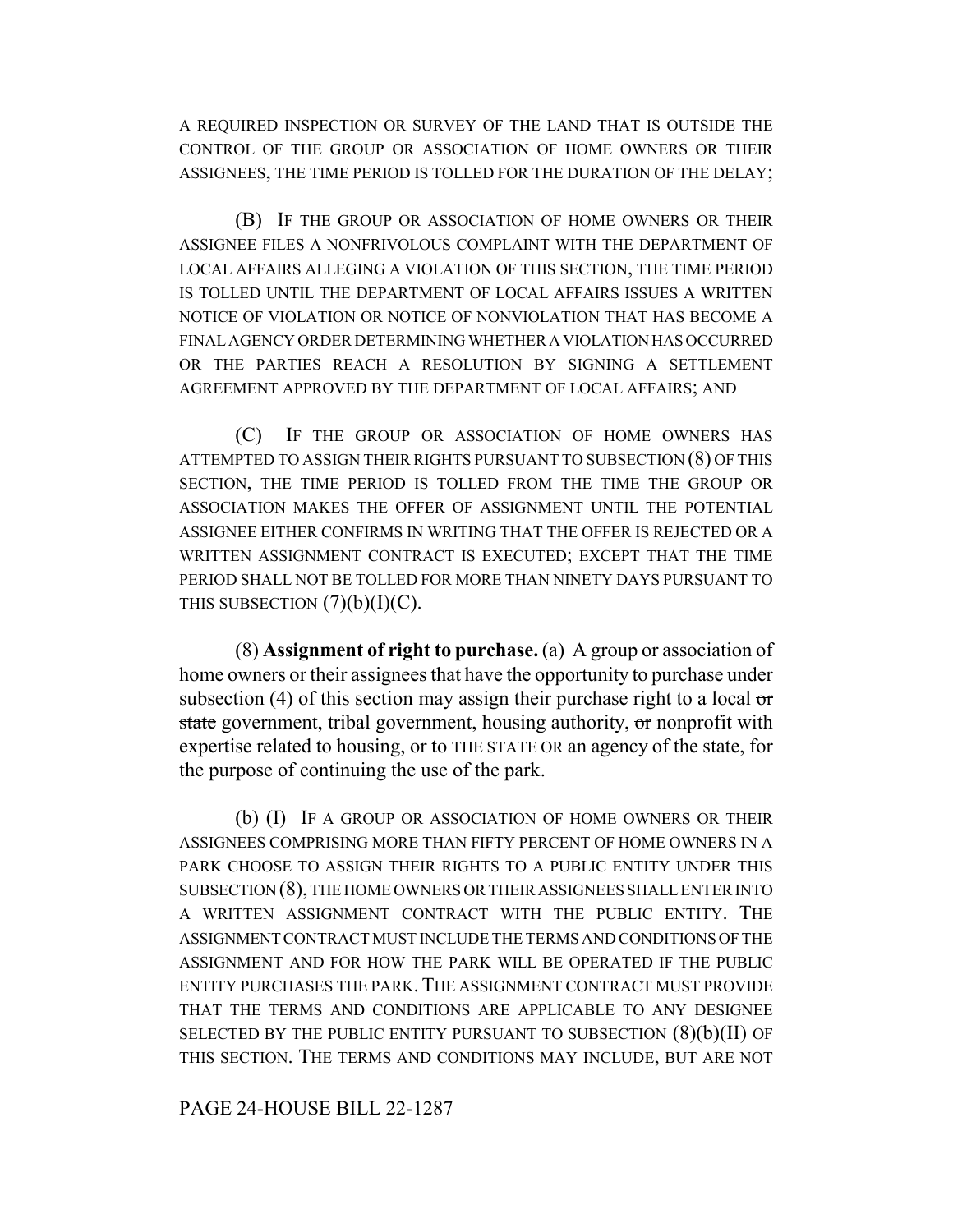LIMITED TO:

(A) ANY DEED RESTRICTIONS THAT MAY BE REQUIRED OR PERMITTED REGARDING THE LOTS OR THE HOUSES IN THE PARK;

(B) ANY RESTRICTIONS ON RENT OR FEE INCREASES THAT APPLY IF THE PUBLIC ENTITY PURCHASES THE PARK;

(C) ANY REQUIRED CONDITIONS, SUCH AS THE REQUIRED DEMONSTRATION OF APPROVAL FROM HOME OWNERS, FOR REDEVELOPING OR CHANGING THE USE OF SOME OR ALL OF THE PARK;

(D) A MANAGEMENT AGREEMENT FOR HOW THE PARK WILL BE OPERATED IF THE PUBLIC ENTITY PURCHASES THE PARK;

(E) ANY CHANGES TO PARK RULES OR REGULATIONS THAT APPLY IF THE PUBLIC ENTITY PURCHASES THE PARK; AND

(F) ANY AGREEMENT BETWEEN THE PARTIES REGARDING THE TRANSFER OF STATUTORY RESPONSIBILITIES ASSOCIATED WITH MANAGING THE PARK, AND ANY LIMITATIONS OR WAIVERS OF LIABILITY.

(II) A PUBLIC ENTITY SHALL ONLY EXERCISE ITS RIGHT OF FIRST REFUSAL FOR THE PURPOSE OF PRESERVING THE MOBILE HOME PARK AS LONG-TERM AFFORDABLE HOUSING. THE PUBLIC ENTITY MAY DESIGNATE A HOUSING AUTHORITY OR OTHER POLITICAL SUBDIVISION TO PURCHASE THE PARK PURSUANT TO THE PUBLIC ENTITY'S RIGHT OF FIRST REFUSAL FOR THIS PURPOSE IF THE OPTION FOR A DESIGNATION IS EXPRESSLY AGREED TO IN THE ASSIGNMENT CONTRACT.

(III) THE PUBLIC ENTITY OR ITS DESIGNEE SHALL PROMPTLY PROVIDE NOTICE OF THE ASSIGNMENT CONTRACT TO THE LANDLORD.

(c) (I) IF A LANDLORD RECEIVES NOTICE THAT A GROUP OR ASSOCIATION OF HOME OWNERS HAS ENTERED AN ASSIGNMENT CONTRACT WITH A PUBLIC ENTITY PURSUANT TO SUBSECTION  $(8)(b)$  OF THIS SECTION, THE LANDLORD SHALL PROVIDE A RIGHT OF FIRST REFUSAL TO THE PUBLIC ENTITY OR ITS DESIGNEE. ANY PURCHASE AND SALE AGREEMENT ENTERED INTO BY THE LANDLORD MUST BE CONTINGENT UPON THE RIGHT OF FIRST REFUSAL OF THE PUBLIC ENTITY OR ITS DESIGNEE TO PURCHASE THE MOBILE

PAGE 25-HOUSE BILL 22-1287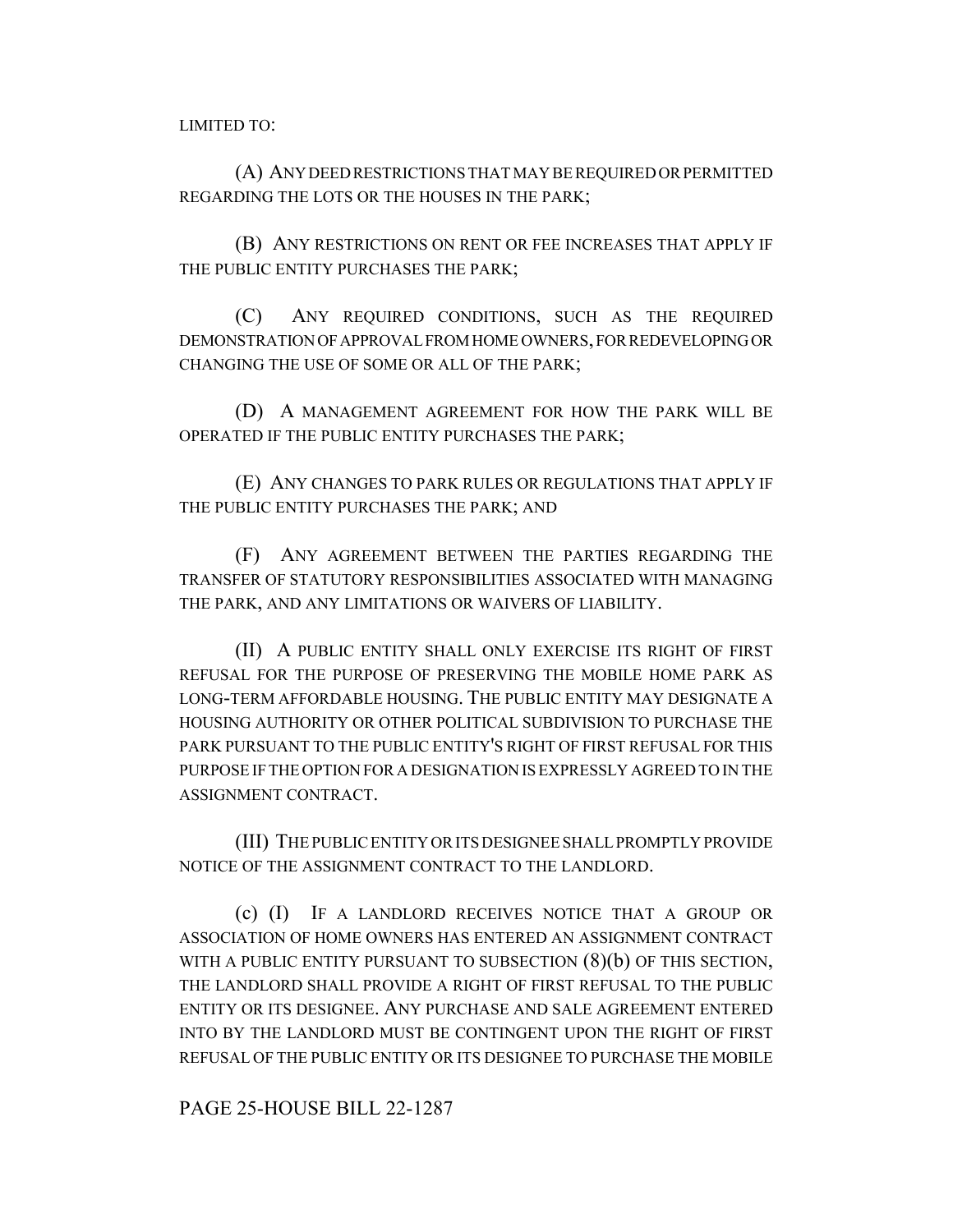HOME PARK.

(II) WITHIN THIRTY DAYS AFTER RECEIVING NOTICE OF AN ASSIGNMENT CONTRACT, THE LANDLORD SHALL PROVIDE THE PUBLIC ENTITY OR ITS DESIGNEE WITH THE TERMS UPON WHICH THE LANDLORD WOULD ACCEPT AN OFFER TO SELL THE PARK OR A CONTINGENT PURCHASE AND SALE AGREEMENT THAT IS EFFECTIVE UPON ITS EXECUTION. THE PUBLIC ENTITY HAS ONE HUNDRED TWENTY DAYS FROM THE DATE THE PUBLIC ENTITY OR ITS DESIGNEE RECEIVES THE TERMS OR CONTINGENT PURCHASE AND SALE AGREEMENT TO NOTIFY THE LANDLORD OF THE PUBLIC ENTITY'S INTENT TO PURCHASE THE MOBILE HOME PARK OR OF THE PUBLIC ENTITY'S INTENT TO FACILITATE THE PURCHASE OF THE MOBILE HOME PARK BY ITS DESIGNEE.

(III) THE LANDLORD SHALL SELL THE MOBILE HOME PARK TO THE PUBLIC ENTITY OR ITS DESIGNEE IF, WITHIN THE ONE-HUNDRED-TWENTY-DAY PERIOD, THE PUBLIC ENTITY OR ITS DESIGNEE:

(A) NOTIFIES THE LANDLORD OF ITS INTENT TO PURCHASE THE PARK OR FACILITATE THE PURCHASE OF THE PARK BY ITS DESIGNEE;

(B) ACCEPTS THE CONTINGENT PURCHASE AND SALE AGREEMENT PROVIDED BY THE LANDLORD OR OFFERS THE LANDLORD TERMS THAT ARE ECONOMICALLY SUBSTANTIALLY IDENTICAL TO THE TERMS OF THE CONTINGENT PURCHASE AND SALE AGREEMENT OR TO THE TERMS THE LANDLORD PROVIDED PURSUANT TO SUBSECTION  $(8)(c)(II)$  OF THIS SECTION; AND

(C) COMMITS TO CLOSE WITHIN ONE HUNDRED TWENTY DAYS FROM THE DATE THE PUBLIC ENTITY OR ITS DESIGNEE AND THE OWNER SIGN A PURCHASE AND SALE AGREEMENT.

(IV) FOR THE PURPOSE OF DETERMINING WHETHER THE TERMS OF AN OFFER ARE ECONOMICALLY SUBSTANTIALLY IDENTICAL UNDER SUBSECTION  $(8)(c)(III)(B)$  OF THIS SECTION, IT IS IMMATERIAL HOW THE OFFER WOULD BE FINANCED.

(d) A LANDLORD SHALL NOT TAKE ANY ACTION THAT WOULD PRECLUDE THE PUBLIC ENTITY OR ITS DESIGNEE FROM SUCCEEDING TO THE RIGHTS OF AND ASSUMING THE OBLIGATIONS OF THE DESIGNEE OF THE TERMS OF THE CONTINGENCY PURCHASE AND SALE AGREEMENT OR NEGOTIATING

PAGE 26-HOUSE BILL 22-1287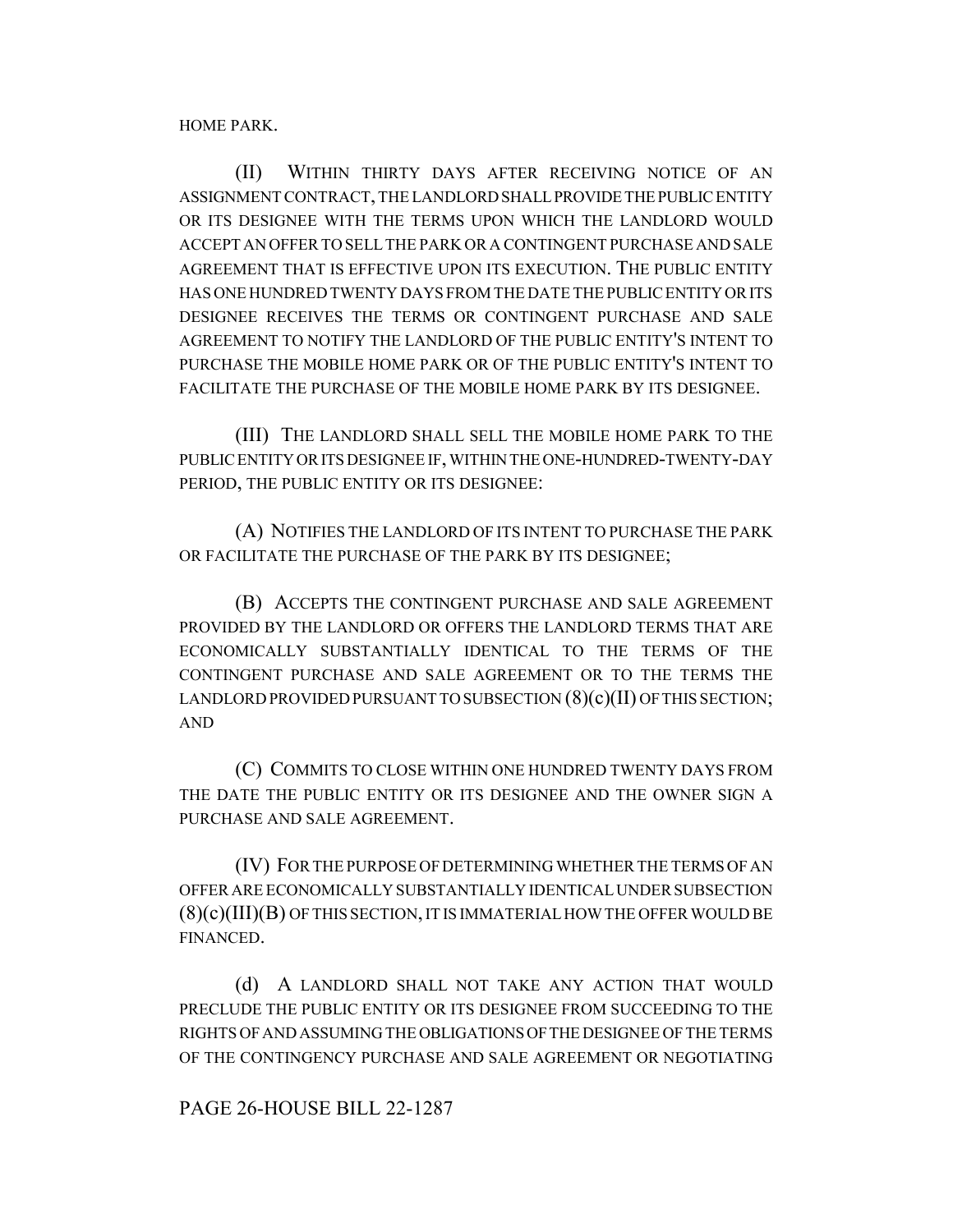WITH THE LANDLORD FOR THE PURCHASE OF THE MOBILE HOME PARK DURING THE NOTICE PERIODS IDENTIFIED IN THIS SECTION.

(e) IN ADDITION TO ANY OTHER TIMES, DURING THE NOTICE PERIODS IDENTIFIED IN THIS SECTION, A PUBLIC ENTITY MAY PURSUE PRESERVATION OF THE MOBILE HOME PARK AS AFFORDABLE HOUSING THROUGH NEGOTIATION FOR PURCHASE OR THROUGH CONDEMNATION.

(f) AS USED IN THIS SUBSECTION (8), "PUBLIC ENTITY" MEANS THE STATE, AN AGENCY OF THE STATE, A LOCAL GOVERNMENT, A TRIBAL GOVERNMENT, OR ANY POLITICAL SUBDIVISION OF THE STATE, A LOCAL GOVERNMENT, OR A TRIBAL GOVERNMENT.

(9) **Independence of time limits and notice provisions.** (a) EXCEPT AS PROVIDED IN SUBSECTION (9)(b) OF THIS SECTION, each occurrence of a triggering event listed in subsection  $(1)$  or  $(2)$  SUBSECTION  $(1)(a)$  of this section creates an independent, ninety-day ONE-HUNDRED-TWENTY-DAY opportunity to purchase for the group or association of home owners or their assignees. If a ninety-day ONE-HUNDRED-TWENTY-DAY opportunity to purchase is in effect and a new triggering event occurs, the ongoing ninety-day ONE-HUNDRED-TWENTY-DAY time period terminates and a new ninety-day ONE-HUNDRED-TWENTY-DAY time period begins on the latest date on which the landlord gives notice, as required by subsection  $(1)$ SUBSECTION  $(1)(a)$  or  $(2)$  of this section, of the new triggering event.

(b) (I) A LANDLORD IS NOT REQUIRED TO PROVIDE A NEW OR SUBSEQUENT NOTICE OF INTENT TO SELL FOR EACH TRIGGERING EVENT LISTED IN SUBSECTION  $(1)(a)$  OF THIS SECTION IF:

(A) THE NEW DEMONSTRATION OF INTENT OCCURS WITHIN SIXTY CALENDAR DAYS OF THE CERTIFIED MAILING OF THE MOST RECENT NOTICE UNDER SUBSECTION (2) OF THIS SECTION; AND

(B) THERE ARE NO MATERIAL CHANGES TO THE IDENTITY OF A POTENTIAL BUYER IF THE LANDLORD HAS MADE A CONDITIONAL AGREEMENT WITH A BUYER; TO THE TIME WHEN THE PARK IS LISTED FOR SALE; OR TO THE PRICE, TERMS, AND CONDITIONS OF AN ACCEPTABLE OFFER THE LANDLORD HAS RECEIVED TO SELL THE MOBILE HOME PARK OR FOR WHICH THE LANDLORD INTENDS TO SELL THE PARK, WHICH WERE INCLUDED IN THE MOST RECENT NOTICE PROVIDED PURSUANT TO SUBSECTION  $(1)(a)$  of this

PAGE 27-HOUSE BILL 22-1287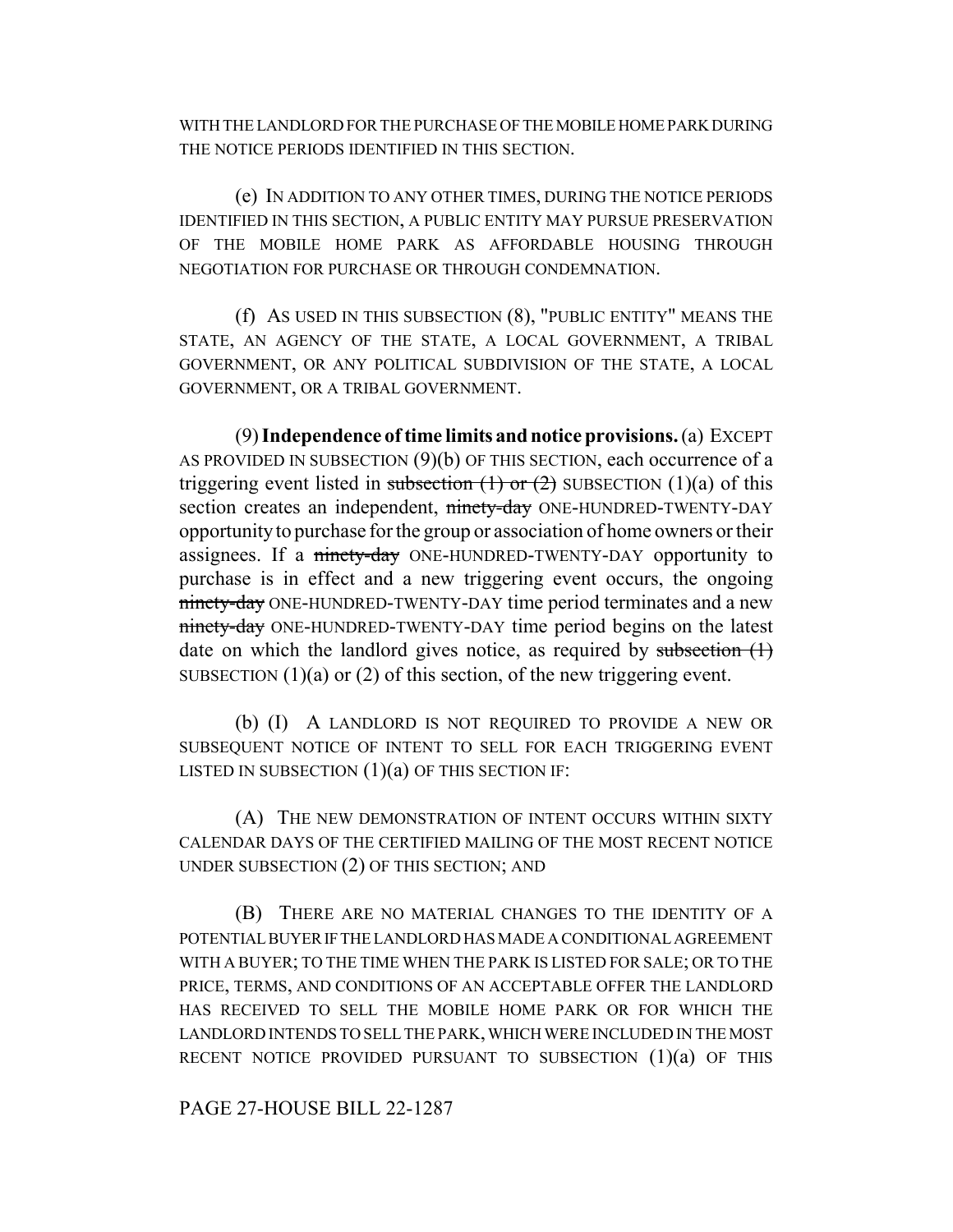SECTION.

(II) ANY MATERIAL CHANGE TO THE PRICE, TERMS, AND CONDITIONS OF AN ACCEPTABLE OFFER THE LANDLORD HAS RECEIVED TO SELL THE MOBILE HOME PARK OR FOR WHICH THE LANDLORD INTENDS TO SELL THE PARK IS CONSIDERED A NEW TRIGGERING EVENT, REQUIRING A NEW NOTICE PURSUANT TO SUBSECTION  $(1)(a)$  OF THIS SECTION AND CREATING A NEW ONE-HUNDRED-TWENTY-DAY TIME PERIOD.

 $\left(\frac{b}{b}\right)$  (c) A notice required under this section is in addition to, and does not substitute for or affect, any other notice requirement under this part 2.

(10) A landlord shall not make a final, unconditional acceptance of any offer for the sale or transfer of the park until:

(a) The landlord has considered an offer made by a group or association of home owners or their assignees pursuant to subsections (4), and  $(5)$ , AND  $(8)$  of this section; or

(14) **Triggering events not essential.** (a) A group or association of home owners or their assignees may submit an offer to purchase to a landlord at any time, even if none of the events listed in subsection (1) or  $(2)$  SUBSECTION  $(1)(a)$  of this section has occurred.

(15) **Penalties and enforcement.** (a) (I) FOR PURPOSES OF THIS TITLE 38, THE RIGHTS ACCORDED TO HOME OWNERS IN THIS SECTION ARE PROPERTY INTERESTS.

(II) ANY TITLE TRANSFERRED SUBSEQUENT TO THE TRIGGERING EVENTS IN SUBSECTION  $(1)(a)$  of this section is defective unless the PROPERTY INTERESTS OF THE HOME OWNERS AS SET FORTH IN SUBSECTION (15)(a)(I) OF THIS SECTION ARE SECURED OR UNTIL AN EQUITABLE REMEDY HAS BEEN PROVIDED.

(b) IF THE DIVISION OF HOUSING IN THE DEPARTMENT OF LOCAL AFFAIRS RECEIVES A COMPLAINT FILED IN ACCORDANCE WITH PART 11 OF THIS ARTICLE 12, THE DIVISION SHALL INVESTIGATE THE ALLEGED VIOLATIONS AT THE DIVISION'S DISCRETION, AND, IF APPROPRIATE, FACILITATE NEGOTIATIONS BETWEEN THE COMPLAINANT AND RESPONDENT

PAGE 28-HOUSE BILL 22-1287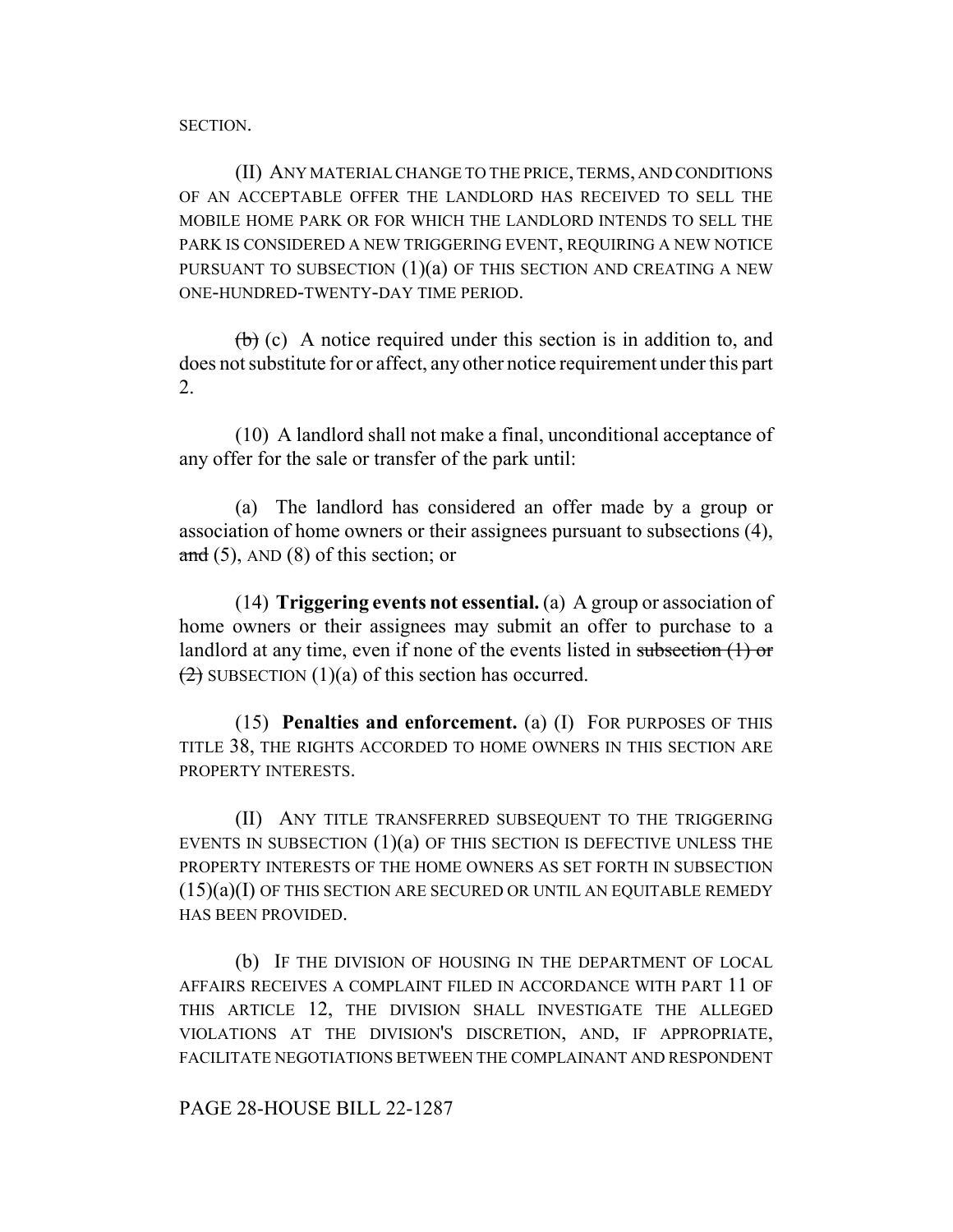IN ACCORDANCE WITH PART 11 OF THIS ARTICLE 12.THE DIVISION MAY ALSO INVESTIGATE POSSIBLE VIOLATIONS OF THIS SECTION UPON ITS OWN INITIATIVE. IN ADDITION TO THE REMEDIES DESCRIBED IN SECTION 38-12-1105, THE DIVISION MAY:

(I) IMPOSE A FINE ON THE SELLER OF THE MOBILE HOME PARK IN AN AMOUNT NOT TO EXCEED THIRTY PERCENT OF THE SALE OR LISTING PRICE OF THE PARK, WHICHEVER IS GREATER, WHICH THE DIVISION SHALL DISTRIBUTE TO THE HOME OWNERS IN THE PARK; OR

(II) FILE A CIVIL ACTION FOR INJUNCTIVE OR OTHER RELIEF IN THE DISTRICT COURT FOR THE DISTRICT IN WHICH THE PARK IS LOCATED.

(c) SUBJECT TO AVAILABLE RESOURCES, THE ATTORNEY GENERAL MAY INVESTIGATE POSSIBLE VIOLATIONS OF THIS SECTION. IF THE ATTORNEY GENERAL MAKES A PRELIMINARY FINDING THAT A LANDLORD OR SELLER OF A MOBILE HOME PARK SUBSTANTIALLY FAILED TO COMPLY WITH THIS SECTION, AND IF CONTINUATION OF THE SALE IS LIKELY TO RESULT IN SIGNIFICANT HARM TO THE PROPERTY INTERESTS OF THE HOME OWNERS AS SET FORTH IN SUBSECTION  $(15)(a)(II)$  of this section, the attorney GENERAL:

(I) SHALL INFORM THE REGISTRAR OF TITLES THAT THE HOME OWNERS WITH PROPERTY INTERESTS UNDER THIS SECTION HAVE AN ADVERSE CLAIM ON THE PROPERTY, WHICH MUST BE RECORDED ON THE CERTIFICATE OF TITLE;

(II) MAY, PURSUANT TO SECTION 38-36-131 AND SUBJECT TO THE TIME LIMITS OF SECTION 38-36-132, ISSUE AN ORDER PROVIDING TEMPORARY INJUNCTIVE RELIEF TO PRESERVE THE OWNERSHIP STATUS QUO IF THE ORDER IS ISSUED PRIOR TO A TRANSFER OF TITLE, OR TO REVERT THE OWNERSHIP TO STATUS QUO ANTE SUBJECT TO THE LIMITATIONS OF ARTICLE 41 OF THIS TITLE 38 IF THE ORDER IS ISSUED AFTER THE TRANSFER OF TITLE;

(III) MAY CONTINUE TO INVESTIGATE, NEGOTIATE, AND, IF APPROPRIATE, FILE A CIVIL ACTION TO SECURE AND ENFORCE THE RIGHTS OF HOME OWNERS UNDER THIS SECTION OR TO SECURE AN EQUITABLE REMEDY ON THEIR BEHALF.

(d) ONE OR MORE HOME OWNERS OR THEIR ASSIGNEES MAY FILE A

PAGE 29-HOUSE BILL 22-1287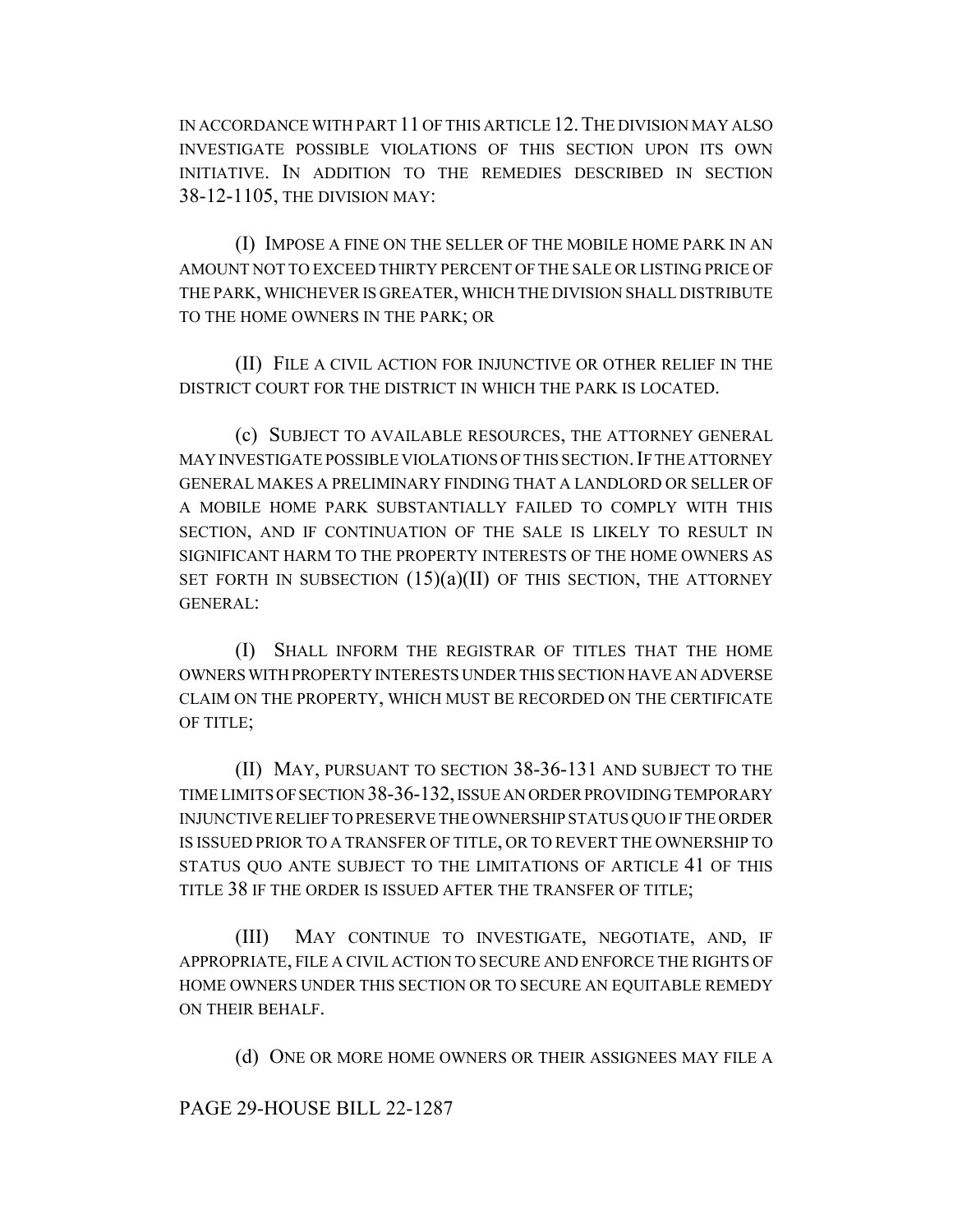CIVIL ACTION ALLEGING A VIOLATION OF THIS SECTION PURSUANT TO SECTION 38-12-220.

**SECTION 17.** In Colorado Revised Statutes, 38-12-219, **amend** (1) introductory portion and (1)(a); and **add** (2) as follows:

**38-12-219. Home owners' and landlords' rights.** (1) Every home owner and landlord shall have the HAS A PRIVATE right OF ACTION PURSUANT TO SECTION 38-12-203 OR 38-12-220 to ENFORCE the following:

(a) Protection from abuse or disregard of state or local law by the landlord and home owners. ABUSE OR DISREGARD OF STATE OR LOCAL LAW INCLUDES, BUT IS NOT LIMITED TO:

(I) ORAL OR WRITTEN STATEMENTS THAT THREATEN EVICTION OF A HOME OWNER FOR VIOLATIONS THAT ARE NOT GROUNDS TO TERMINATE A TENANCY UNDER SECTION 38-12-203;

(II) MISLEADING A HOME OWNER ABOUT THE HOME OWNER'S OBLIGATION TO SIGN A NEW LEASE OR AGREEMENT; OR

(III) TAKING, POSSESSING, OR DEPRIVING A HOME OWNER OR RESIDENT OF HIS OR HER PROPERTY OR PROPERTY RIGHTS WITHOUT DUE PROCESS OF LAW, INCLUDING THE OPPORTUNITY FOR A JUDICIAL OR ADMINISTRATIVE HEARING.

(2) THE RIGHTS AND OBLIGATIONS SET FORTH IN SUBSECTIONS  $(1)(a)(III)$ ,  $(1)(b)$ , AND  $(1)(c)$  OF THIS SECTION ARE NOT SUBJECT TO ENFORCEMENT THROUGH THE "MOBILE HOME PARK ACT DISPUTE RESOLUTION AND ENFORCEMENT PROGRAM " CREATED IN PART 11 OF THIS ARTICLE 12.

**SECTION 18.** In Colorado Revised Statutes, **amend** 38-12-220 as follows:

**38-12-220. Private civil right of action.** (1) A home owner,  $\frac{d}{dx}$ park where the landlord has violated any provision of this article 12 has a private civil right of, A RESIDENT, AN ASSOCIATION OF HOME OWNERS, OR A LANDLORD OR THE ASSIGNEE OF A HOME OWNER, A RESIDENT, AN ASSOCIATION OF HOME OWNERS, OR A LANDLORD MAY FILE A CIVIL action

PAGE 30-HOUSE BILL 22-1287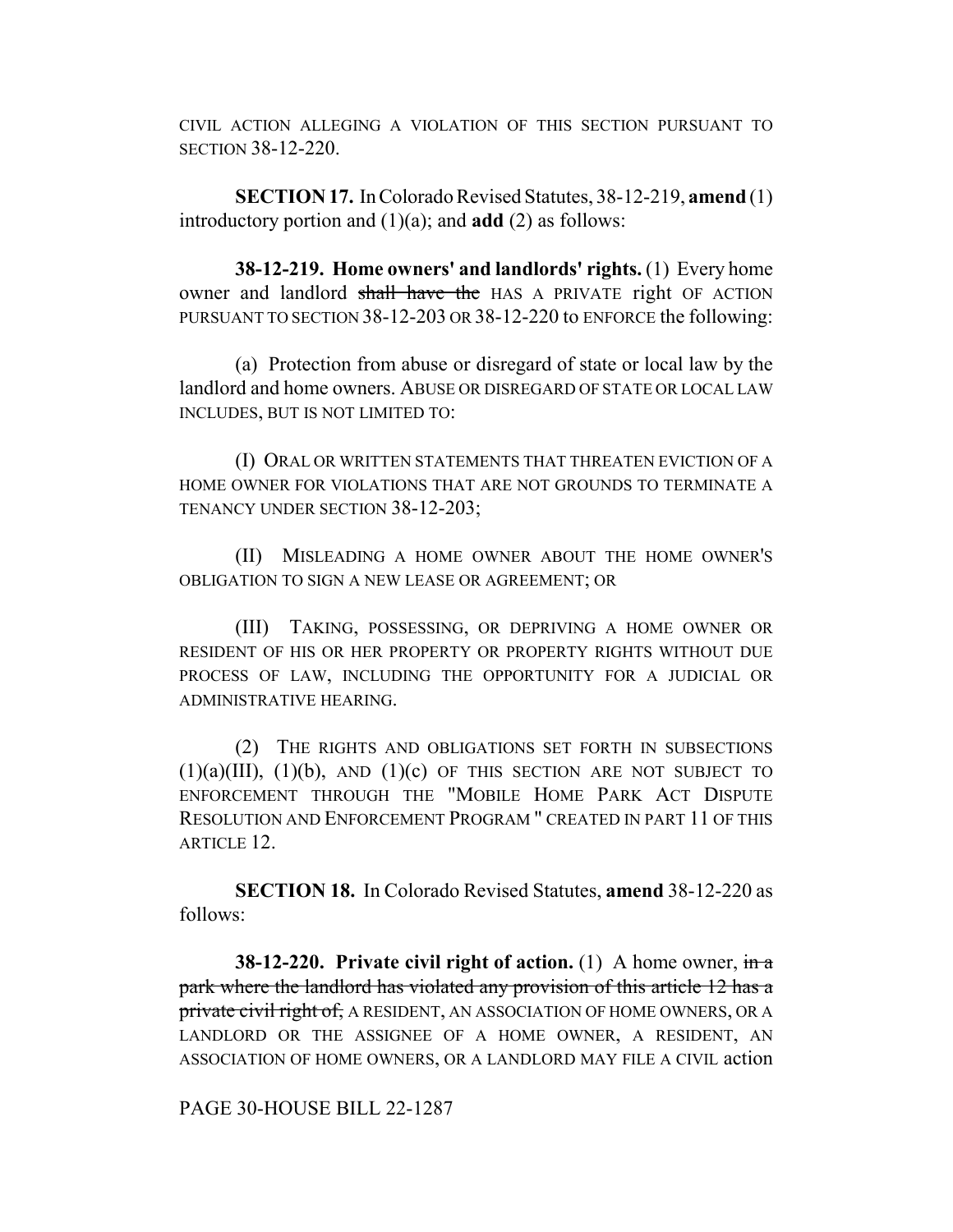against the landlord ALLEGING A VIOLATION OF A RENTAL AGREEMENT OR OF ANY PROVISION OF THIS ARTICLE 12.

(2) In any such action, except as described in section 38-12-105 (4): the home owner is entitled to actual economic damages and reasonable attorney fees and costs if the home owner is successful in the action.

(a) A COURT MAY AWARD ECONOMIC DAMAGES, ANY PENALTIES AUTHORIZED BY THIS ARTICLE 12, AND SUCH EQUITABLE AND INJUNCTIVE RELIEF AS IS APPROPRIATE TO PROTECT THE RIGHTS OF THE PARTIES;

(b) A COURT MAY AWARD REASONABLE ATTORNEY FEES AND COSTS TO A PREVAILING PARTY; EXCEPT THAT, IN AN ACTION BROUGHT BY A RESIDENT, A HOME OWNER, OR AN ASSOCIATION OF HOME OWNERS A COURT SHALL NOT:

(I) AWARD ATTORNEY FEES TO A LANDLORD UNLESS THE COURT FINDS THAT THE RESIDENT, A HOME OWNER, OR AN ASSOCIATION OF HOME OWNERS FILED A COMPLAINT THAT WAS FRIVOLOUS, NOTWITHSTANDING ANY AGREEMENT TO THE CONTRARY; OR

(II) REQUIRE A BOND TO BE PAID INTO THE COURT AS A CONDITION OF FILING THE SUIT.

(3) IN AN ACTION ALLEGING A VIOLATION OF SECTION 38-12-217:

(a) A COURT MAY ISSUE AN ORDER SUSPENDING THE ONE-HUNDRED-TWENTY-DAY PERIODS DESCRIBED IN SECTION 38-12-217  $(4)(a)$  AND  $(6)(b)$ , STAYING OR CANCELING THE CLOSING OF ANY PENDING TRANSACTION, OR PROVIDING SUCH OTHER EQUITABLE RELIEF AS THE COURT DEEMS NECESSARY TO PROTECT THE RIGHTS OF THE HOME OWNERS UNDER SECTION 38-12-217.

(b) IF THE COURT FINDS THE LANDLORD VIOLATED SECTION 38-12-217, IN ADDITION TO ALL OTHER REMEDIES, THE COURT SHALL AWARD A STATUTORY PENALTY OF NO LESS THAN TWENTY THOUSAND DOLLARS BUT NO MORE THAN THE DOLLAR AMOUNT CALCULATED TO BE THIRTY PERCENT OF THE PURCHASE OR LISTING PRICE OF THE PARK. THE PENALTY AUTHORIZED BY THIS SUBSECTION  $(3)(b)$  is in addition to any fine or PENALTY IMPOSED BY OR AWARDED TO THE DIVISION OF HOUSING UNDER

PAGE 31-HOUSE BILL 22-1287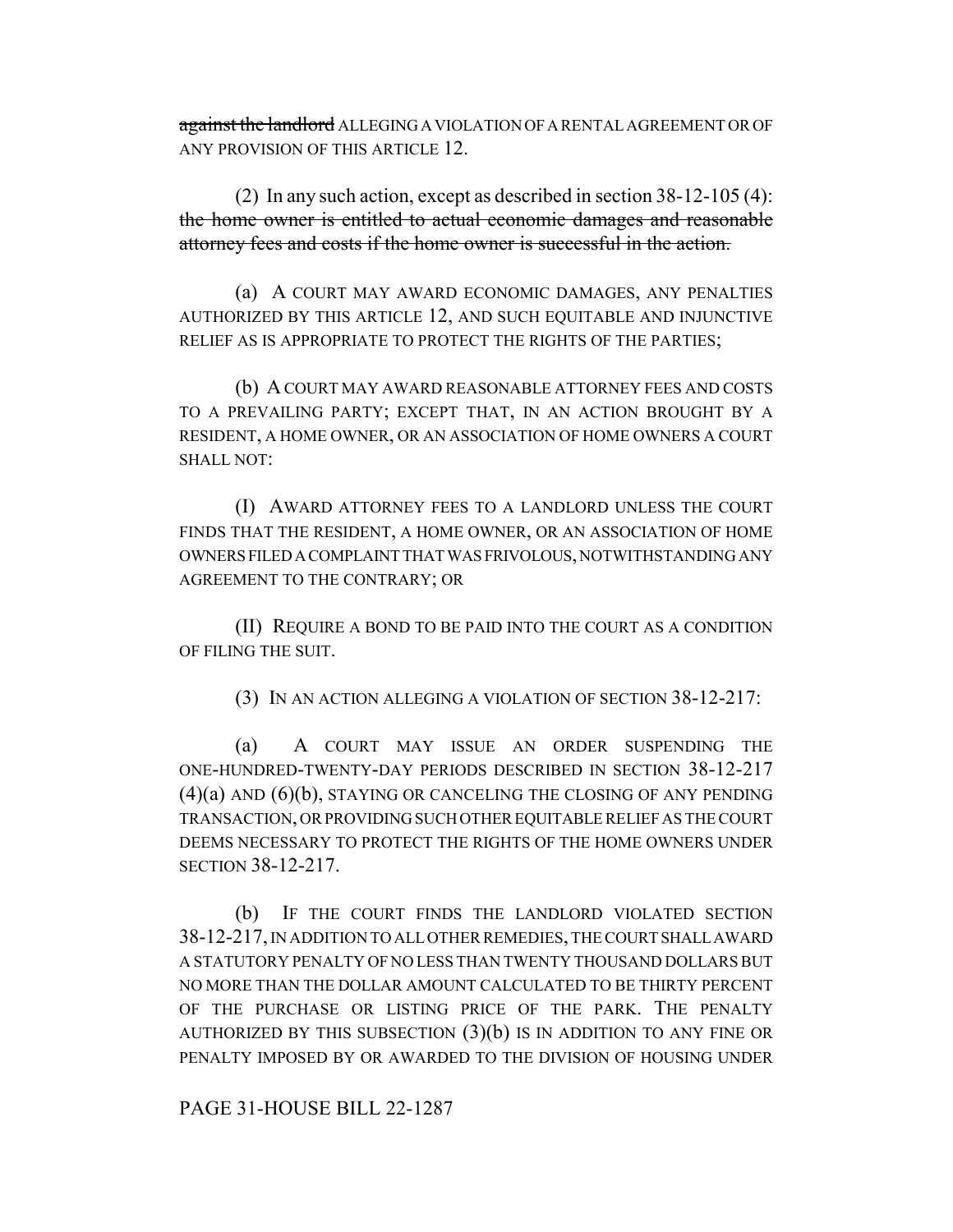SECTION 38-12-217 (15).

(4) IF A COURT DETERMINES THAT A LANDLORD VIOLATED SECTION 38-12-204 (4) OR (5), IN ADDITION TO ALL OTHER REMEDIES, THE COURT SHALL AWARD A STATUTORY PENALTY OF NO LESS THAN FIFTEEN THOUSAND DOLLARS BUT NO MORE THAN FIFTY THOUSAND DOLLARS TO EACH AGGRIEVED PARTY FOR EACH VIOLATION THAT OCCURRED.

**SECTION 19.** In Colorado Revised Statutes, 38-12-222, **amend** (2) and (3) as follows:

**38-12-222. Residents' right to privacy.** (2) Unless otherwise prohibited by law, the management has a right of entry to mobile home space to fulfill the duties described in section 38-12-212.3 and to ensure compliance with applicable codes, statutes, ordinances, and administrative rules; the rental agreement; and the rules and regulations of the park. A landlord shall not enter in a manner that interferes with a home owner's RESIDENT'S peaceful enjoyment of the mobile home space, as described in section 38-12-219 (1)(b), except in the case of an emergency.

(3) Except when posting notices that are required by law or by a rental agreement, the management shall make a reasonable effort to notify a home owner RESIDENT of the management's intention to enter the mobile home space at least forty-eight hours before entry. THE NOTIFICATION MUST INCLUDE THE DATE AND APPROXIMATE TIME OF THE PLANNED ENTRY AND MUST BE DELIVERED IN A MANNER THAT IS REASONABLY LIKELY TO BE SEEN OR HEARD BY THE RESIDENT IN A TIMELY MANNER.

**SECTION 20.** In Colorado Revised Statutes, **add** 38-12-223 as follows:

**38-12-223. Tenancy and park sale records.** (1) A LANDLORD SHALL RETAIN RECORDS FOR EACH HOME OWNER AND RESIDENT THROUGHOUT THE HOME OWNER'S OR RESIDENT'S TENANCY AND FOR TWELVE MONTHS AFTER THE TENANCY ENDS, INCLUDING DOCUMENTATION OF:

(a) EACH RENTAL AGREEMENT SIGNED BY THE HOME OWNER OR RESIDENT AND THE CURRENT OR PREVIOUS LANDLORD;

# PAGE 32-HOUSE BILL 22-1287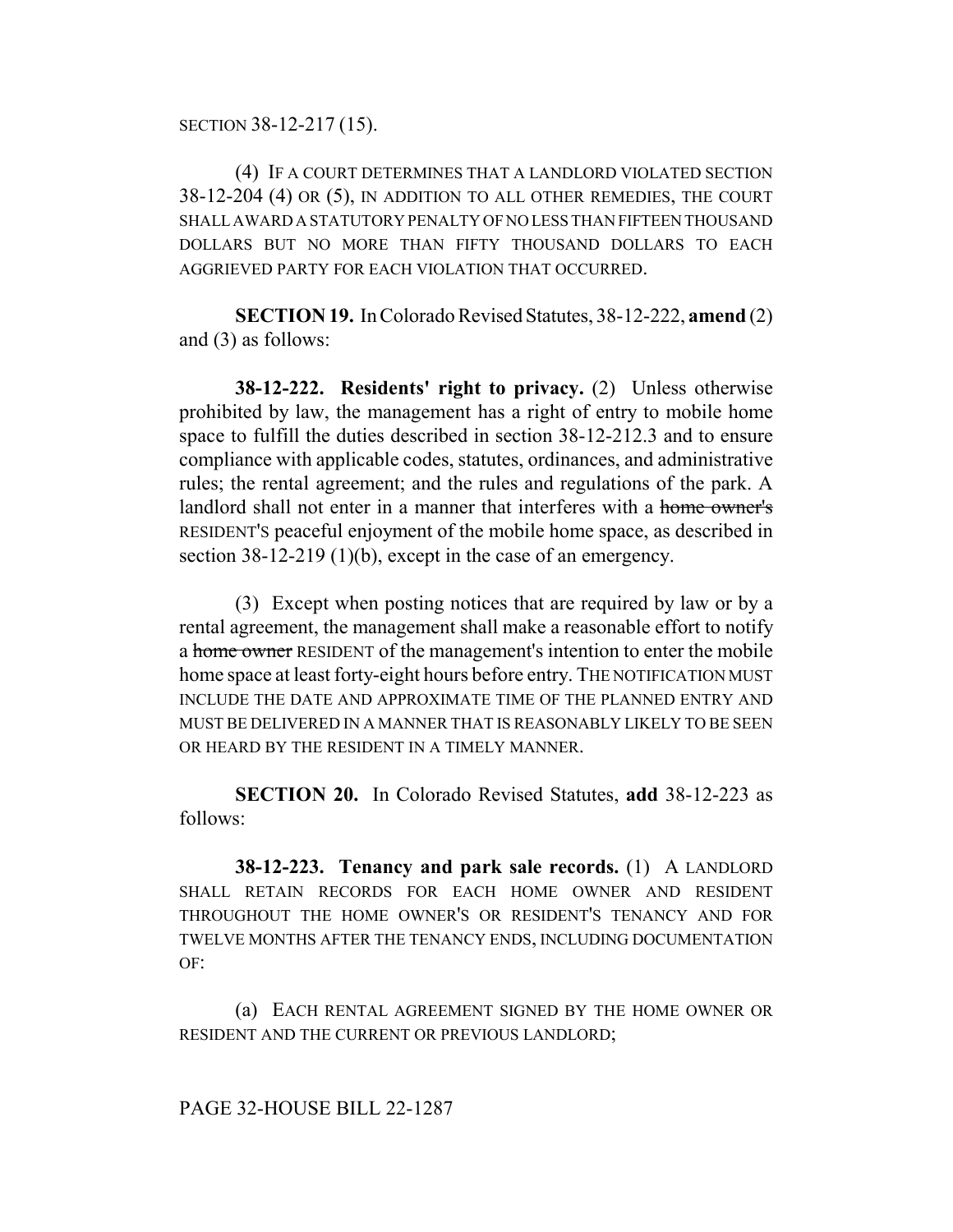(b) THE DATE AND AMOUNT OF ANY CHANGE IN RENT DURING THE HOME OWNER'S OR RESIDENT'S TENANCY;

(c) WRITTEN RULES AND REGULATIONS ADOPTED BY THE CURRENT OR PREVIOUS LANDLORD DURING THE HOME OWNER'S OR RESIDENT'S TENANCY;

(d) EACH REQUEST FROM THE HOME OWNER OR RESIDENT RELATING TO THE FOLLOWING, INCLUDING WHETHER THE LANDLORD AT THE TIME APPROVED OR DISAPPROVED EACH REQUEST:

(I) GUESTS, ROOMMATES, OCCUPANTS, CO-LESSEES, OR SUB-LESSEES;

(II) PETS OR SERVICE ANIMALS;

(III) ACCESSORY BUILDINGS OR STRUCTURES, INCLUDING SHEDS AND CARPORTS;

(IV) DECKS, FENCES, WHEELCHAIR RAMPS, OR OTHER STRUCTURAL CHANGES TO THE HOME OR LOT; AND

(V) USE OF PROPERTY RELATED TO PARKING OF VEHICLES AND USE OF VEHICLES.

(2) A LANDLORD WHO IS SELLING OR TRANSFERRING A MOBILE HOME PARK SHALL MAINTAIN ALL RECORDS RELATED TO COMPLIANCE WITH SECTION 38-12-217 FOR A MINIMUM OF FORTY-EIGHT MONTHS AFTER ANY SALE OR TRANSFER OF A MOBILE HOME PARK IS COMPLETE, INCLUDING BUT NOT LIMITED TO:

(a) NOTICES MAILED OR GIVEN TO HOME OWNERS PURSUANT TO SECTION 38-12-217 (1) AND (2);

(b) POSTINGS PURSUANT TO SECTION 38-12-217 (1)(c), INCLUDING ANY FORMS FOR HOME OWNERS TO PROVIDE NOTICE THAT THEY DO NOT WISH TO PARTICIPATE IN EFFORTS TO PURCHASE THE COMMUNITY;

(c) SIGNED WRITINGS PROVIDED BY HOME OWNERS TO THE PARK OWNER DECLINING TO PARTICIPATE IN PURCHASING THE PARK PURSUANT TO SECTION 38-12-217 (1)(c);

PAGE 33-HOUSE BILL 22-1287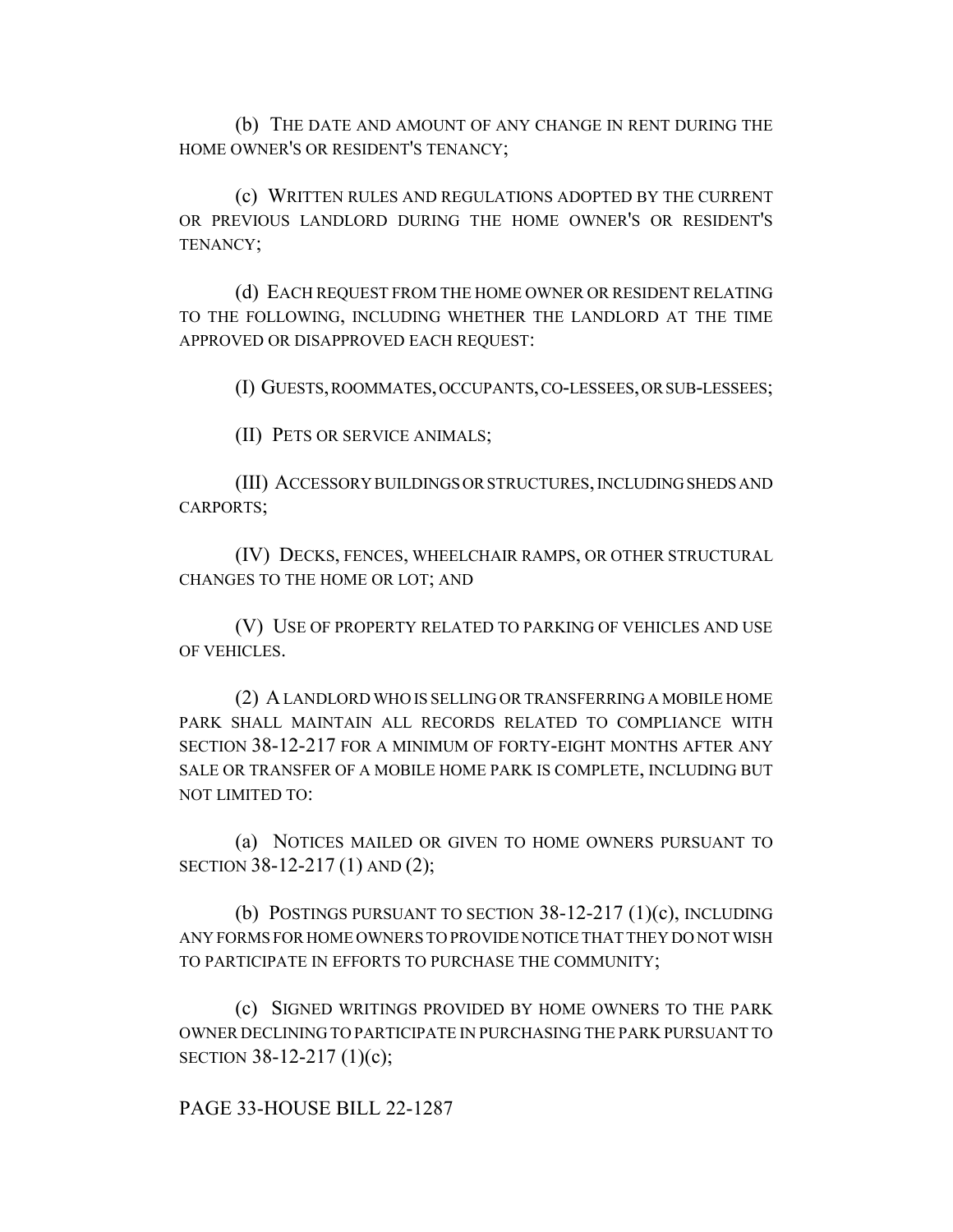(d) OFFERS TO PURCHASE AND PROPOSED PURCHASE AND SALE AGREEMENTS SUBMITTED TO THE LANDLORD BY A GROUP OR ASSOCIATION OF HOME OWNERS OR THEIR ASSIGNEES PURSUANT TO SECTION 38-12-217  $(4)$ ;

(e) REQUESTS FOR INFORMATION FROM A GROUP OR ASSOCIATION OF HOME OWNERS OR THEIR ASSIGNEES PARTICIPATING IN THE OPPORTUNITY TO PURCHASE AND THE LANDLORD'S RESPONSES TO THE REQUESTS FOR INFORMATION PURSUANT TO SECTION 38-12-217 (5)(a); AND

(f) OFFERS TO PURCHASE AND ANY CONDITIONAL AND UNCONDITIONAL PURCHASE AND SALE AGREEMENTS SUBMITTED BY THE SUCCESSFUL PURCHASER OF THE MOBILE HOME PARK.

(3) UPON THE SALE OR TRANSFER OF A MOBILE HOME PARK, THE SELLER MUST TRANSFER ALL RECORDS MAINTAINED UNDER SUBSECTION (1) OF THIS SECTION TO THE NEW OWNER.

(4) IF AN ISSUE ARISES AS TO A RESIDENT'S RIGHT TO ANY OF THE MATTERS DESCRIBED IN SUBSECTION  $(1)(c)$  OR  $(2)$  OF THIS SECTION AND THE LANDLORD HAS NOT RETAINED ADEQUATE RECORDS FOR THAT RESIDENT, THE LANDLORD SHALL BE PRESUMED TO HAVE VIOLATED THIS PART 2 UNLESS THE LANDLORD DEMONSTRATES COMPLIANCE BY A PREPONDERANCE OF THE EVIDENCE.

(5) THE DIVISION MAY PROMULGATE RULES CONCERNING THE IMPLEMENTATION OF THIS SECTION, INCLUDING REQUIREMENTS CONCERNING:

(a) HOW A PERSON MAY ACCESS OR OBTAIN COPIES OF RECORDS RETAINED PURSUANT TO THIS SECTION AND ANY RESTRICTIONS ON WHO MAY ACCESS RECORDS RETAINED PURSUANT TO THIS SECTION;

(b) WHAT FEES OR COSTS, IF ANY, MAY BE IMPOSED FOR OBTAINING COPIES OF RECORDS RETAINED PURSUANT TO THIS SECTION;

(c) CONFIDENTIALITY PROTECTIONS FOR PERSONALLY IDENTIFYING INFORMATION INCLUDED IN RECORDS RETAINED PURSUANT TO THIS SECTION;

(d) SECURE DESTRUCTION OF RECORDS ONCE THE PERIOD OF

PAGE 34-HOUSE BILL 22-1287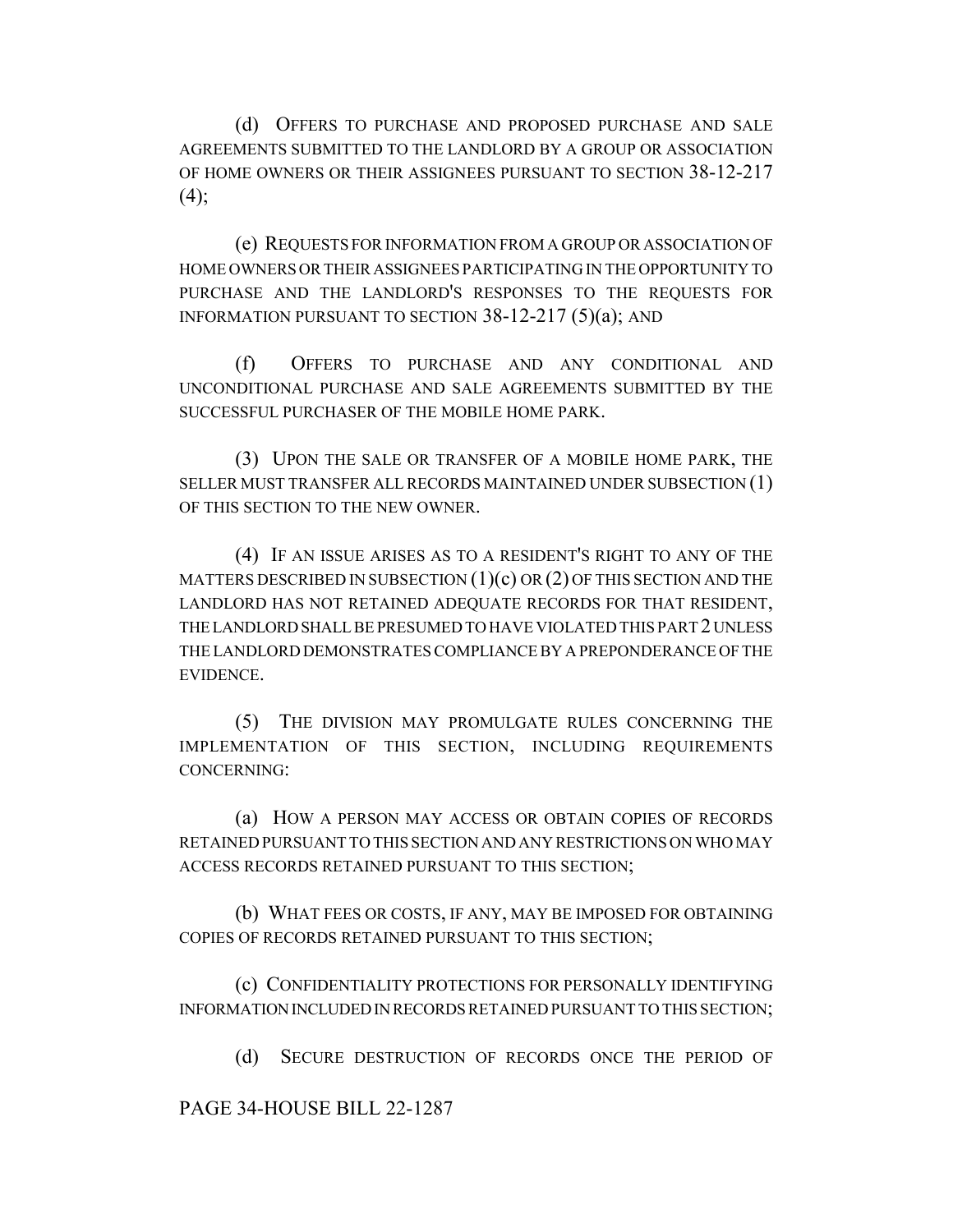#### RETENTION HAS PASSED; AND

(e) PENALTIES FOR VIOLATIONS OF THIS SECTION.

(6) IF A CURRENT OR FORMER MANAGEMENT OR LANDLORD VIOLATES THIS SECTION, A HOME OWNER MAY FILE A COMPLAINT PURSUANT TO SECTION 38-12-1105.ON AND AFTER JULY 1, 2024, OR EARLIER IF ALLOWED BY THE DIVISION, A RESIDENT WHO DOES NOT OWN A MOBILE HOME IN THE PARK, A LOCAL GOVERNMENT, OR A NONPROFIT MAY FILE SUCH A COMPLAINT.

**SECTION 21.** In Colorado Revised Statutes, 38-12-1102, **amend**  $(1)(c)$  and  $(2)$ ; and **add**  $(1)(d)$  as follows:

**38-12-1102. Legislative declaration.** (1) The general assembly hereby finds and declares that:

(c) Taking legal action against a mobile home park landlord for violations of the "Mobile Home Park Act" can be a costly and lengthy process THAT IS NOT TIMELY ENOUGH TO PREVENT SIGNIFICANT HARM, and many mobile home owners AND RESIDENTS cannot afford to pursue a court process to vindicate statutory rights. Mobile home park landlords will also benefit by having access to a process that resolves disputes quickly and efficiently.

(d) CERTAIN ACTIONS BY MOBILE HOME PARK LANDLORDS MAY CAUSE IMMINENT HARM TO MOBILE HOME PARK RESIDENTS.

(2) Therefore, it is the intent of the general assembly to provide an equitable as well as a less costly and more TIMELY AND efficient way for mobile home owners, MOBILE HOME PARK RESIDENTS, and mobile home park landlords to resolve disputes; and to provide a mechanism for state authorities to quickly locate mobile home park landlords; AND TO GRANT THE DIVISION OF HOUSING THE AUTHORITY TO ISSUE CEASE AND DESIST ORDERS TO STOP ACTIONS BY LANDLORDS THAT POSE THE POTENTIAL FOR IMMINENT HARM.

**SECTION 22.** In Colorado Revised Statutes, 38-12-1103, **amend** (2) and (7); and **add** (8) as follows: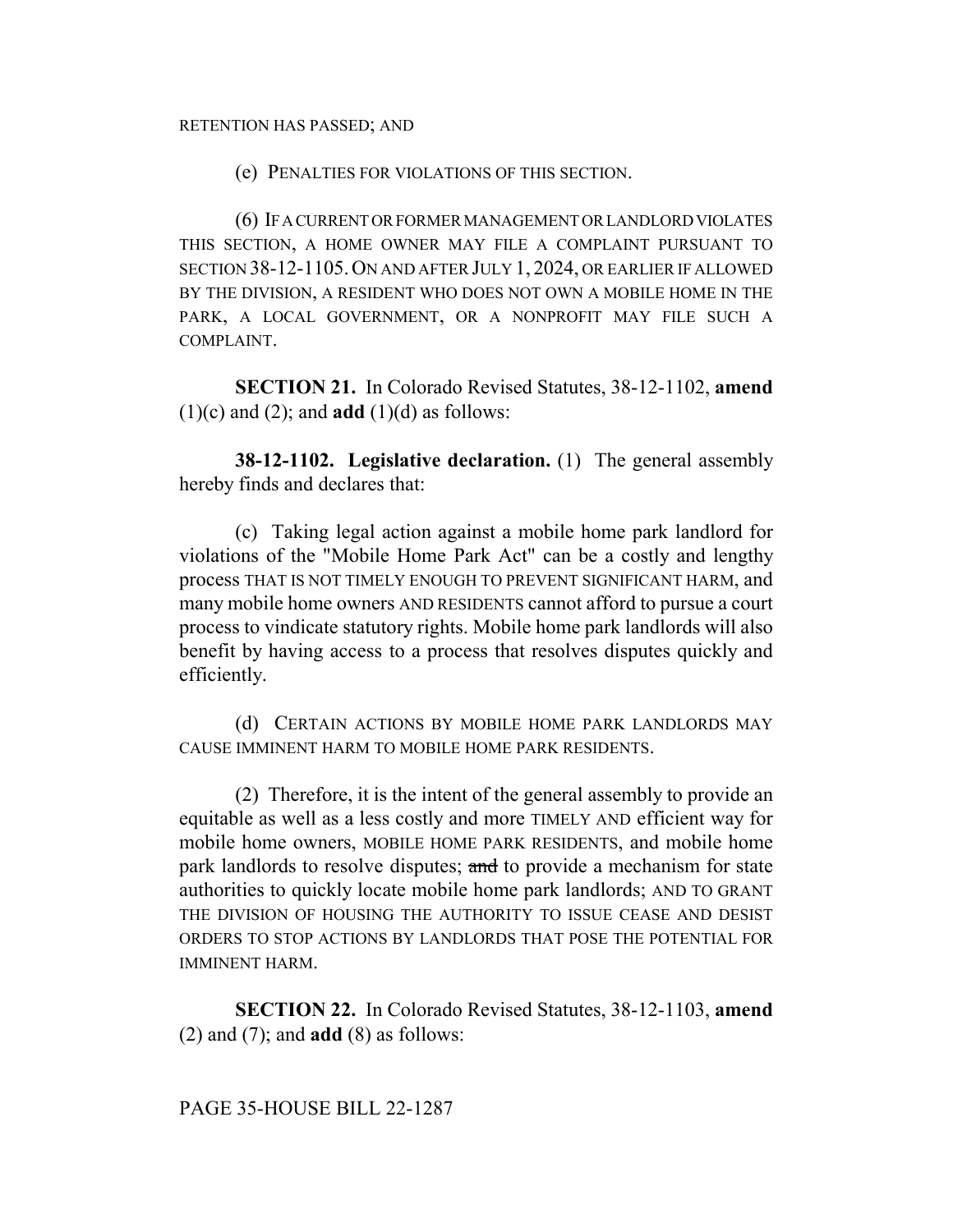**38-12-1103. Definitions.** As used in this part 11, unless the context otherwise requires:

(2) (a) "Complainant" means a landlord,  $\sigma$ r home owner, OR GROUP OF HOME OWNERS who has filed a complaint alleging a violation of the act, THIS PART 11, OR A RULE or the complainant's agent, employee, or representative authorized to act on the complainant's behalf.

(b) ON AND AFTER JULY 1, 2024, OR EARLIER IF ALLOWED BY THE DIVISION, "COMPLAINANT" ALSO INCLUDES A RESIDENT, LOCAL GOVERNMENT, OR NONPROFIT WHO HAS FILED A COMPLAINT ALLEGING A VIOLATION OF THE ACT, THIS PART 11, OR A RULE.

(7) "Respondent" means a landlord, FORMER LANDLORD, or home owner alleged to have committed a violation of the act, THIS PART 11, OR A RULE or the respondent's agent, employee, or representative authorized to act on the respondent's behalf.

(8) "RULE" MEANS A RULE PROMULGATED BY THE DIVISION PURSUANT TO THE ACT OR THIS PART 11.

**SECTION 23.** In Colorado Revised Statutes, 38-12-1104, **amend**  $(2)(a)$ ,  $(2)(g)$ , and  $(2)(h)$ ; and **add** (4) as follows:

**38-12-1104. Dispute resolution program - creation - division of housing - duties - report - rules.** (2) The division shall:

(a) Produce educational materials regarding the act and the program. These materials must be in both English and Spanish and must include a notice in a format that a landlord can reasonably post in a mobile home park. The notice must summarize home owner AND RESIDENT rights and responsibilities UNDER THE ACT AND THIS PART 11, provide information on how to file a complaint with the division, describe the protections afforded home owners under section 38-12-1105 (13), and provide a toll-free telephone number and website that landlords, and home owners, AND RESIDENTS can use to seek additional information and communicate complaints specific to the program;

(g) Provide an annual report to the transportation and local government committee of the house of representatives, or its successor

PAGE 36-HOUSE BILL 22-1287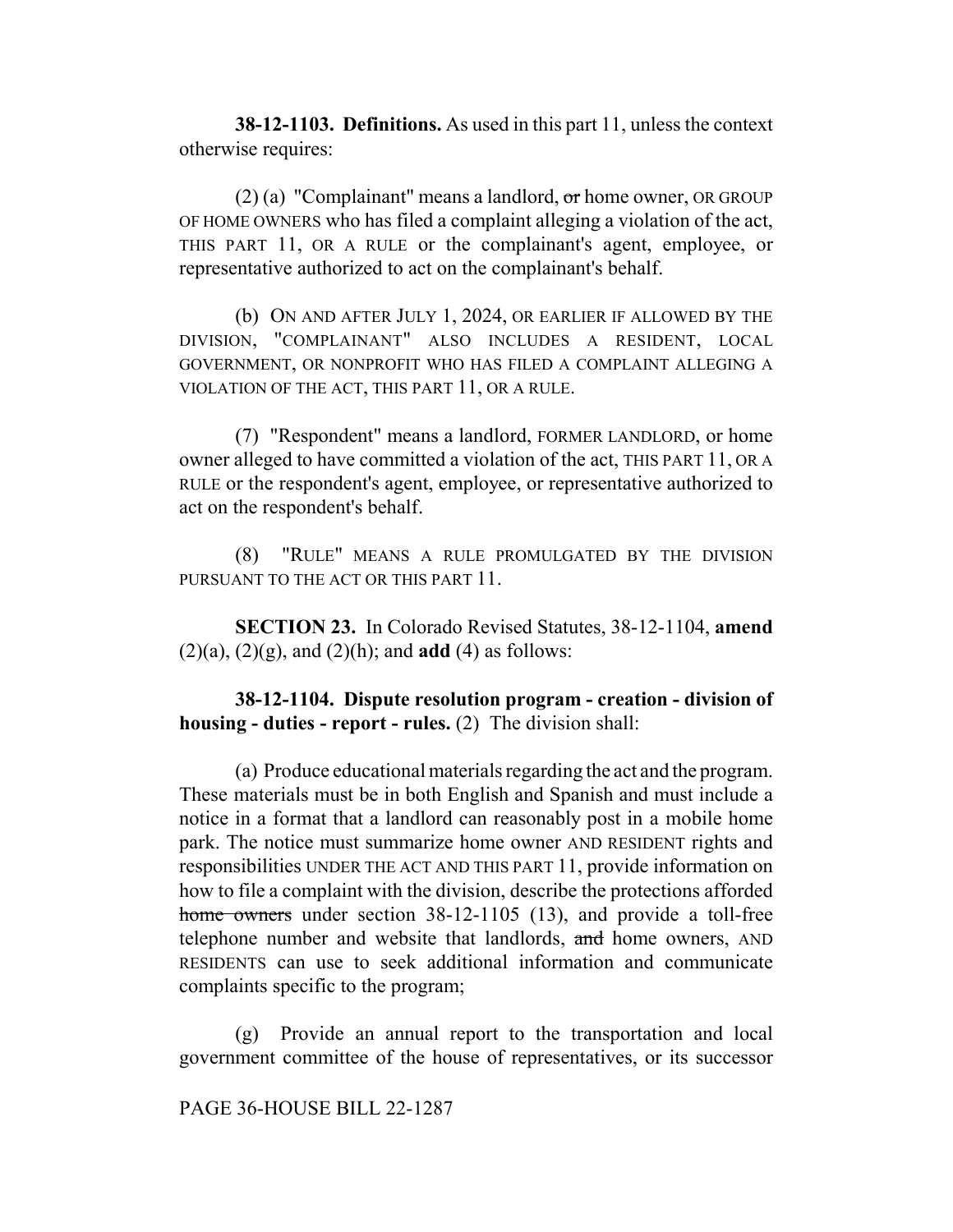committee, AND the local government committee of the senate, or its successor committee, and to the department of regulatory agencies, and publish that annual report on the division's official website;

(h) Receive complaints and perform dispute resolution AND ENFORCEMENT activities related to the program, including investigations, negotiations, COMMUNICATIONS, determinations of violations, AWARDS OF DAMAGES, and imposition of penalties as described in section 38-12-1105;

(4) THE ATTORNEY GENERAL MAY, AT THE ATTORNEY GENERAL'S DISCRETION, INVESTIGATE AND ENFORCE COMPLIANCE WITH THE ACT AND THIS PART 11.

**SECTION 24.** In Colorado Revised Statutes, 38-12-1105, **amend**  $(1), (2), (3)(a), (4), (7)(a)(II), (7)(a)(III), (7)(b), (10), (12), and (13);$  and **add** (3)(c), (6.5), and (15) as follows:

**38-12-1105. Dispute resolution program - complaint process.** (1) Beginning on June 30, 2020, Any aggrieved party may file a complaint with the division ON A FORM PRESCRIBED BY THE DIVISION alleging a violation of the act,  $\sigma r$  this part 11, OR A RULE, regardless of whether the provision allegedly violated contains a specific reference to this section.

(2) After receiving a complaint under this part 11, the division shall investigate the alleged violations at the division's discretion. and, THE DIVISION MAY, if appropriate, facilitate negotiations between the complainant and the respondent. THE DIVISION MAY ON ITS OWN INITIATIVE INVESTIGATE POTENTIAL VIOLATIONS OF THE ACT, THIS PART 11, OR A RULE WHEN IT RECEIVES EVIDENCE OF A POTENTIAL VIOLATION FROM A SOURCE OTHER THAN A FILED COMPLAINT AND MAY MAKE DETERMINATIONS AND TAKE ENFORCEMENT ACTIONS PURSUANT TO THIS SECTION FOLLOWING SUCH AN INVESTIGATION.

(3) (a) Complainants and respondents shall cooperate with the division in the course of an investigation by responding to subpoenas issued by the division. The subpoenas may COMPEL TESTIMONY, TAKE EVIDENCE, OR seek access to papers or other documents and provide site access to the mobile home parks relevant to the investigation. Complainants and respondents must respond to the division's subpoenas within fourteen days of the division sending the subpoenas by certified mail.

PAGE 37-HOUSE BILL 22-1287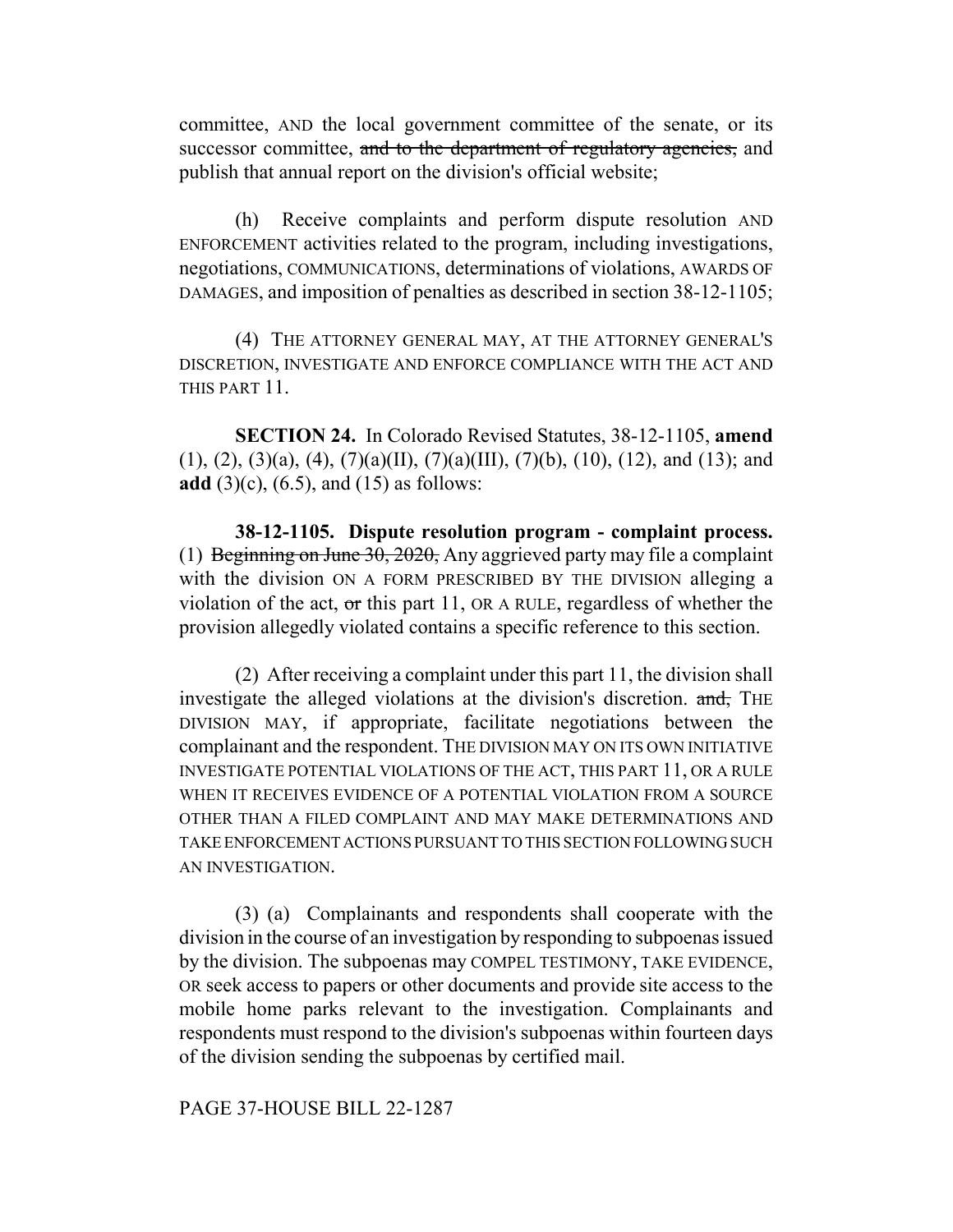(c) IF A COMPLAINANT OR RESPONDENT FAILS TO RESPOND TO A SUBPOENA WITHIN THE TIME REQUIRED BY SUBSECTION  $(3)(a)$  OF THIS SECTION, THE DIVISION MAY IMPOSE A PENALTY OF UP TO FIVE THOUSAND DOLLARS PER VIOLATION PER DAY FOR EACH DAY THE COMPLAINANT OR RESPONDENT FAILS TO RESPOND. THE DIVISION MAY DELAY OR DISMISS THE IMPOSITION OF THE PENALTY IF THE COMPLAINANT OR RESPONDENT MAKES A GOOD-FAITH EFFORT TO COMPLY WITHIN SEVEN DAYS.

(4) (a) If, after an investigation, the division determines that the parties are unable to come to an agreement OR THAT FACILITATING NEGOTIATIONS BETWEEN THE PARTIES IS NOT APPROPRIATE TO RESOLVE THE ALLEGED VIOLATION, the division shall make a written determination on whether a violation of the act, THIS PART 11, OR A RULE has occurred.

(b) If the division finds by a written determination that a violation of the act, THIS PART 11, OR A RULE has occurred, the division shall deliver a written notice of violation by certified mail to both the complainant and the respondent. The notice of violation must specify the basis for the division's determination, the violation, the action required to cure the violation, the time within which that action must be taken, the penalties that will be imposed if that action is not taken within the specified time period, and the process for contesting the determination, required action, and penalties by means of an administrative hearing.

(c) If the division finds by a written determination that a violation of the act, THIS PART 11, OR A RULE has not occurred, the division shall deliver a written notice of nonviolation to both the complainant and the respondent by certified mail. The notice of nonviolation must include the basis for the division's determination and the process for contesting the determination included in the notice of nonviolation by means of an administrative hearing.

(6.5) (a) WHENEVER THE DIVISION HAS REASONABLE CAUSE TO BELIEVE THAT A VIOLATION OF THE ACT, THIS PART 11, OR A RULE HAS OCCURRED OR WILL SOON OCCUR, AND THAT IMMEDIATE ENFORCEMENT IS NECESSARY, THE DIVISION MAY IMMEDIATELY ISSUE A CEASE AND DESIST ORDER. A WRITTEN DETERMINATION AND NOTICE OF VIOLATION IS NOT REQUIRED WHEN THE DIVISION ISSUES A CEASE AND DESIST ORDER PURSUANT TO THIS SUBSECTION (6.5). THE ORDER MUST SET FORTH THE PROVISIONS ALLEGED TO HAVE BEEN VIOLATED, THE FACTS ALLEGED TO HAVE

PAGE 38-HOUSE BILL 22-1287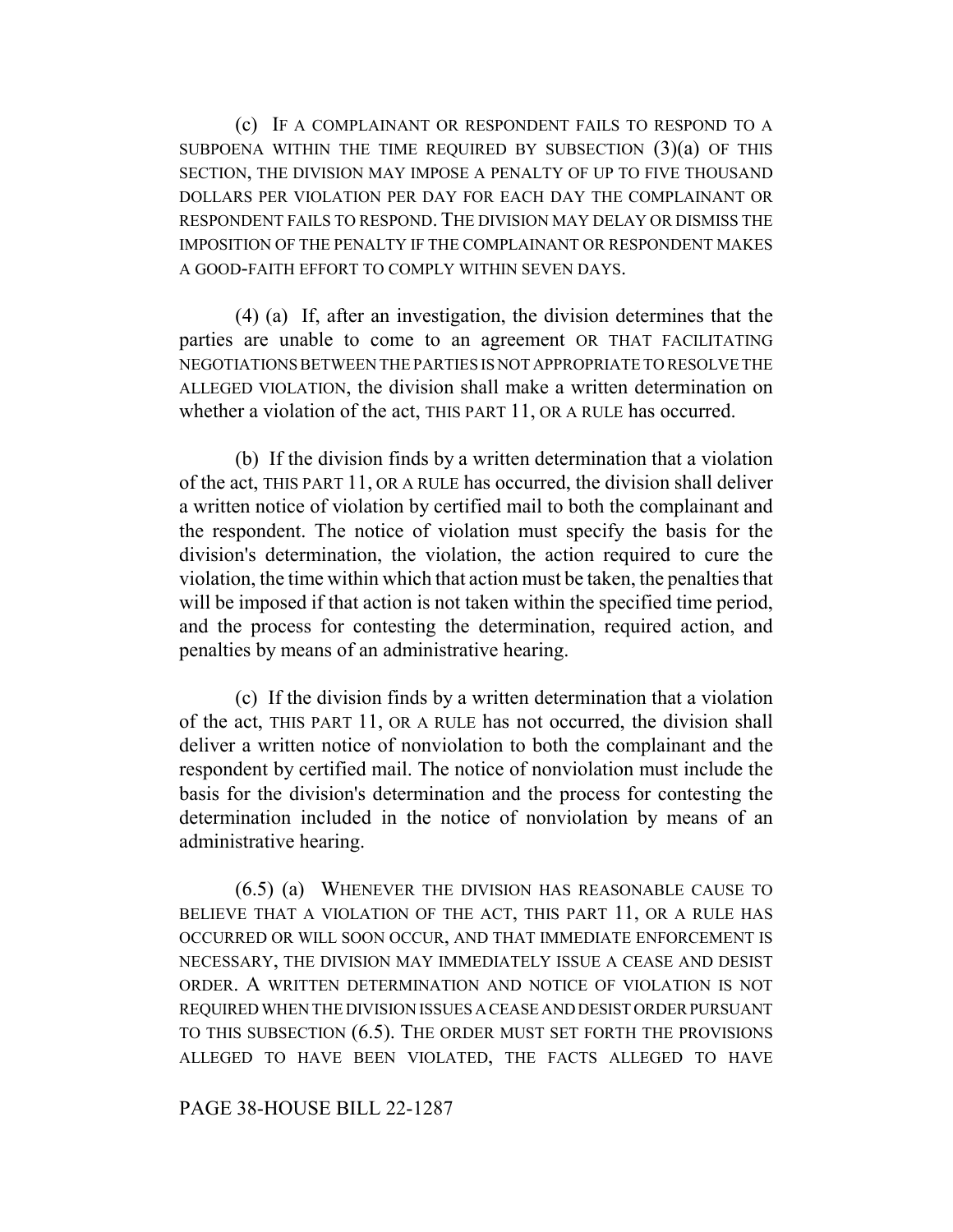CONSTITUTED THE VIOLATION, AND THE REQUIREMENT THAT ALL ACTIONS IMMEDIATELY CEASE.

(b) WITHIN FIFTEEN BUSINESS DAYS AFTER SERVICE OF THE ORDER, THE PERSON RECEIVING THE ORDER MAY REQUEST AN ADMINISTRATIVE HEARING PURSUANT TO SUBSECTION (7)(a) OF THIS SECTION TO DETERMINE WHETHER OR NOT THE ALLEGED VIOLATION HAS OCCURRED.

(c) IF A PERSON WHO IS THE SUBJECT OF AN ORDER TO CEASE AND DESIST FAILS TO COMPLY WITH THE ORDER WITHIN FORTY-EIGHT HOURS, THE DIVISION MAY BRING AN ACTION IN CIVIL COURT FOR A TEMPORARY RESTRAINING ORDER AND FOR INJUNCTIVE RELIEF TO PREVENT FURTHER OR CONTINUED VIOLATION OF THE ACT, THIS PART 11, OR A RULE. A COURT SHALL NOT STAY AN ORDER TO CEASE AND DESIST UNTIL AFTER HOLDING A HEARING INVOLVING BOTH PARTIES ON THE MATTER.

(7) (a) A complainant or respondent may request an administrative hearing before an administrative law judge to contest:

(II) A penalty imposed under subsection (3) OR (5) of this section; or

(III) An order to cease and desist or an order to take actions under subsection  $(6)$  OR  $(6.5)$  of this section.

(b) If the complainant or respondent requests an administrative hearing pursuant to subsection (7)(a) of this section, the complainant or respondent must file the request within fifteen business days of receipt AFTER SERVICE of a notice of violation, notice of nonviolation penalty, order, or action. If an administrative hearing is not requested within this time period, the notice of violation,  $\sigma r$  notice of nonviolation, OR CEASE AND DESIST ORDER constitutes a final agency order of the division and is not subject to review by any court or agency.

(10) When the division imposes any penalty against a respondent landlord under this part 11, the respondent may not seek any recovery or reimbursement of the penalty from a complainant or from any other home owner OR RESIDENT.

(12) This section does not provide an exclusive remedy and does not

PAGE 39-HOUSE BILL 22-1287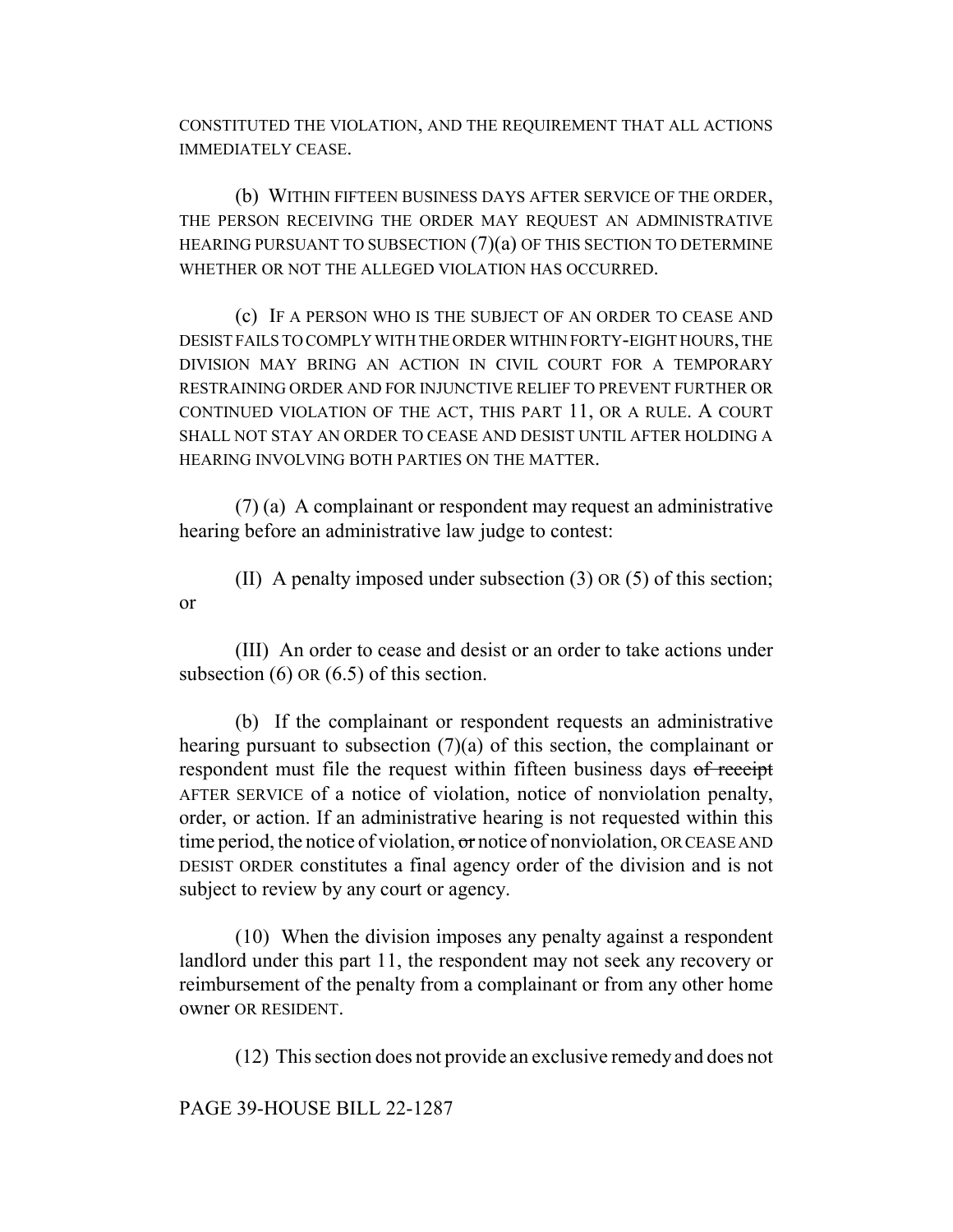limit the right of landlords, or home owners, OR RESIDENTS to take legal action against another party as provided in the act or otherwise. Exhaustion of the administrative remedy provided in this section is not required before a landlord, or home owner, OR RESIDENT may bring a legal action.

(13) A landlord  $\frac{may}{tt}$  SHALL not take any retaliatory actions against a home owner OR RESIDENT FOR FILING A COMPLAINT AND SHALL NOT HARASS OR INTIMIDATE A HOME OWNER OR RESIDENT IN VIOLATION OF SECTION 38-12-212.5 (4.5). If the division determines that a landlord has retaliated against a home owner OR RESIDENT OR VIOLATED SECTION 38-12-212.5 (4.5), the division may impose a fine of up to ten thousand dollars on the landlord.

(15) THE DIVISION SHALL TAKE ALL REASONABLE STEPS TO AVOID DISCLOSING THE COMPLAINANT'S IDENTITY TO THE LANDLORD DURING OR AFTER THE INVESTIGATION WITHOUT THE COMPLAINANT'S PERMISSION IF A COMPLAINT ALLEGES A VIOLATION THAT IS OF A GENERAL NATURE AFFECTING MULTIPLE HOME OWNERS OR RESIDENTS, INCLUDING BUT NOT LIMITED TO A COMPLAINT ALLEGING THAT A LANDLORD'S RULES OR RULE ENFORCEMENT PRACTICES VIOLATE THE ACT, THIS PART 11, OR A RULE AND THE DIVISION CAN ADEQUATELY INVESTIGATE THE COMPLAINT WITHOUT REVEALING THE COMPLAINANT'S IDENTITY. A PERSON SHALL NOT OBTAIN ACCESS TO THE RECORD THROUGH SUBPOENA, DISCOVERY, OR UNDER ANY STATUTORY AUTHORITY. THIS SUBSECTION (15) DOES NOT PROHIBIT THE DIVISION FROM REQUIRING OR KNOWING THE IDENTITY OF A COMPLAINANT.

**SECTION 25.** In Colorado Revised Statutes, 38-12-1106, **amend** (2)(d), (2)(e), (7) introductory portion, (7)(d), (7)(e), and (8); and **add**  $(7)(a.5)$  and  $(7)(f)$  as follows:

**38-12-1106. Registration of mobile home parks - process - fees.** (2) The division shall send registration notifications and information packets to all known landlords of unregistered mobile home parks. These information packets must include:

(d) Registration assessment information, including registration due dates and late fees, and the collections procedures, liens, and charging costs to home owners OR RESIDENTS; and

(e) A description of the protections afforded home owners AND

PAGE 40-HOUSE BILL 22-1287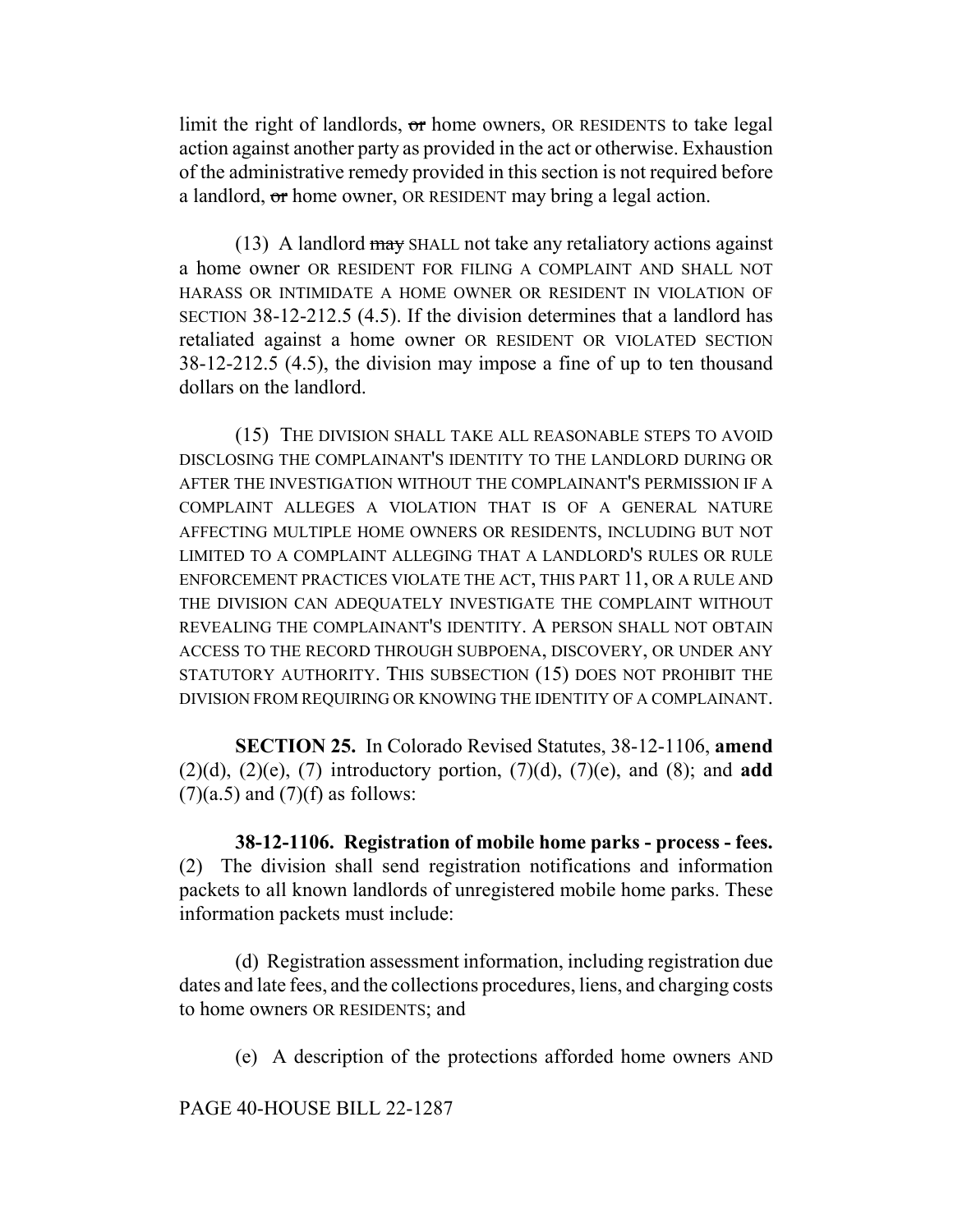RESIDENTS under section 38-12-1105 (13).

(7) The registration forms provided by the division must require information necessary to assist the division in identifying and locating a mobile home park and other information that may be useful to the state. including, A REGISTRATION IS NOT COMPLETE UNLESS THE LANDLORD INCLUDES ALL OF THE INFORMATION REQUIRED BY THE FORMS PROVIDED BY THE DIVISION. THE FORMS MUST REQUIRE, at a minimum:

(a.5) (I) THE NAME AND MAILING ADDRESS OF THE LEGAL OWNER OF THE MOBILE HOME PARK AS RECORDED IN THE PROPERTY RECORDS OF THE COUNTY ASSESSOR FOR THE PROPERTY AND A COPY OF THE PROPERTY RECORD, PROPERTY REPORT, OR SIMILAR SUPPORTING DOCUMENTATION FROM THE COUNTY ASSESSOR'S WEBSITE.

(II) IF THE LEGAL OWNER OF THE MOBILE HOME PARK LISTED PURSUANT TO SUBSECTION  $(7)(a.5)(I)$  OF THIS SECTION IS A DOMESTIC LIMITED LIABILITY COMPANY, THE LANDLORD SHALL INCLUDE THE DOMESTIC ENTITY NAME OF THE LIMITED LIABILITY COMPANY AND THE PRINCIPAL OFFICE MAILING ADDRESS ON FILE WITH THE SECRETARY OF STATE, A COPY OF THE CERTIFICATE OF GOOD STANDING FOR THE LIMITED LIABILITY COMPANY, AND THE NAME OF ANY ENTITY THAT EXERCISES FINANCIAL OR MANAGEMENT CONTROL OF THE LIMITED LIABILITY COMPANY.

(III) IF THE LEGAL OWNER OF THE MOBILE HOME PARK LISTED PURSUANT TO SUBSECTION  $(7)(a.5)(I)$  OF THIS SECTION IS A FOREIGN LIMITED LIABILITY COMPANY, THE LANDLORD SHALL INCLUDE THE ENTITY'S TRUE NAME AND ASSUMED ENTITY NAME, IF ANY, AND THE PRINCIPAL OFFICE MAILING ADDRESS OF ITS PRINCIPAL OFFICE AS SHOWN ON THE STATEMENT OF FOREIGN ENTITY AUTHORITY FILED WITH THE SECRETARY OF STATE, A COPY OF THE CERTIFICATE OF GOOD STANDING FOR THE FOREIGN LIMITED LIABILITY COMPANY, AND THE NAME OF ANY ENTITY THAT EXERCISES FINANCIAL OR MANAGEMENT CONTROL OF THE LIMITED LIABILITY COMPANY.

(d) The number of mobile homes within the mobile home park; and

(e) The PHYSICAL address of each mobile home within the mobile home park AND THE MAILING ADDRESS OF THE HOME OWNER, IF THE LANDLORD HAS A DIFFERENT MAILING ADDRESS ON FILE FOR THE HOME OWNER; AND

### PAGE 41-HOUSE BILL 22-1287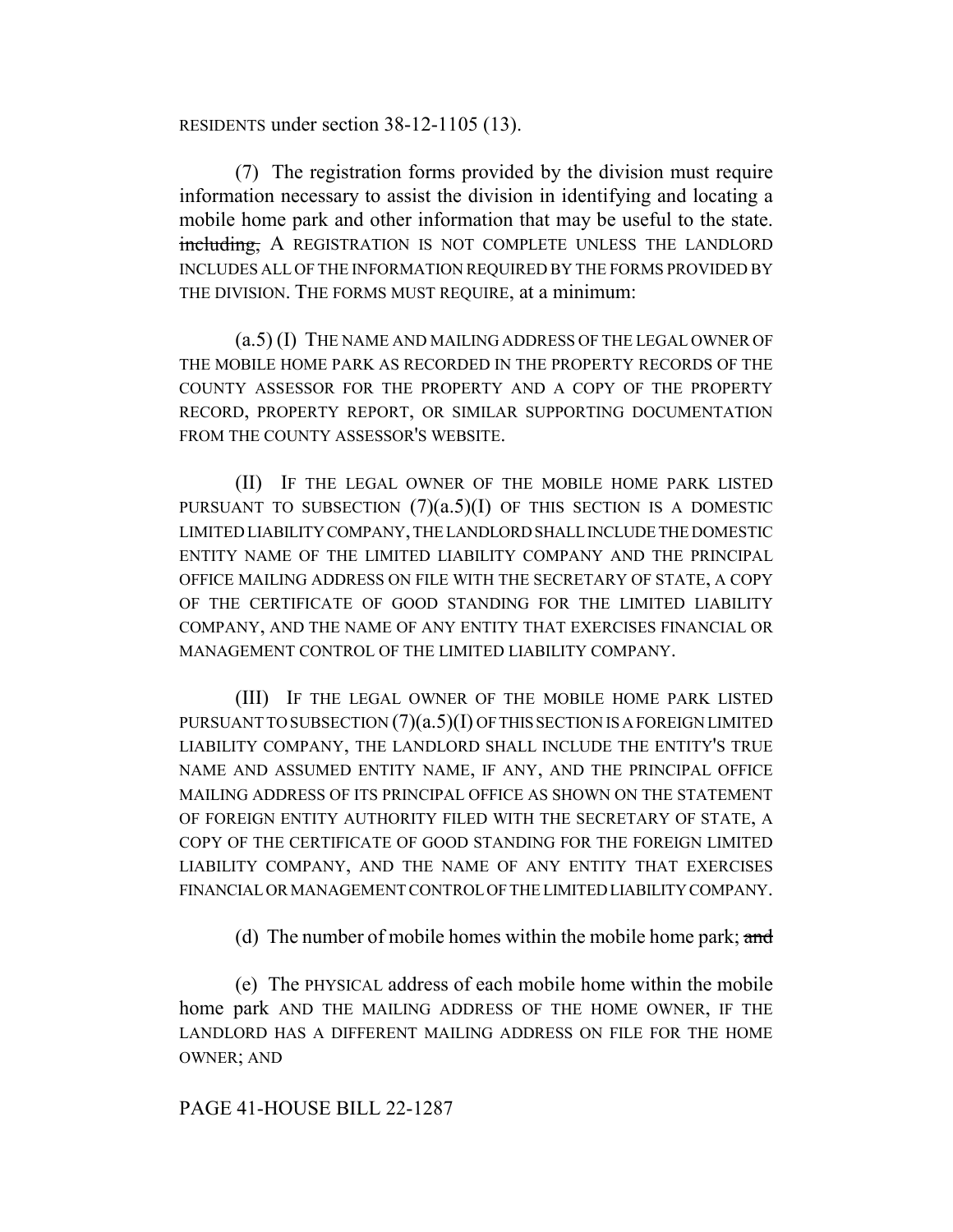(f) THE DATE AND AMOUNT OF THE MOST RECENT RENT INCREASE FOR EACH MOBILE HOME LOT AND EACH MOBILE HOME IN THE PARK.

(8) For the 2020 calendar year, the division shall charge each landlord a twenty-four dollar registration fee for each mobile home independently owned on rented land within the landlord's mobile home park. Each year thereafter, The division shall establish by rule a fee that each landlord shall pay to the division as an annual registration fee for each mobile home independently owned on rented land within the landlord's mobile home park. ON AND AFTER JULY 1, 2024, THE DIVISION MAY ADJUST THE FEE TO COVER THE COSTS ASSOCIATED WITH COMPLAINTS FILED PURSUANT TO SECTION 38-12-1103 (2)(b), AND MAY BY RULE AUTHORIZE LANDLORDS TO CHARGE A RESIDENT, AS DEFINED IN SECTION 38-12-201.5 (11), A PORTION OF THE FEE. A landlord  $\frac{may}{may}$  MUST NOT charge a home owner not OR RESIDENT more than half of the fee. The registration fee for each mobile home must be deposited into the fund. The division shall review the annual registration fee and, if necessary, adjust the annual registration fee through rule-making to ensure it continues to reasonably relate to the cost of administering the program.

**SECTION 26.** In Colorado Revised Statutes, 38-12-1110, **add** (3) as follows:

**38-12-1110. Mobile home park act dispute resolution and enforcement program fund.** (3) (a) IN FISCAL YEAR 2022-23 AND EACH FISCAL YEAR THEREAFTER, THE GENERAL ASSEMBLY SHALL APPROPRIATE MONEY FROM THE GENERAL FUND TO THE MOBILE HOME PARK ACT DISPUTE RESOLUTION AND ENFORCEMENT PROGRAM FUND FOR USE BY THE DIVISION TO CONDUCT OUTREACH, MONITORING, AND ENFORCEMENT RELATED TO SECTIONS 38-12-217 AND 38-12-203.5.

(b) IN FISCAL YEAR 2024-25 AND EACH FISCAL YEAR THEREAFTER, THE GENERAL ASSEMBLY MAY APPROPRIATE MONEY FROM THE GENERAL FUND TO THE MOBILE HOME PARK ACT DISPUTE RESOLUTION AND ENFORCEMENT PROGRAM FUND FOR USE BY THE DIVISION TO COVER COSTS ASSOCIATED WITH COMPLAINTS FILED PURSUANT TO SECTION 38-12-1103 (2)(b) THAT ARE NOT COVERED BY THE FEE AUTHORIZED IN SECTION 32-12-1106 (8).

**SECTION 27.** In Colorado Revised Statutes, 6-1-105, **repeal**

PAGE 42-HOUSE BILL 22-1287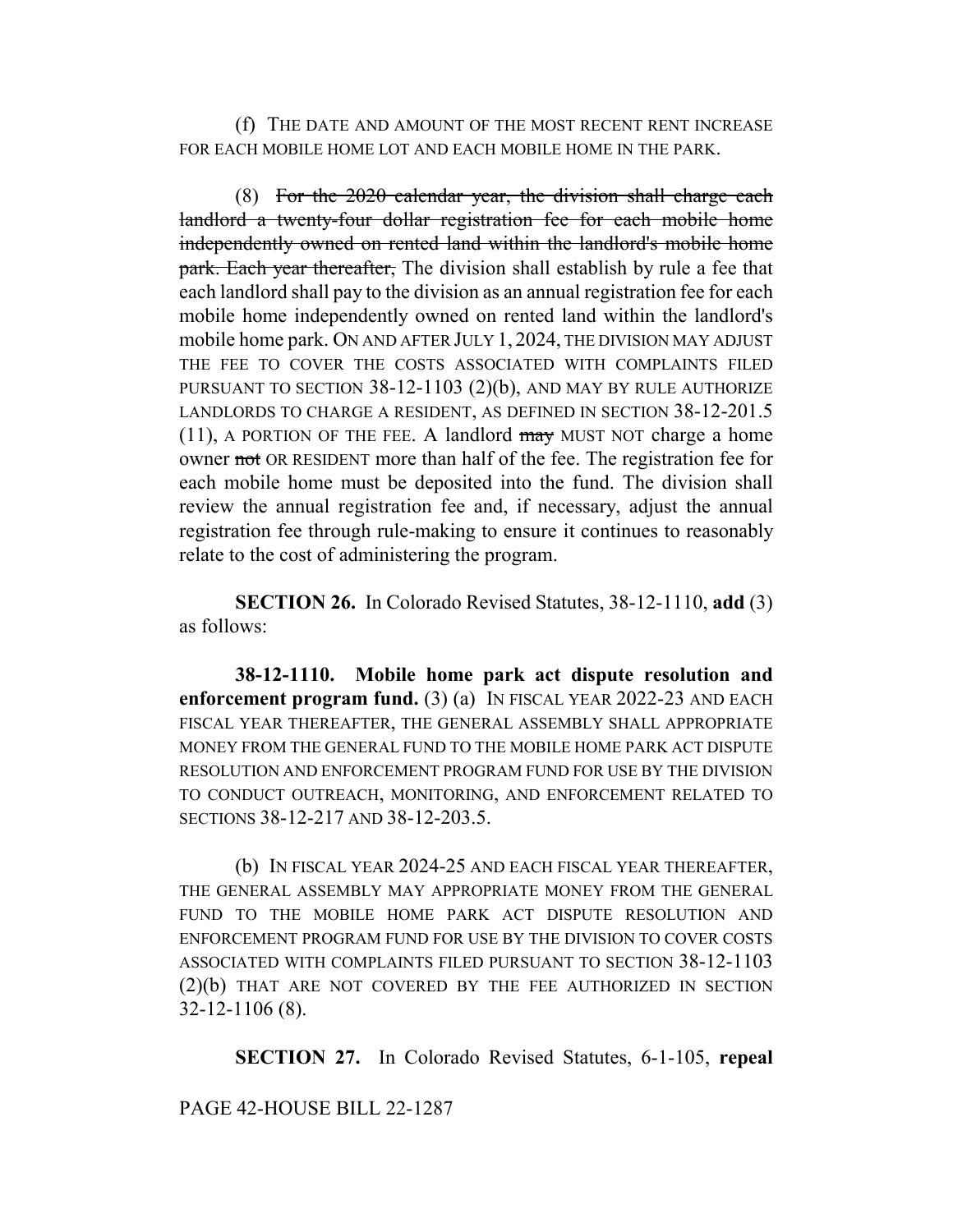$(1)(kk)$ ; and **add**  $(1)(rr)$  as follows:

**6-1-105. Unfair or deceptive trade practices.** (1) A person engages in a deceptive trade practice when, in the course of the person's business, vocation, or occupation, the person:

(kkk) Either knowingly or recklessly engages in any unfair, unconscionable, deceptive, deliberately misleading, false, or fraudulent act or practice;

(rrr) EITHER KNOWINGLY OR RECKLESSLY ENGAGES IN ANY UNFAIR, UNCONSCIONABLE, DECEPTIVE, DELIBERATELY MISLEADING, FALSE, OR FRAUDULENT ACT OR PRACTICE.

**SECTION 28. Appropriation.** (1) For the 2022-23 state fiscal year, \$89,870 is appropriated to the mobile home park act dispute resolution and enforcement program fund created in section 38-12-1110 (1), C.R.S. This appropriation is from the general fund. The department of local affairs is responsible for the accounting related to this appropriation.

(2) For the 2022-23 state fiscal year, \$50,173 is appropriated to the office of the governor for use by the office of information technology. This appropriation is from reappropriated funds received from the department of local affairs from the mobile home park act dispute resolution and enforcement program fund created in section 38-12-1110 (1), C.R.S. To implement this act, the office may use this appropriation to provide information technology services for the department of local affairs.

**SECTION 29. Act subject to petition - effective date.** This act takes effect October 1, 2022; except that, if a referendum petition is filed pursuant to section 1 (3) of article V of the state constitution against this act or an item, section, or part of this act within the ninety-day period after final adjournment of the general assembly, then the act, item, section, or part will not take effect unless approved by the people at the general election to be